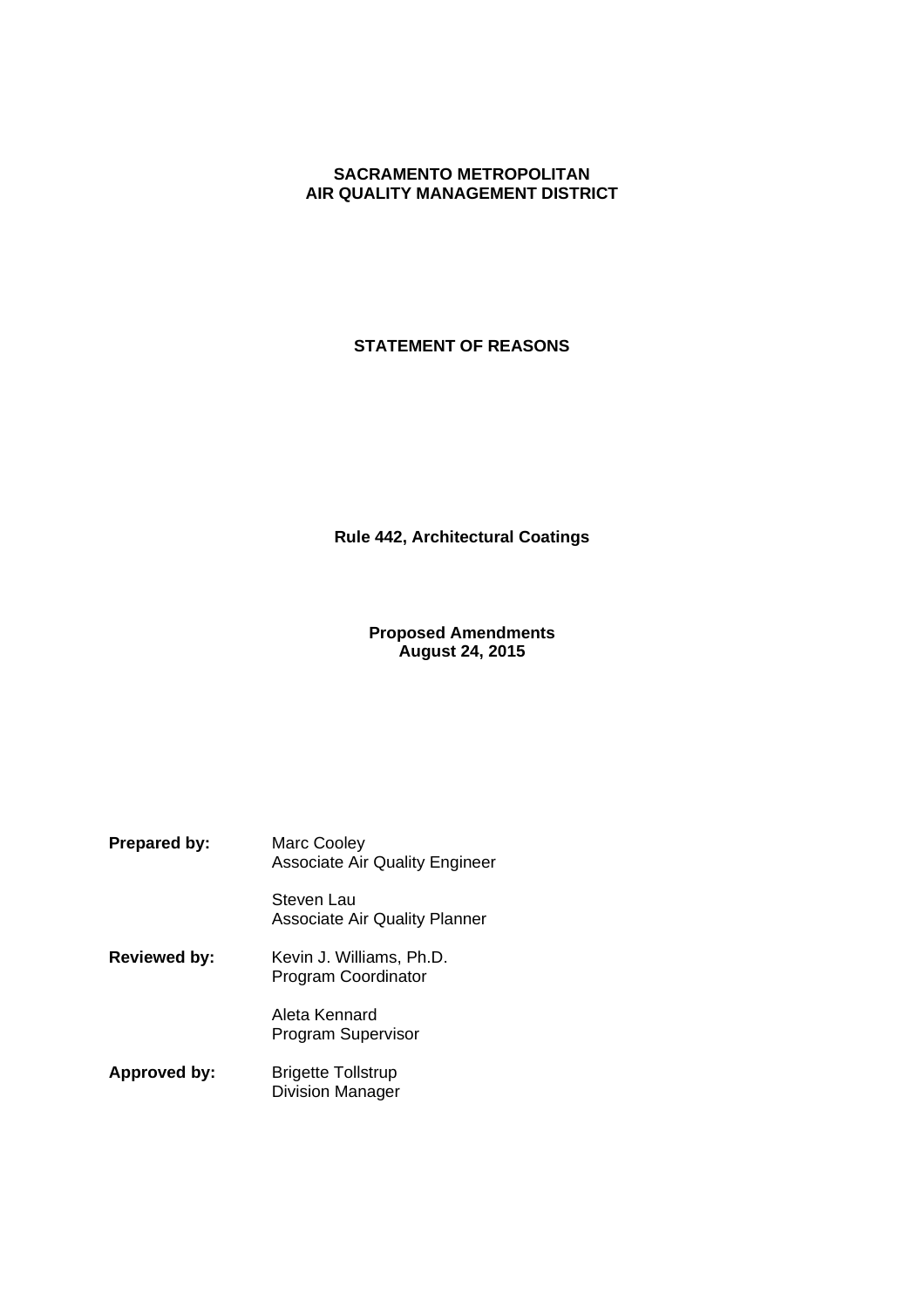# **TABLE OF CONTENTS**

| RULE JUSTIFICATION - SUGGESTED CONTROL MEASURE (SCM)   |  |
|--------------------------------------------------------|--|
|                                                        |  |
|                                                        |  |
|                                                        |  |
|                                                        |  |
|                                                        |  |
|                                                        |  |
|                                                        |  |
|                                                        |  |
|                                                        |  |
|                                                        |  |
|                                                        |  |
| APPENDIX B - COMPARISION OF PROPOSED RULE REQUIREMENTS |  |
|                                                        |  |
|                                                        |  |
|                                                        |  |
|                                                        |  |

# **RULE JUSTIFICATION – HEALTH**

Ground level ozone is a secondary pollutant formed from photochemical reactions of nitrogen oxides (NOx) and volatile organic compounds (VOC) in the presence of sunlight. Ozone is a strong irritant that adversely affects human health and damages crops and other environmental resources. As documented by the U.S. Environmental Protection Agency (EPA) in the most recent science assessment for ozone<sup>1</sup>, both short-term and long-term exposure to ozone can irritate and damage the human respiratory system, resulting in:

- reproductive and developmental effects, such as low birth weight from long-term exposure to ozone;
- decreased lung function;

<sup>&</sup>lt;sup>1</sup> "Integrated Science Assessment for Ozone and Related Photochemical Oxidants." U.S. EPA, February 2013, Table 2-1.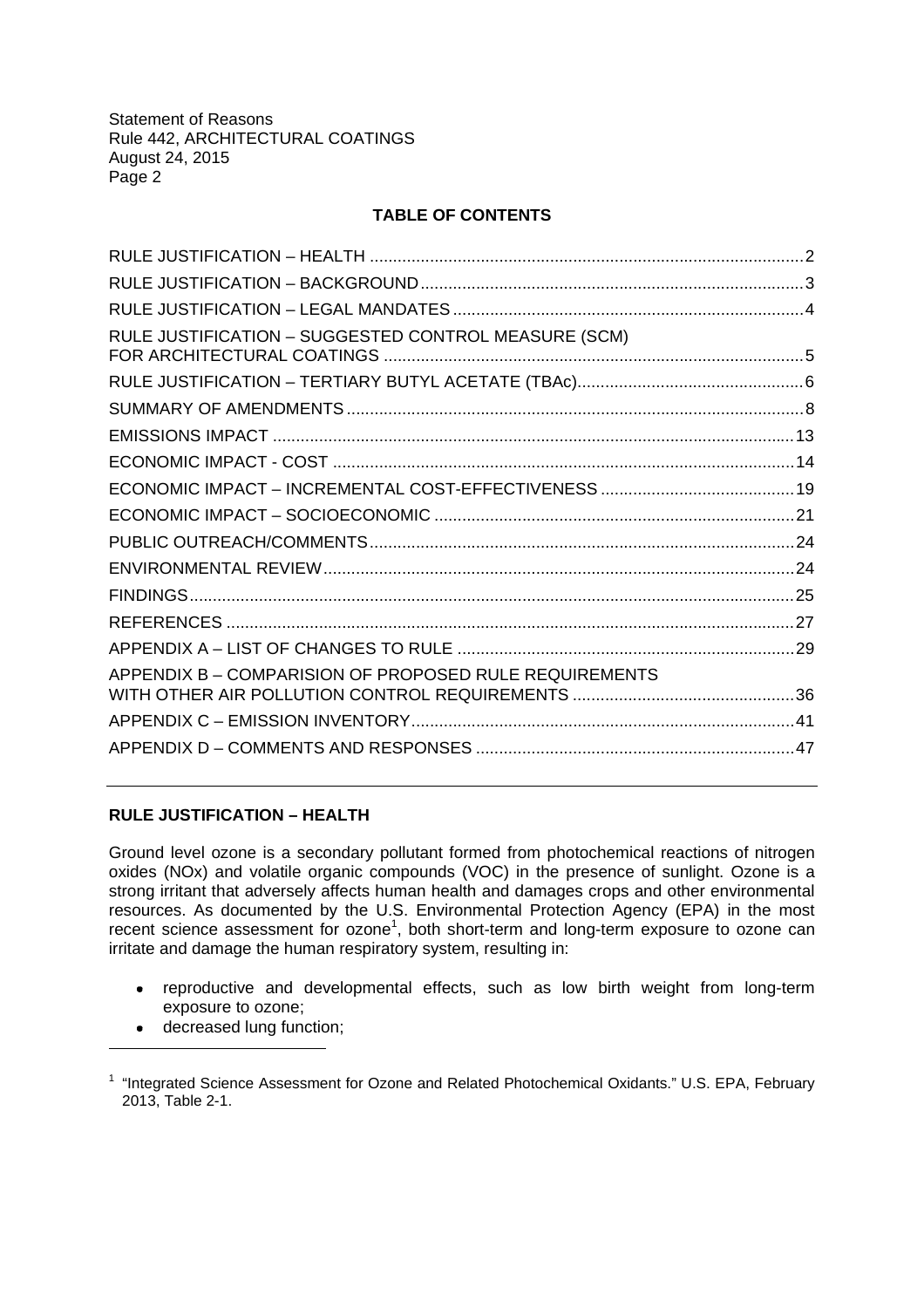- development and aggravation of asthma;
- increased risk of cardiovascular problems such as heart attacks and strokes;
- central nervous system affects, such as memory and sleep patterns;
- increased hospitalizations and emergency room visits; and
- premature deaths.

# **RULE JUSTIFICATION – BACKGROUND**

The District is currently designated as a nonattainment area for both the state and federal ozone standards. Since VOCs are precursors to ozone, one of the strategies to control ozone pollution is to reduce VOC emissions from existing stationary sources. The summer season VOC emissions from architectural coatings are estimated to be 4.80 tons per day for 2015 in Sacramento County<sup>2</sup>. Annual VOC emissions from architectural coatings in 2015 are estimated to be 1,490 tons per year.

# Suggested Control Measure (SCM) for Architectural Coatings<sup>3</sup>

On October 26, 2007, the California Air Resources Board (CARB) adopted a Suggested Control Measure (SCM) for architectural coatings. The SCM is a model rule that CARB encourages local districts to adopt into a formal regulation. The purpose of the SCM is to promote uniformity among district rules, improve enforceability, and achieve additional reductions of VOC emissions from the application of architectural coatings. To date, ten other California air districts have amended their rules to be consistent with the SCM.

# Rule 442, Architectural Coatings

Rule 442 limits emissions of VOC from applications of coatings to stationary structures and their accessories. Architectural coatings include interior and exterior house coatings, stains, industrial maintenance coatings, concrete/masonry sealers, traffic coatings, and many other coating products. Architectural coatings are used by professionals and residential consumers. The rule establishes maximum VOC contents for specific categories of architectural coatings and prohibits the application of coatings that exceed the VOC limits. The rule prohibits manufacturers and suppliers from selling architectural coatings within the District that do not comply with the rule. This rule was first adopted on December 6, 1978 and last amended on May 24, 2001.

Staff is proposing to amend Rule 442 to incorporate the requirements of the SCM. The proposed amendments will satisfy a State Implementation Plan (SIP) commitment to reduce VOC emissions from this source category.

<sup>&</sup>lt;sup>2</sup> "CPAM: California 2016 Ozone SIP Baseline Emission Projections - Version 1.00, Sacramento Nonattainment Area Tool." CARB. Accessed April 9, 2015 (see Appendix C).

<sup>&</sup>lt;sup>3</sup> "Suggested Control Measure for Architectural Coatings." CARB, October 26, 2007. http://www.arb.ca.gov/coatings/arch/docs.htm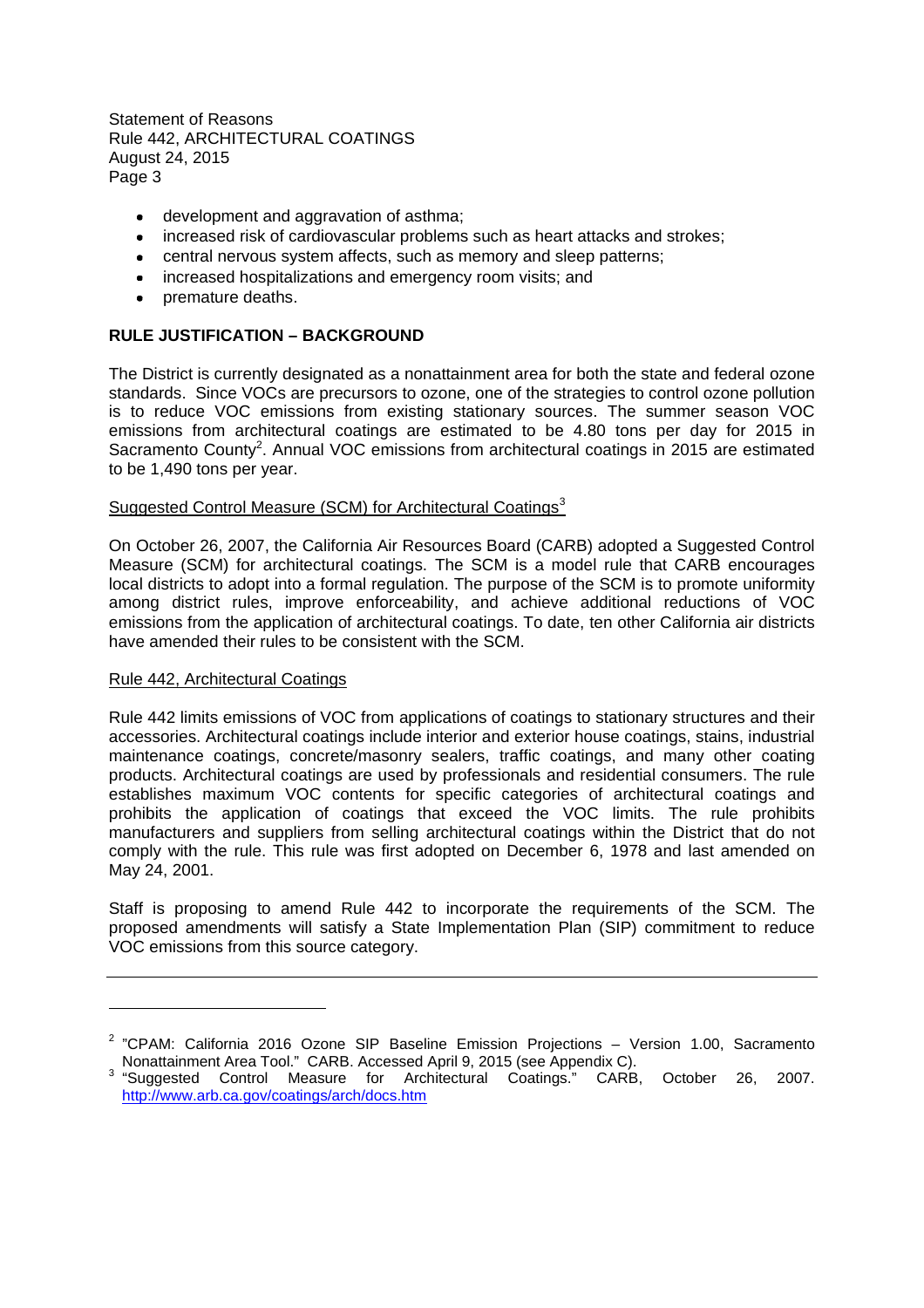# **RULE JUSTIFICATION – LEGAL MANDATES**

#### Federal Mandates:

The District is designated as a "severe" nonattainment area for the 1997 and 2008 federal 8 hour ozone standards<sup>4,5</sup>. Title 40 of the Code of Federal Regulations, section 51.908, requires "severe" nonattainment areas to comply with the attainment demonstration requirements of CAA section 182(c)(2), which requires a plan to be submitted to EPA that demonstrates attainment of the standard by the applicable attainment date and includes all control measures necessary for attainment. The air districts of the Sacramento Federal Nonattainment Area adopted an attainment plan to achieve the federal 8-hour ozone standard by the attainment date of June 15, 2018<sup>6</sup>. The attainment plan includes a commitment for the District to achieve VOC emission reductions of 0.914 tons per day from architectural coatings in 2018.

The proposed amendments to Rule 442 will satisfy the federal plan commitment. If approved by the Board of Directors, this rule will be submitted to CARB and subsequently to EPA for inclusion into the SIP. If approved by CARB and EPA, Rule 442 will be subject to federal enforcement and citizen's civil legal actions under Clean Air Act sections 113 and 304 (42USC7413 and 7604).

#### State Mandates:

The District is designated "serious" nonattainment for the state ozone standard. The California Clean Air Act requires areas designated as "serious" to adopt certain control measures, including:

- California Health and Safety Code (CHSC) §40919 requires districts designated serious nonattainment for ozone to adopt Best Available Retrofit Control Technology (BARCT) for all existing permitted sources. BARCT means an emission limitation that is based on the maximum degree of reduction achievable, taking into account environmental, energy, and economic impacts by each class or category of sources<sup>7</sup>.
- CHSC §40914 requires a district to adopt "all feasible measures" if it is unable to achieve at least a 5% annual reduction in district wide emissions. The District's 2009 Triennial

<sup>&</sup>lt;sup>4</sup> "Air Quality Designations and Classifications for the 8-Hour Ozone National Ambient Air Quality Standards; Early Action Compact Areas with Deferred Effective Dates, Final Rule." 69 Federal Register

<sup>(</sup>April 30, 2004), pp. 23857 – 23951. 5 "Implementation of the 2008 National Ambient Air Quality Standards for Ozone: Nonattainment Area Classifications Approach, Attainment Deadlines and Revocation of the 1997 Ozone Standards for Transportation Conformity Purposes, Final Rule." 77 Federal Register (May 21, 2012), pp. 30160 – 30171.

<sup>&</sup>lt;sup>6</sup> "Sacramento Regional 8-hour Ozone Attainment and Reasonable Further Progress Plan (2013 SIP Revisions)." El Dorado County Air Quality Management District (AQMD), Feather River AQMD, Placer County Air Pollution Control District (APCD), SMAQMD, Yolo Solano AQMD, March 26, 2009. The plan was approved by EPA effective March 2, 2015, 80 Federal Register (January 29, 2015), pp. 4795 – 4799.

<sup>7</sup> California Health and Safety Code §40406.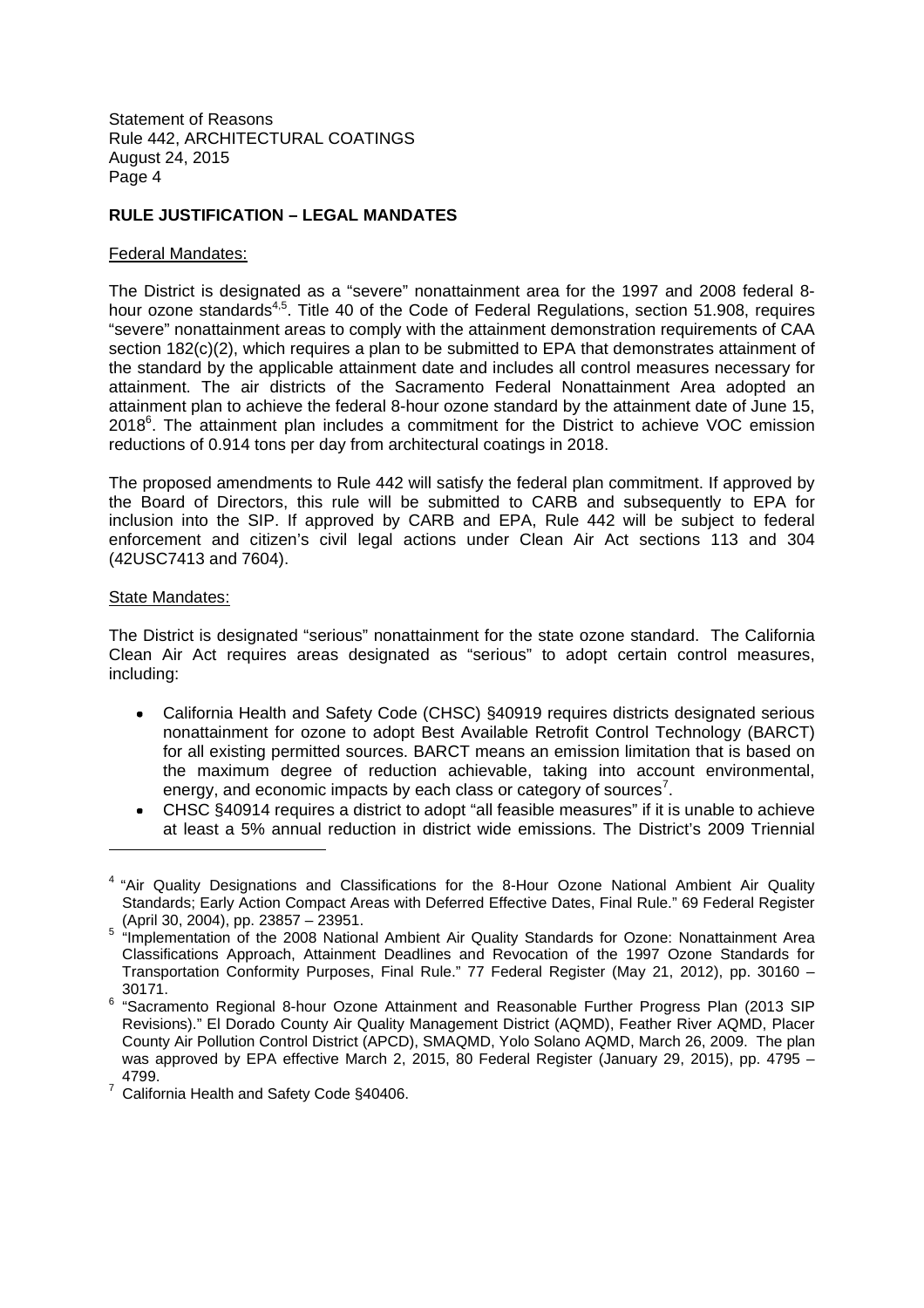> Plan included a commitment to achieve VOC emission reductions from this category<sup>8</sup>. The District's recent Triennial Plan update maintains the commitment to achieve VOC emission reductions from this category.

Transport Mitigation Emission Control Requirements: Title 17, §70600 of the California Code of Regulations requires that districts within the areas of origin of transported air pollutants, as identified in §70500(c), include sufficient emission control measures (including all feasible measures and BARCT) in their attainment plans for ozone to mitigate the impact of pollution sources within their jurisdictions on ozone concentrations in downwind areas commensurate with the level of contribution. An upwind district must comply with the transport mitigation planning and implementation requirements set forth in this section regardless of its attainment status, unless the upwind district complies with the requirements of §70601.

The proposed amendments to Rule 442 have been adopted in the following thirteen California air districts, with implementation dates of January 1, 2011 except where noted in parentheses: Antelope Valley AQMD (June 18, 2014), Bay Area AQMD (BAAQMD), Eastern Kern County APCD, Feather River AQMD (January 1, 2015), Imperial County APCD, Mojave Desert AQMD (January 1, 2013), Monterey Bay APCD (September 15, 2012), Placer County APCD (PCAPCD), San Diego APCD (January 1, 2016), San Joaquin Valley Unified APCD (SJVUAPCD), Santa Barbara APCD (January 1, 2015), South Coast AQMD (implemented prior to SCM), and Ventura County APCD.

South Coast AQMD (SCAQMD) Rule 1113 contains limits that, for some coating categories, are more stringent than the SCM. CARB considered SCAQMD Rule 1113 VOC limits but did not include some of the more stringent VOC limits in the SCM. See the discussion below on "Differences between the SCM and SCAQMD Rule 1113" for more details.

The proposed amendments to Rule 442 will meet the "all feasible control measures" and BARCT requirements, and therefore comply with the state mandates.

# **RULE JUSTIFICATION – SUGGESTED CONTROL MEASURE (SCM) FOR ARCHITECTURAL COATINGS**

CARB's SCM for Architectural Coatings contains feasible emission limits to reduce emissions of VOC from the application of architectural coatings<sup>9</sup>. The SCM is not a formal regulation but a model rule that the local districts can adopt to reduce VOC emissions and improve air quality. The 2007 SCM is an amendment to the previous Architectural Coatings SCM that was adopted by CARB in 2000 and by the District in 2001. The 2007 SCM has been identified as an all feasible measure.

<sup>&</sup>lt;sup>8</sup> "2009 Triennial Report and Plan Revision." SMAQMD, December 2009.

<sup>&</sup>lt;sup>9</sup> "Suggested Control Measure for Architectural Coatings." CARB, October 26, 2007. http://www.arb.ca.gov/coatings/arch/docs.htm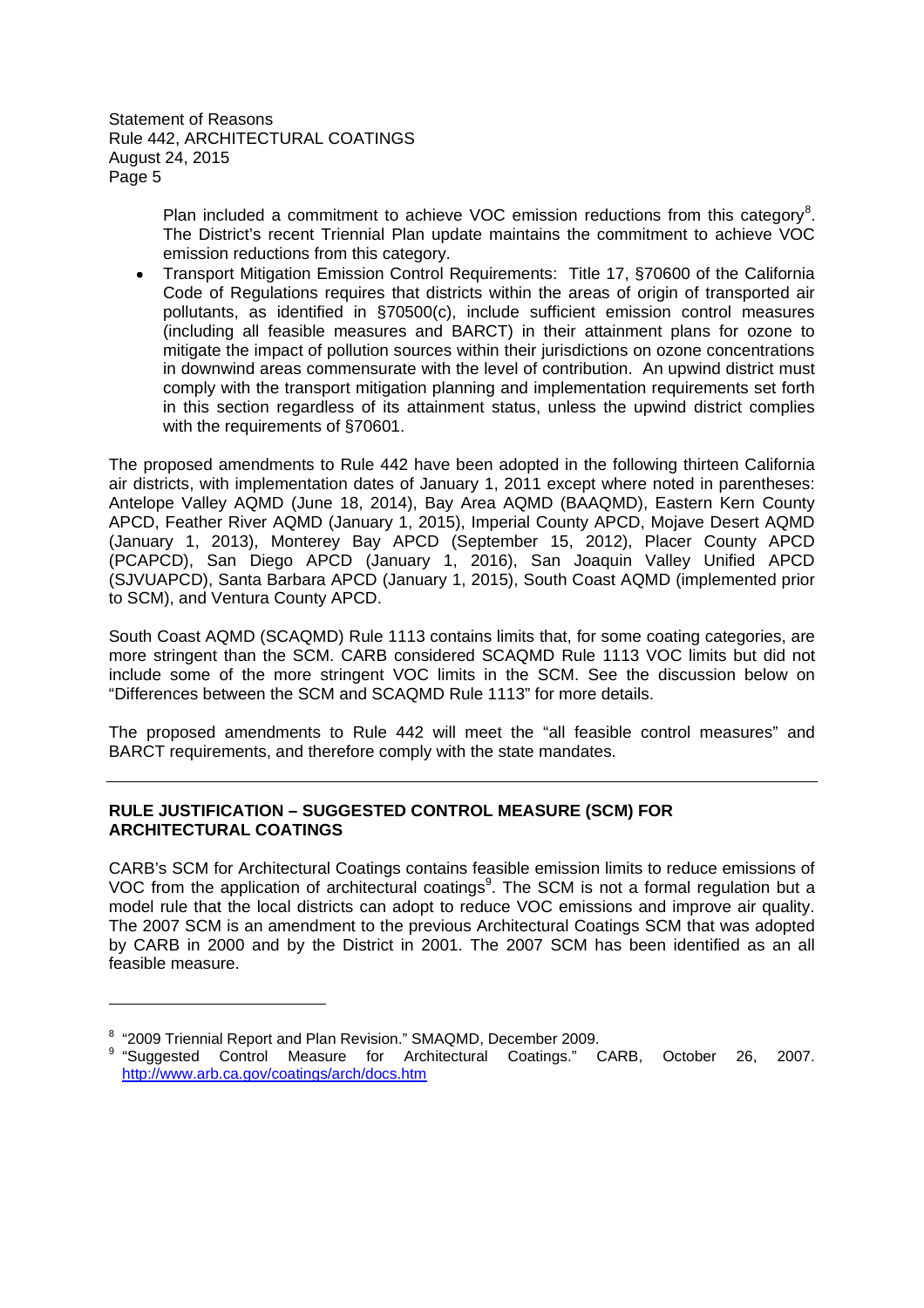Control of VOC emissions from architectural coatings is primarily the responsibility of the districts. CARB is responsible for serving as an oversight agency and providing assistance to the districts, such as developing an SCM for architectural coatings. The Sacramento Metropolitan Air Quality Management District (SMAQMD) and many other California districts have architectural coating rules based on the 2000 SCM.

The 2007 SCM lowers the VOC limits for architectural coatings, improves definitions for many categories, and promotes consistency and uniformity among districts' rules. This consistency makes it easier for manufacturers and painting contractors to comply with each of the California air district architectural coating rules. In order to comply with the coating limits, CARB anticipated that manufacturers would reformulate coatings using water or exempt compounds. CARB also found that many manufacturers had large volumes of products that already meet the VOC limits<sup>10</sup>.

# Differences between the SCM and SCAQMD Rule 1113<sup>11</sup>

In the development of the 2007 SCM, CARB staff considered the SCAQMD Rule 1113 VOC limits that were effective July 1, 2008. Most of the VOC limits from SCAQMD Rule 1113 were included in the SCM. Some of the VOC limits (aluminum roof coatings, industrial maintenance coatings, nonflat coatings, nonflat – high gloss coatings, rust preventative ccoatings, and exterior stains) were not included in the SCM for the following reasons: 1) the SCM requires feasibility in a variety of climates, 2) the SCM does not contain an averaging provision (SCAQMD phased out the averaging provision effective January 1, 2015), 3) the SCM does not contain an exemption for TBAc for Industrial Maintenance coatings due to concerns about its toxicity, 4) the SCM does not contain a small business exemption, 5) the SCM does not contain an exemption for high elevations, and 6) the SCM needs to be enforceable by small districts with limited resources.

# **RULE JUSTIFICATION – TERTIARY BUTYL ACETATE (TBAc)**

Tertiary butyl acetate is a colorless, flammable liquid that can be used as a solvent in the production of lacquers, enamels, thinners, and industrial cleaners. In 2004, the EPA exempted TBAc from its list of VOCs because EPA determined that TBAc had low ozone forming potential and low potential for adverse environmental impacts<sup>12</sup>. The federal regulation requires<sup>13</sup> users to report TBAc usage for purposes of emissions reporting, photochemical dispersion modeling, and inventory requirements but does not limit the usage amount. California laws and regulations,

<sup>&</sup>lt;sup>10</sup> "Technical Support Document for Proposed Amendments to the Suggested Control Measure for Architectural Coatings." CARB, September, 2007, Chapter 5. http://www.arb.ca.gov/coatings/arch/docs.htm

<sup>11 &</sup>quot;Staff Report for Proposed Amendments to the Suggested Control Measure for Architectural Coatings." CARB, September, 2007, pp. 17 – 19. http://www.arb.ca.gov/coatings/arch/docs.htm

<sup>12</sup> "Revision to Definition of Volatile Organic Compounds – Exclusion of T-Butyl Acetate." 69 Federal Register (November 29, 2004), pp. 69298 – 69304.

<sup>13</sup> EPA has proposed removing these requirements, 80 Federal Register (February 5, 2015), pp. 6481 – 6485.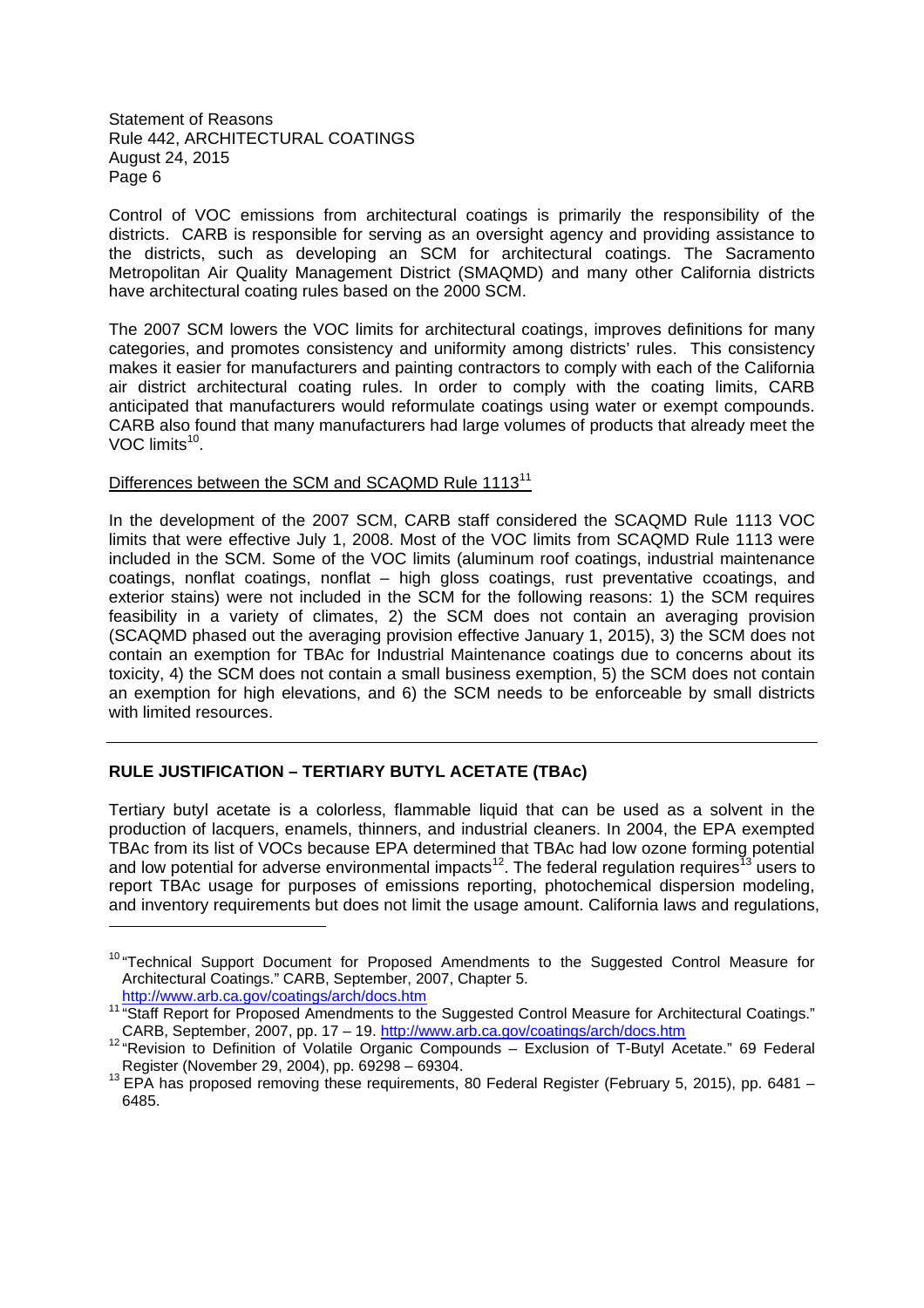including the regulations of local districts, do not automatically exempt compounds that have been exempted by the EPA. California's Office of Environmental Health Hazard Assessment (OEHHA) evaluated the available information on the health effects of TBAc and noted that although data on the long-term health effects of TBAc are significantly lacking, TBAc is metabolized into tertiary butanol<sup>14</sup>. After evaluating a National Toxicology Program bioassay for tertiary butanol, OEHHA determined that the data are sufficient to conclude that tertiary butanol is an animal carcinogen, and may pose a cancer risk to humans<sup>15</sup>.

CARB did not propose to exempt TBAc in the 2007 SCM because of OEHHA's concerns regarding its potential carcinogenicity and because the use of TBAc is not necessary for coating manufacturers to formulate coatings that comply with the SCM<sup>16</sup>. Since the adoption of the SCM, fourteen California air districts have exempted TBAc in their general definition rules or architectural coatings rules.

District Rule 101 – GENERAL PROVISIONS AND DEFINITIONS does not include TBAc on the list of exempt compounds. All 29 compounds and classes of compounds listed as exempt in the SCM are also on the exempt compound list in Rule 101. An additional 30 compounds are listed as exempt in Rule 101 but are not listed in the SCM; however, the additional exempt compounds would not be used to formulate architectural coatings and do not affect emissions or the ability to comply with the proposal. The Rule 101 list is more comprehensive, and does not conflict with the SCM. In Sections 275 and 402 of Rule 442, exempt compounds are not considered a VOC when calculating VOC content.

South Coast AQMD exempts TBAc in the Industrial Maintenance coatings category only, because Industrial Maintenance coatings are typically applied by professionals using respirators<sup>17</sup>. SCAQMD has a much lower VOC limit of 100 g/l for the Industrial Maintenance coatings category than the SCM limit of 250 g/l. During the 2007 SCAMQD Rule 1113 rulemaking, SCAMQD staff received comments from industry and coating manufacturers that the use of TBAc as an exempt compound is necessary to meet the district's Industrial Maintenance coating VOC limit of 100 g/l. CARB did not propose a VOC limit of 100 g/l for Industrial Maintenance coatings because the SCM: 1) needs to be suitable for a variety of climates, 2) does not contain an averaging provision, 3) does not contain a VOC exemption for TBAc, and 4) does not contain small business exemptions<sup>18</sup>.

During the 2011 SCAQMD Rule 1113 rulemaking, their staff received requests from industry and coating manufacturers to exempt TBAc in certain additional coating categories. SCAQMD's

<sup>&</sup>lt;sup>14</sup> "Environmental Impact Assessment of Tertiary-Butyl Acetate." CARB, January 2006.

<sup>&</sup>lt;sup>15</sup> "Technical Support Document for Proposed Amendments to the Suggested Control Measure for Architectural Coatings." CARB, September, 2007, pp. 6-4 – 6-5.

http://www.arb.ca.gov/coatings/arch/docs.htm

<sup>16 &</sup>quot;Staff Report for Proposed Amendments to the Suggested Control Measure for Architectural Coatings." CARB, September, 2007, pp. 17 – 19. http://www.arb.ca.gov/coatings/arch/docs.htm

<sup>17</sup> Final Staff Report Proposed Amendments Rule 1113 – Architectural Coatings" SCAQMD, May 2011, p. 63.

<sup>&</sup>lt;sup>18</sup> "Staff Report for Proposed Amendments to the Suggested Control Measure for Architectural Coatings." CARB, September, 2007, pp. 17 – 19. http://www.arb.ca.gov/coatings/arch/docs.htm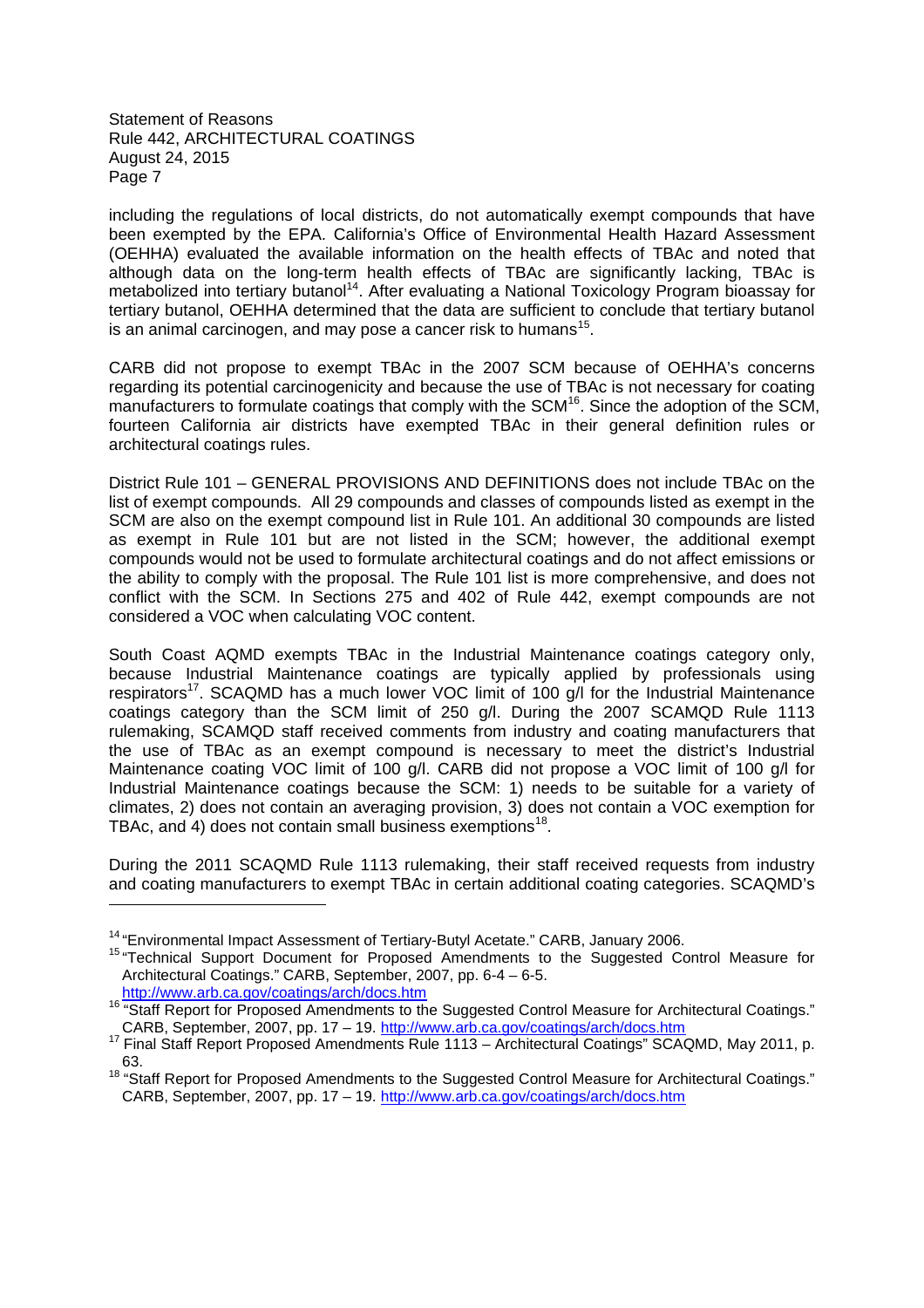response to industry was that 95% of the compliant architectural coatings sold in 2009 were waterborne; therefore, SCAQMD felt that TBAc did not need to be exempted for any additional categories<sup>19</sup> (an exemption for TBAc in Industrial Maintenance Coatings has been in effective in South Coast since July 1,  $2006^{20}$ ).

BAAQMD amendments to Rule 8-3, Architectural Coatings, did not include a VOC exemption for TBAc. BAAQMD does not exempt TBAc in its general definition rule. BAAQMD has a policy not to exempt compounds that deplete stratospheric ozone or are toxic. However, BAAQMD has considered exemptions for compounds where the compounds were needed to meet VOC limits in particular rules. According to BAAQMD, compliant coating products have been developed that meet the lower VOC standards and do not use TBAc. As a result, BAAQMD did not exempt TBAc in its Rule 8-3 because TBAc may potentially pose a cancer risk to humans and compliant coating products are commercially available and in use<sup>21</sup>.

Industrial Maintenance coatings in the District are already subject to the current limit of 250 g/l in Rule 442 without an exemption for TBAc. Staff is not proposing to change the VOC limit for this category. Based on CARB's reasoning, as discussed above, an exemption for TBAc is not necessary for Industrial Maintenance Coatings. Coatings that comply with the proposed limits in the Rule 442 amendments are already available. See the Survey of Available Coating Products section below for added details about the availability of compliant products.

# **SUMMARY OF AMENDMENTS**

Staff is proposing to amend Rule 442 to reduce emissions of VOC from architectural coating operations by incorporating the requirements of the SCM. In establishing proposed VOC limits, District staff considered and evaluated rules in other California air districts, as well as the CARB SCM for architectural coatings. The 2007 Architectural Coatings SCM VOC limits were developed by CARB staff following a detailed assessment of each of the coating categories to determine the maximum emission reductions that are technically feasible and cost effective.

The proposed amendments to Rule 442 will apply to the use of architectural coatings supplied, sold, offered for sale, applied, solicited for application, manufactured, blended, or repackaged for use within the District. The amendments would decrease VOC emissions, improve enforcement, and simplify recordkeeping.

The following is a summary of proposed changes:

- Added, amended, or eliminated coating categories, consistent with the SCM, including:
	- o Added 10 coating categories that were previously regulated in different categories or under the general flat, nonflat, or nonflat – high gloss coating limits.

<sup>&</sup>lt;sup>19</sup> "Final Staff Report Proposed Amendments Rule 1113 - Architectural Coatings." SCAQMD, May 2011, pp. 64 – 66.

<sup>&</sup>lt;sup>20 '</sup>"Staff Report for Proposed Amended Rule 1113 – Architectural Coatings." SCAQMD, June 2006, p. 6.

<sup>21</sup> "Staff Report Regulation 8, Rule 3: Architectural Coatings." BAAQMD, December 2008, pp. 26 – 27.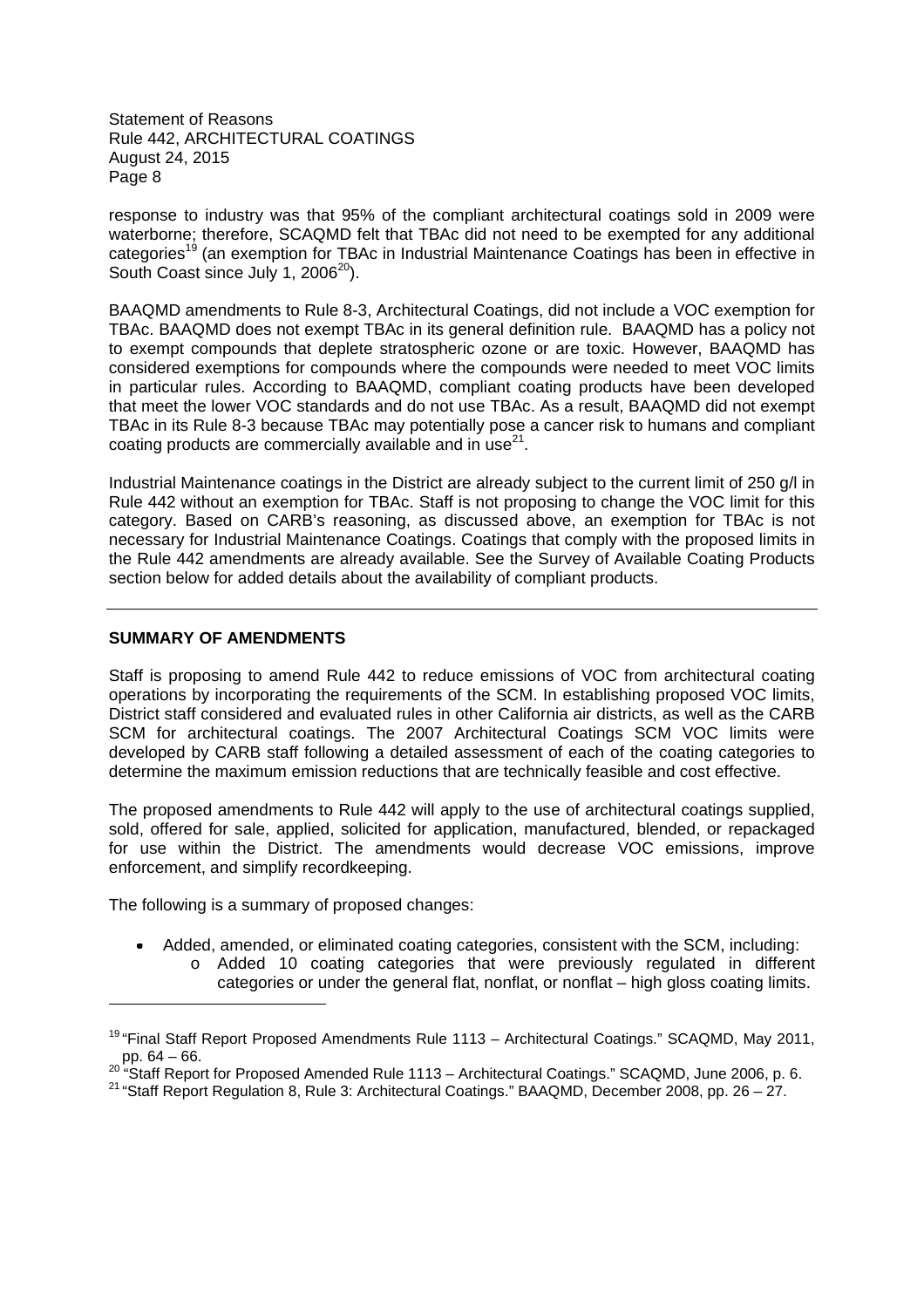- o Amended the VOC limits for 12 coating categories. The VOC limits for these categories are reduced, consistent with the SCM.
- o Eliminated 11 coating categories. Coatings that were covered by these categories are now covered elsewhere in the rule.
- Added a requirement for manufacturers to submit sales data upon request;
- Added container labeling requirements for new coating categories;
- Added a new provision requiring the maximum recommendation for thinning to be specified on the label or lid of coating container;
- Extended the sell-through date to allow three years to sell products manufactured prior to the effective date of the amended VOC limits;
- Removed the averaging compliance option, which sunset on January 1, 2005; and
- Revised the VOC content calculation procedure to reflect newer coating technologies, e.g., catalyzed coatings and those with silanes and siloxanes.
- Added an early compliance provision to allow coatings to meet the proposed amendments prior to the effective date and be considered in compliance with the rule.

A detailed list of changes is included in Appendix A.

#### Changes to VOC Limits

Table 1 lists the changes to the VOC limits. The table shows the proposed VOC content limits for more than 40 categories of architectural coatings. Coating categories listed in boldface indicate that the proposed limits are new or more stringent than the current version of Rule 442. For details on why several coating categories were eliminated, see Table A-1 in Appendix A.

|                                    | Limit $1,$ <sup>7</sup>         |                         |  |
|------------------------------------|---------------------------------|-------------------------|--|
|                                    | VOC Regulatory, g/l             |                         |  |
|                                    | <b>Current limits effective</b> | Proposed limits         |  |
| <b>Coating Category</b>            | until                           | effective               |  |
|                                    | (six months after date)         | (six months after       |  |
|                                    | of adoption)                    | date of adoption)       |  |
| <b>Flat Coatings</b>               | 100                             | 50                      |  |
| <b>Nonflat Coatings</b>            | 150                             | 100                     |  |
| Nonflat - High Gloss Coatings      | 250                             | 150                     |  |
| <b>Specialty Coatings:</b>         |                                 |                         |  |
| <b>Aluminum Roof Coatings</b>      | 500                             | 400                     |  |
| Antenna Coatings                   | 530                             | Eliminated <sup>3</sup> |  |
| <b>Antifouling Coatings</b>        | 400                             | Eliminated <sup>3</sup> |  |
| <b>Basement Specialty Coatings</b> | Waterproofing                   |                         |  |
|                                    | Sealer: 250 or                  |                         |  |
|                                    | Waterproofing                   | 400 <sup>4</sup>        |  |
|                                    | Concrete/Masonry                |                         |  |
|                                    | Sealer: 400                     |                         |  |
| <b>Bituminous Roof Coatings</b>    | 300                             | 50                      |  |
| <b>Bituminous Roof Primers</b>     | 350                             |                         |  |
| <b>Bond Breakers</b>               | 350                             |                         |  |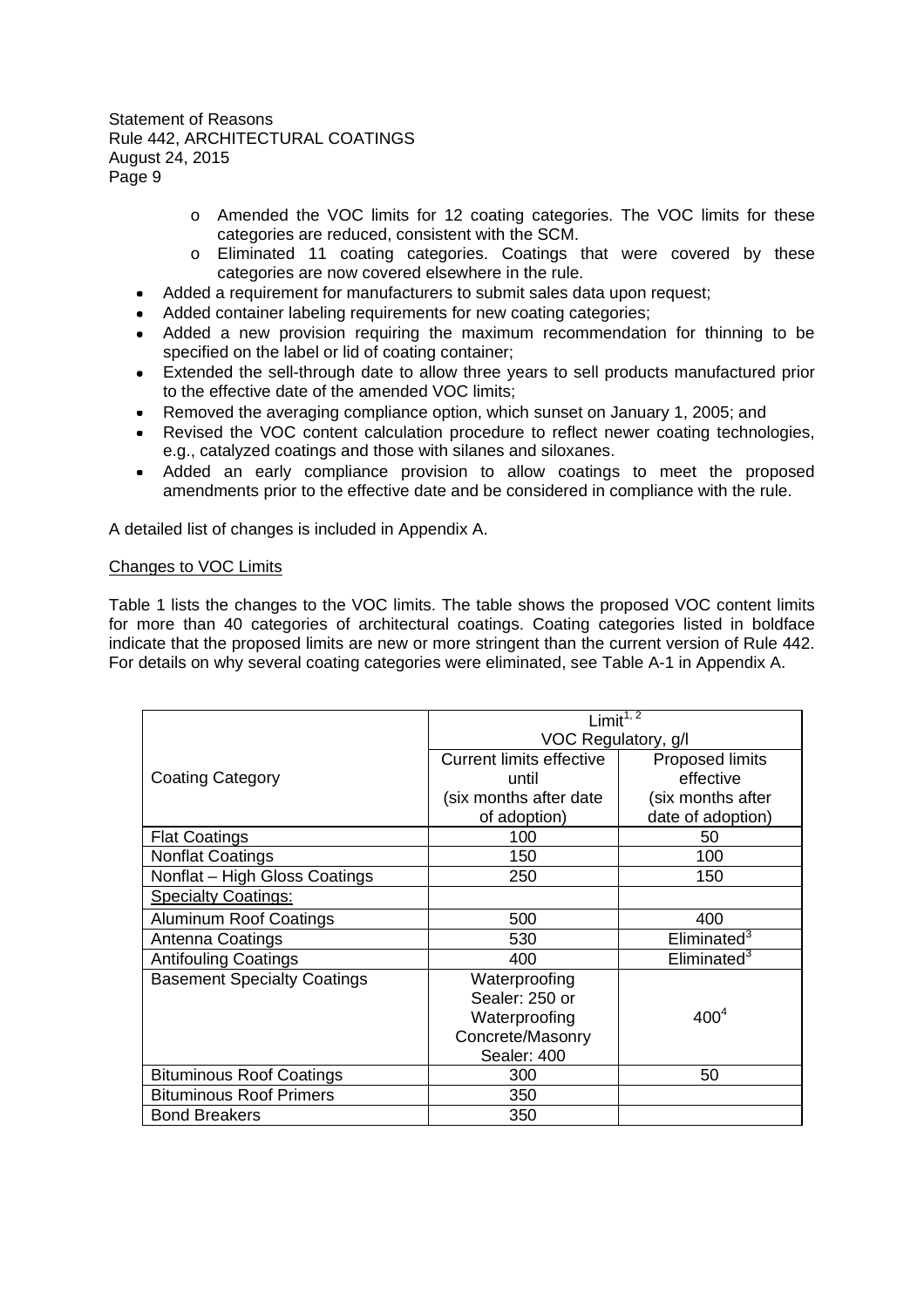|                                        | Limit <sup>1, 2</sup>           |                         |  |
|----------------------------------------|---------------------------------|-------------------------|--|
|                                        | VOC Regulatory, g/l             |                         |  |
|                                        | <b>Current limits effective</b> | <b>Proposed limits</b>  |  |
| <b>Coating Category</b>                | until                           | effective               |  |
|                                        | (six months after date          | (six months after       |  |
|                                        | of adoption)                    | date of adoption)       |  |
| <b>Clear Wood Coatings:</b>            |                                 |                         |  |
| <b>Clear Brushing Lacquer</b>          | 680                             | Eliminated <sup>5</sup> |  |
| Lacquers (including lacquer            | 550                             | Eliminated <sup>5</sup> |  |
| sanding sealers)                       |                                 |                         |  |
| Sanding Sealers (other than            | 350                             | Eliminated <sup>5</sup> |  |
| lacquer sanding sealers)               |                                 |                         |  |
| Varnishes                              | 350<br>350                      | Eliminated <sup>5</sup> |  |
| <b>Concrete Curing Compounds</b>       |                                 |                         |  |
| <b>Concrete/Masonry Sealers</b>        | Waterproofing<br>Sealer: 250 or |                         |  |
|                                        | Waterproofing                   | 100                     |  |
|                                        | Concrete/Masonry                |                         |  |
|                                        | Sealer: 400                     |                         |  |
| <b>Driveway Sealers</b>                | Flat: 100                       |                         |  |
|                                        | Nonflat: 150                    |                         |  |
|                                        | Nonflat-High Gloss:             | 50                      |  |
|                                        | 250                             |                         |  |
| Dry Fog Coatings                       | 400                             | 150                     |  |
| <b>Faux Finishing Coatings</b>         | 350                             |                         |  |
| <b>Fire Resistive Coatings</b>         | 350                             |                         |  |
| Fire Retardant Coatings:               |                                 |                         |  |
| Clear                                  | 650                             | Eliminated <sup>3</sup> |  |
| Opaque                                 | 350                             | Eliminated $3$          |  |
| <b>Floor Coatings</b>                  | 250                             | 100                     |  |
| <b>Flow Coatings</b>                   | 420                             | Eliminated <sup>3</sup> |  |
| Form-Release Compounds                 | 250                             |                         |  |
| <b>Graphic Arts Coatings</b>           |                                 |                         |  |
| (Sign Paints)                          | 500                             |                         |  |
| <b>High Temperature Coatings</b>       | 420                             |                         |  |
| <b>Industrial Maintenance Coatings</b> | 250                             |                         |  |
| Low Solids Coatings <sup>6</sup>       | 120                             |                         |  |
| <b>Magnesite Cement Coatings</b>       | 450                             |                         |  |
| <b>Mastic Texture Coatings</b>         | 300                             | 100                     |  |
| <b>Metallic Pigmented Coatings</b>     | 500                             |                         |  |
| <b>Multi-Color Coatings</b>            | 250                             |                         |  |
| <b>Pre-Treatment Wash Primers</b>      | 420                             |                         |  |
| Primers, Sealers, and Undercoaters     | 200                             | 100                     |  |
| (PSU)                                  |                                 |                         |  |
| Quick-Dry Enamels                      | 250                             | Eliminated <sup>3</sup> |  |
| Quick-Dry Primers, Sealers,            | 200                             | Eliminated <sup>7</sup> |  |
| Undercoaters                           |                                 |                         |  |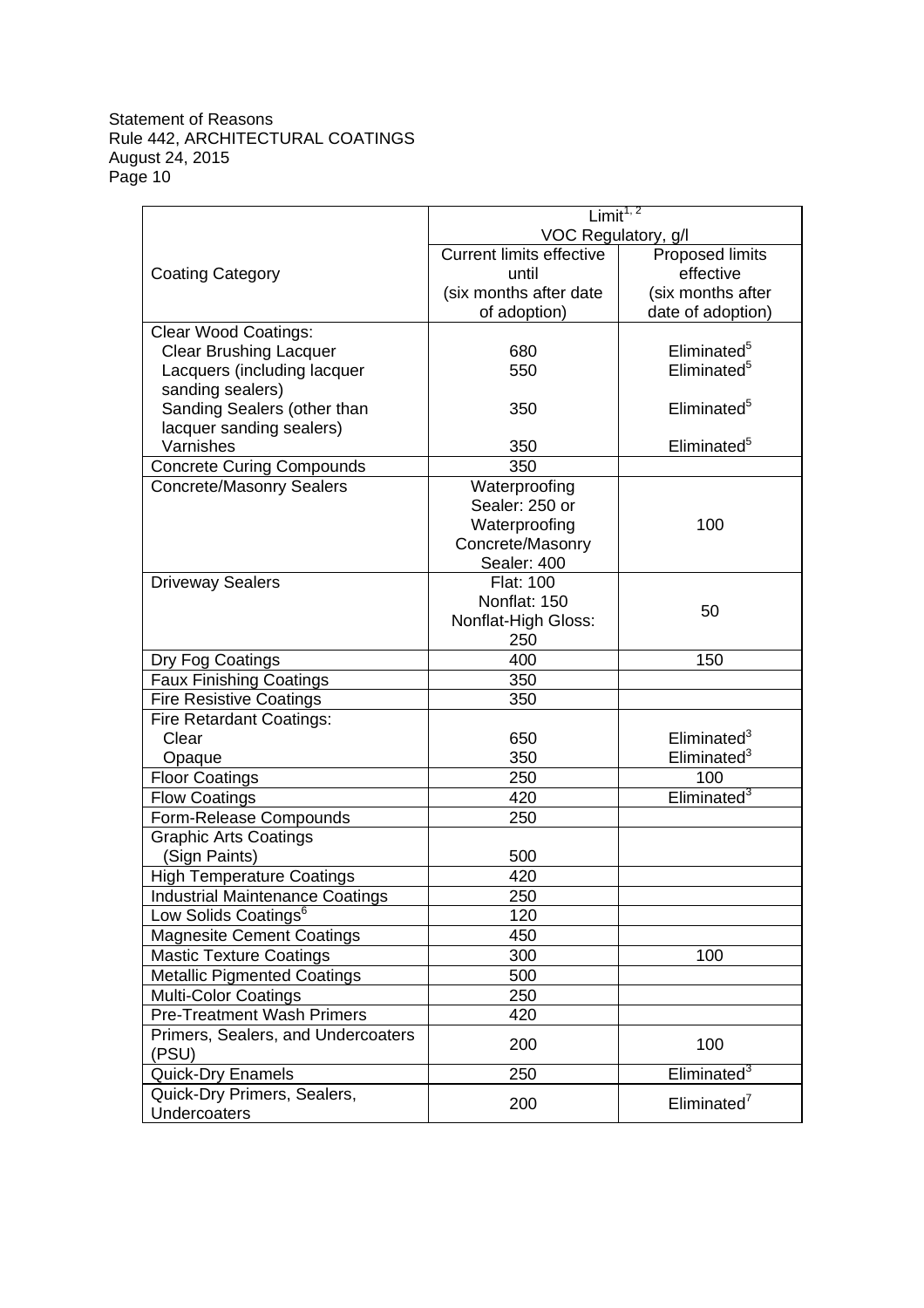|                                             | Limit <sup>1, 2</sup>           |                         |  |
|---------------------------------------------|---------------------------------|-------------------------|--|
|                                             | VOC Regulatory, g/l             |                         |  |
|                                             | <b>Current limits effective</b> | Proposed limits         |  |
| <b>Coating Category</b>                     | until                           | effective               |  |
|                                             | (six months after date          | (six months after       |  |
|                                             | of adoption)                    | date of adoption)       |  |
| <b>Reactive Penetrating Sealers</b>         | Waterproofing                   |                         |  |
|                                             | Sealer: 250 or                  |                         |  |
|                                             | Waterproofing                   | $350^{4}$               |  |
|                                             | Concrete/Masonry                |                         |  |
|                                             | Sealer: 400                     |                         |  |
| <b>Recycled Coatings</b>                    | 250                             |                         |  |
| <b>Roof Coatings</b>                        | 250                             | 50                      |  |
| <b>Rust Preventative Coatings</b>           | 400                             | 250                     |  |
| Shellacs:                                   |                                 |                         |  |
| Clear                                       | 730                             |                         |  |
| Opaque                                      | 550                             |                         |  |
| Specialty Primers,                          | 350                             | 100                     |  |
| <b>Sealers and Undercoaters</b>             |                                 |                         |  |
| <b>Stains</b>                               | 250                             |                         |  |
| Stone Consolidants <sup>8</sup>             | Waterproofing                   |                         |  |
|                                             | Concrete/Masonry                | 450 <sup>4</sup>        |  |
|                                             | Sealer: 400                     |                         |  |
| <b>Swimming Pool Coatings</b>               | 340                             |                         |  |
| Swimming Pool Repair and                    | 340                             | Eliminated <sup>9</sup> |  |
| <b>Maintenance Coatings</b>                 |                                 |                         |  |
| Temperature-Indicator<br>Safety             | 550                             | Eliminated <sup>3</sup> |  |
| Coatings                                    |                                 |                         |  |
| <b>Traffic Marking Coatings</b>             | 150                             | 100                     |  |
| Tub and Tile Refinish Coatings <sup>8</sup> | <b>Flat: 100</b>                |                         |  |
|                                             | Nonflat: 150                    | 420                     |  |
|                                             | Nonflat-High Gloss:             |                         |  |
|                                             | 250                             |                         |  |
| <b>Waterproofing Membranes</b>              | Waterproofing                   |                         |  |
|                                             | Sealer: 250 or                  |                         |  |
|                                             | Waterproofing                   | 250                     |  |
|                                             | Concrete/Masonry                |                         |  |
|                                             | Sealer: 400                     |                         |  |
| <b>Waterproofing Sealers</b>                | 250                             | Eliminated              |  |
| <b>Waterproofing Concrete/Masonry</b>       | 400                             | Eliminated              |  |
| <b>Sealers</b>                              |                                 |                         |  |
| <b>Wood Coatings</b>                        | See Clear                       | 275                     |  |
|                                             | <b>Wood Coatings</b>            |                         |  |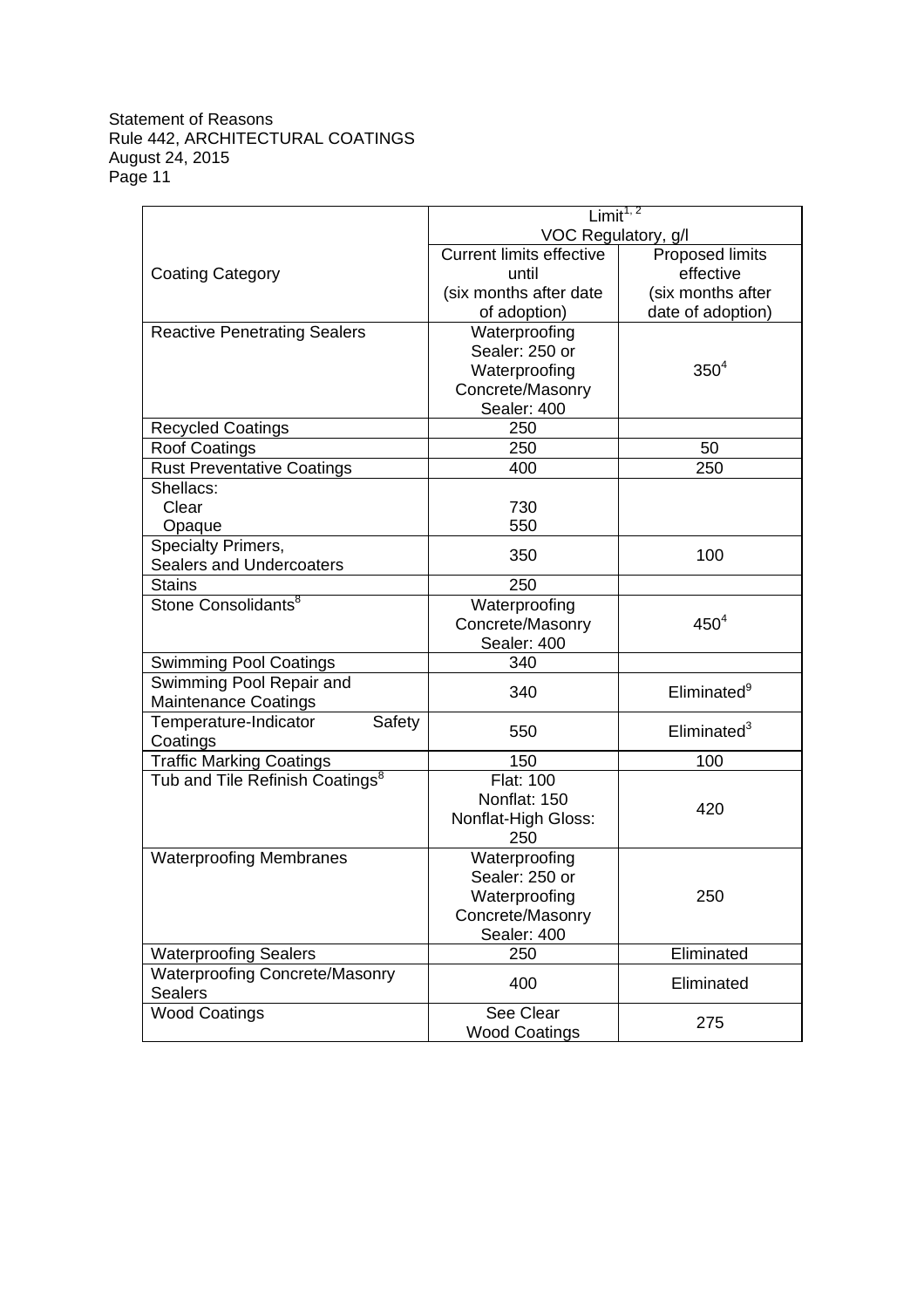|                           | l imit <sup>1, 2</sup>          |                   |  |
|---------------------------|---------------------------------|-------------------|--|
|                           | VOC Regulatory, g/l             |                   |  |
|                           | <b>Current limits effective</b> | Proposed limits   |  |
| <b>Coating Category</b>   | until                           | effective         |  |
|                           | (six months after date          | (six months after |  |
|                           | of adoption)                    | date of adoption) |  |
| <b>Wood Preservatives</b> | 350                             |                   |  |
| <b>Zinc-Rich Primers</b>  | 500                             | 340               |  |

 $1$  The specified limits remain in effect unless revised limits are listed in subsequent columns in the table.

 $2$  Limits are based on VOC Regulatory except for Low Solids Coatings.

<sup>3</sup> These specialty categories will be eliminated and classified as Flat, Nonflat, or Nonflat – High Gloss, as appropriate.

<sup>4</sup> Basement Specialty Coatings, Reactive Penetrating Sealers, and Stone Consolidants are new specialty categories that, in some cases, were previously classified as Waterproofing Sealer or Waterproofing Concrete/Masonry Sealer.

- <sup>5</sup> These categories will be classified as Wood Coatings.
- <sup>6</sup> For Low Solids Coatings, limits are based on VOC Actual.
- Conversion factor: one pound VOC per gallon (U.S.) = 119.95 grams VOC per liter.
- <sup>7</sup> This category will be classified as Primers, Sealers, and Undercoaters.
- $8$  Tub and Tile Refinish is a new specialty category that CARB found required a higher VOC limit than for Flat, Nonflat, or Nonflat – High Gloss.
- <sup>9</sup> This category will be classified as Swimming Pool Coatings.

For simplicity, the proposed rule will be republished, and posted onto the District web site, after the six-month effective date without the definitions, coating categories, recordkeeping requirements, and any other requirements that are no longer applicable after the effective date. In addition, the version of Rule 442 that was adopted on May 24, 2001 will be posted and maintained on the District web site indefinitely. This will facilitate compliance with the sellthrough provision.

# Effective Date for Proposed VOC Limits

Staff is recommending that the proposed requirements be effective six months after the date of adoption. This effective date will achieve a level playing field in a relatively short period of time; however, it is not expected to be burdensome because many of the coatings already sold are compliant with the proposed amendments (as CARB found during surveys in preparing the SCM). Three surrounding air districts have fully implemented architectural rules based on the 2007 SCM: Placer County APCD (January 1, 2011), SJVUAPCD (January 1, 2011), and Feather River AQMD (January 1, 2015).

Coatings that must meet a new VOC limit that are manufactured before the effective date of the new VOC limits may be sold for up to 3 years after the effective date of the VOC limit and used indefinitely. The three-year sell-through period for current VOC limits has expired (see Section 303). Architectural coatings sold during the three-year sell-through period must meet the VOC limits that were in effect at the time the coatings were manufactured. Six months after the date of adoption, all architectural coatings manufactured for sale or use within the District must meet the proposed new VOC limits.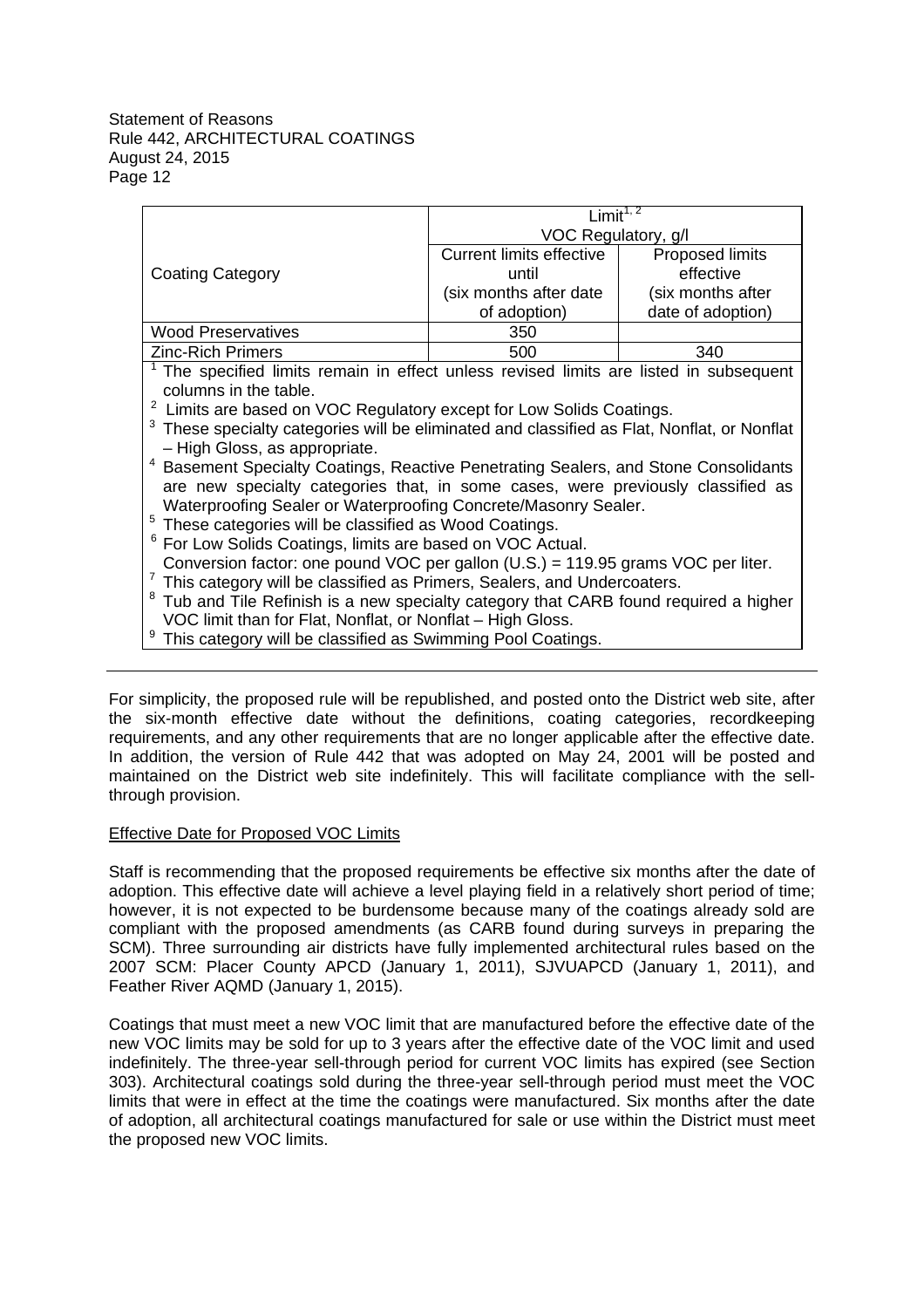#### Early Compliance Provision

Staff is proposing an early compliance provision, which is not included in the SCM (see Section 309). Several other districts that have adopted the SCM requirements have included an early compliance provision. The purpose of this provision is to allow coatings that will comply with the future provisions of the rule to be sold and used before the effective date.

# **EMISSIONS IMPACT**

The emission inventory for architectural coatings that will be used in the upcoming federal 8- Hour Ozone Attainment Plan is based on CARB's 2005 architectural coatings survey<sup>22</sup>, which collected data from manufacturers on architectural coatings sold in California during calendar year 2004. Statewide emissions were apportioned to each district by population (Sacramento County had 3.7% of California's population)<sup>23</sup>. CARB calculated the emissions for subsequent years using established growth factors that are based on district demographics. Finally, CARB adjusted the emissions to represent summer averages, rather than annual averages. CARB's detailed emission inventory for the District is included in Appendix C.

The VOC emission inventory and emission reductions for architectural coatings in Sacramento County are shown in Table 2 for 2015 through 2018 (the attainment year). The emission inventory shown does not include emissions from thinning solvents, cleanup solvents, or additives; the proposed amendments to the rule do not change VOC limits for these materials.

CARB estimated that the SCM will reduce VOC emissions from architectural coatings by 28% for districts that have already adopted the 2000 SCM. Because Rule 442 is based on the 2000 SCM, Staff calculated emission reductions by multiplying the emissions by 28%.As shown in Table 2, the emission reduction in 2018 is 1.40 tons per day, which exceeds the SIP commitment of 0.914 tons per day.

 $22$  "2005 Architectural Coatings Survey - Final Report." CARB, December 2007. http://www.arb.ca.gov/coatings/arch/survey/2005/2005survey.htm

<sup>&</sup>lt;sup>23</sup> Technical Support Document for Proposed Amendments to the Suggested Control Measure for Architectural Coatings." CARB, September, 2007, p. 2-7. http://www.arb.ca.gov/coatings/arch/docs.htm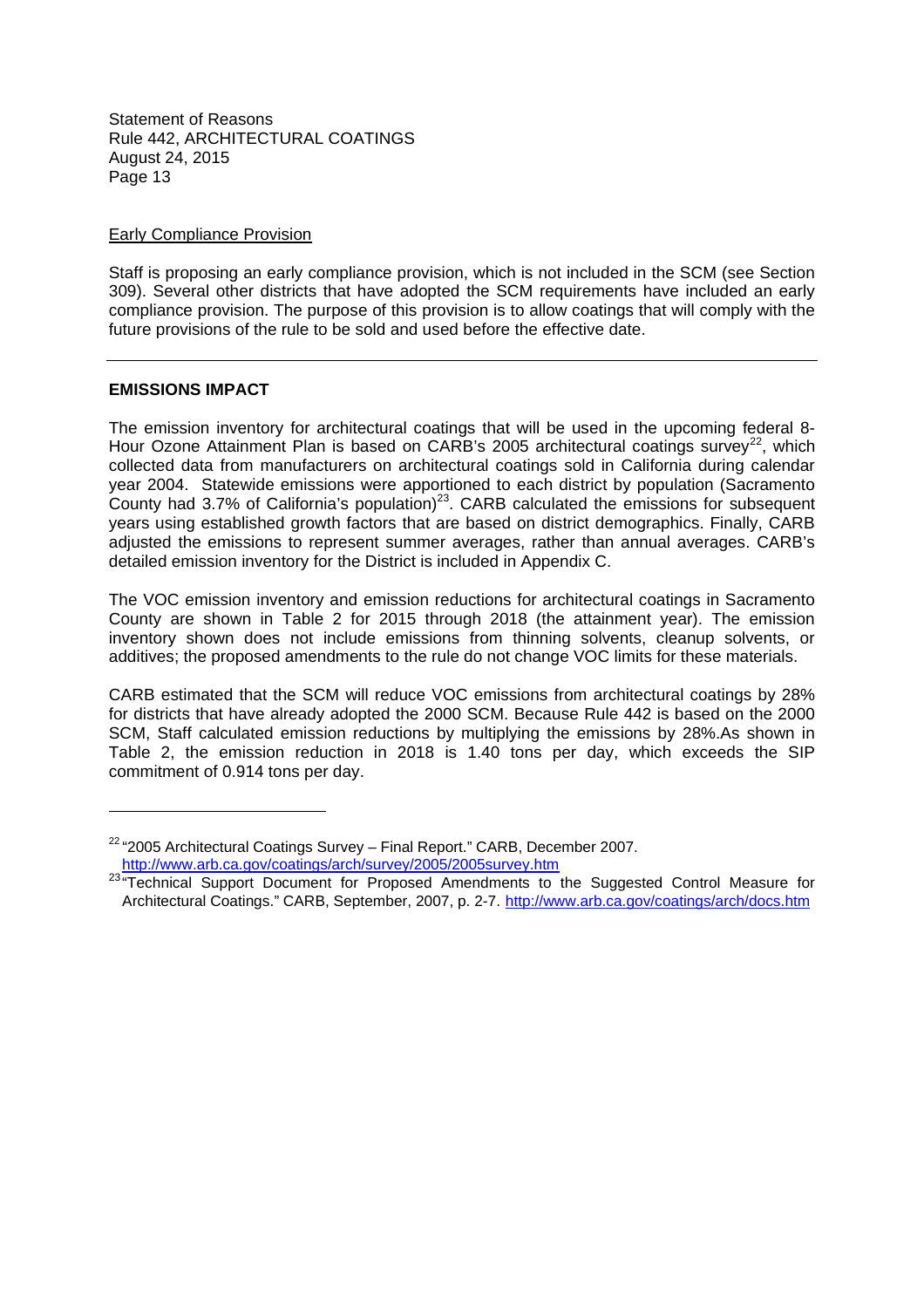|                                                     | VOC Emission Inventory and<br><b>Emission Reductions</b><br>(tons per summer day) |                     |      |      |      |      |      |      |
|-----------------------------------------------------|-----------------------------------------------------------------------------------|---------------------|------|------|------|------|------|------|
|                                                     |                                                                                   | 2015                | 2016 |      | 2017 |      | 2018 |      |
|                                                     | Inventory<br>(lnv.)                                                               | Reduction<br>(Red.) | Inv. | Red. | Inv. | Red. | Inv. | Red. |
| 2016 Ozone<br><b>SIP Emission</b><br>Inventory $24$ | 4.80                                                                              | 0.00                | 4.87 | 1.36 | 4.94 | 1.38 | 5.00 | 1.40 |

# **Table 2: VOC Emission Inventory and Emission Reductions for Architectural Coatings**

Note: The reductions are calculated by multiplying the emissions by 28%. Emissions and emission reductions from this category continue beyond 2018.

New specialty coating categories (basement specialty coatings, reactive penetrating sealers, stone consolidants, and tub & tile refinish coatings) were previously subject to one of the broader coating category limits: flat, nonflat, or nonflat – high gloss coatings; waterproofing sealers; or waterproofing concrete/masonry sealers. These new categories were necessary because CARB's coating survey found there were few or no available products meeting the specialty category performance characteristics that could meet the VOC limits of the broader categories. In addition, in some cases manufacturers did not report these coatings as architectural coatings and considered them to be consumer products  $25$ . CARB's analysis showed that VOC emissions allowed for these new categories is 0.004 tons per day statewide<sup>26</sup> higher than was allowed under the previous VOC limits, or 0.0003 tons per day in Sacramento County.

# **ECONOMIC IMPACT - COST**

California HSC §40703 requires that the District consider and make public its findings relating to the cost effectiveness of implementing an emission control measure.

Rule 442 applies to those who supply, sell, offer for sale, manufacture, blend, repackage, use, or solicit the use or application of architectural coatings within the District. Adoption of the proposed amendments is expected to result in increased costs for manufacturers, suppliers, sellers and/or users of architectural coatings.

<sup>&</sup>lt;sup>24</sup> "CPAM: California 2016 Ozone SIP Baseline Emission Projections - Version 1.00, Sacramento Nonattainment Area Tool." CARB. Accessed April 9, 2015 (see Appendix C).

<sup>25 &</sup>quot;Technical Support Document for Proposed Amendments to the Suggested Control Measure for Architectural Coatings." CARB, September, 2007, p. 5-189. http://www.arb.ca.gov/coatings/arch/docs.htm

<sup>&</sup>lt;sup>26</sup> Ibid., pp. 5-14 – 5-18, 5-134 – 5-140, 5-175 – 5-178, and 5-189 – 5-190.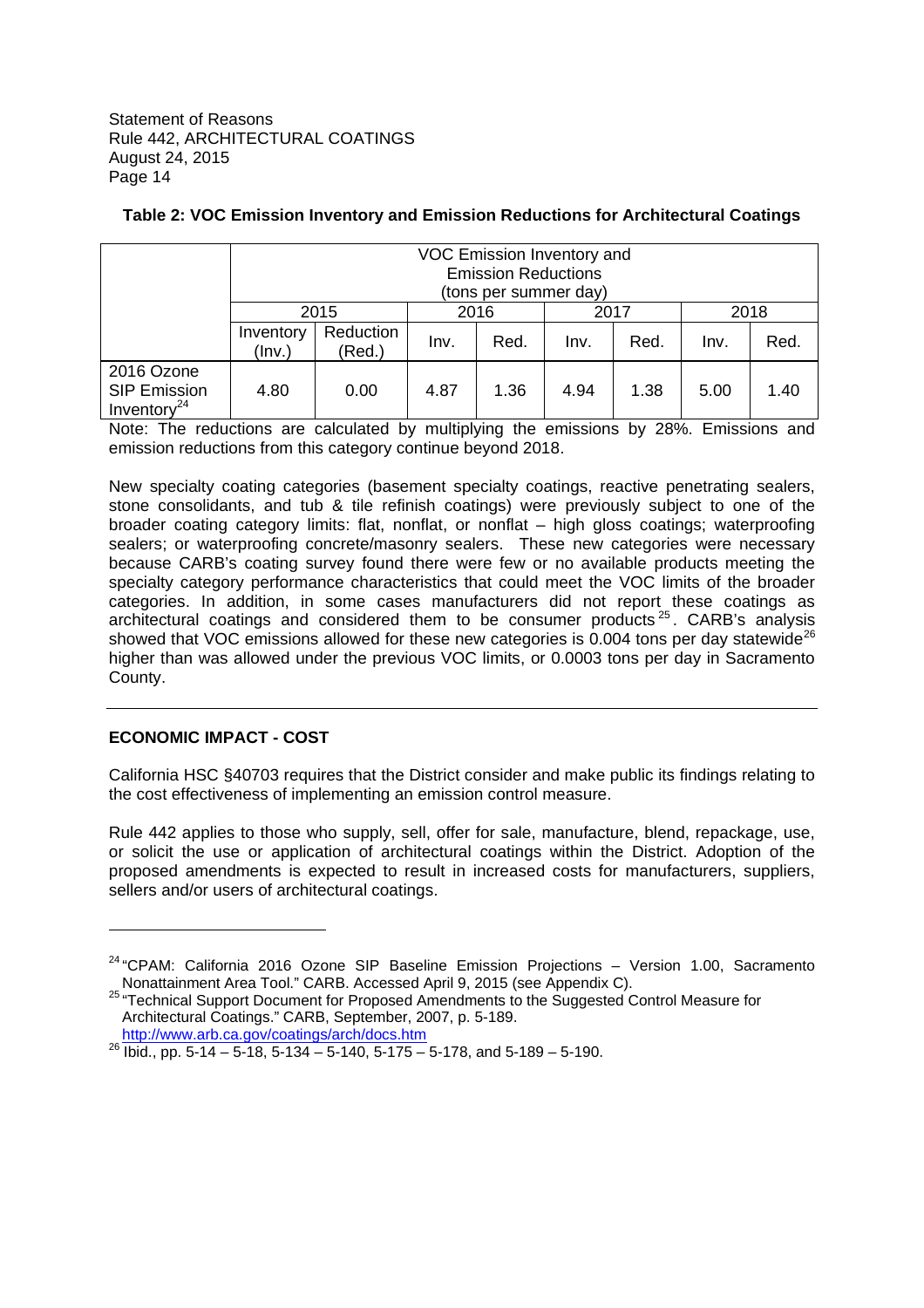Although the SCM is not a state regulation, CARB nevertheless analyzed the economic impacts that would result from implementation of the SCM VOC limits<sup>27</sup>. CARB found no serious economic impacts and no significant impacts on employment. Statewide compliance costs of implementing the SCM were estimated by CARB. The total cost of implementing the SCM emission limits statewide (excluding SCAQMD) was an estimated \$14 million dollars per year (adjusted to 2014 dollars). The total cost to Sacramento County, when apportioned by population, is an estimated \$0.53 million per year (adjusted to 2014 dollars). Staff considers this to be a conservative estimate, as many coatings sold today in Sacramento County are compliant with the SCM because surrounding areas have already implemented the SCM. Furthermore, many manufacturers have already incurred the costs of reformulating their products. The table below shows estimated maximum retail price increases by coating category. The overall cost effectiveness for the SCM was estimated to be \$1.28 per pound of VOC reduced (adjusted to 2014 dollars).

|                                    | Calculated Cost per<br>Gallon to | Cost Increase per<br><b>Gallon to Consumers</b> |
|------------------------------------|----------------------------------|-------------------------------------------------|
|                                    | <b>Consumers Prior to</b>        | <b>Resulting from SCM</b>                       |
| <b>Coating Category</b>            |                                  |                                                 |
|                                    | SCM Implmentation <sup>1</sup>   | Implementation                                  |
|                                    | (\$/gallon)                      | (\$/gallon)                                     |
| Aluminum Roof                      | \$16.73                          | \$1.33                                          |
| <b>Bituminous Roof</b>             | \$13.54                          | \$7.35                                          |
| <b>Concrete Masonry Sealer</b>     | \$16.11                          | $-$1.01$                                        |
| Dry Fog                            | \$39.86                          | $-$4.53$                                        |
| Flat                               | \$20.36                          | $-$0.38$                                        |
| Floor                              | \$19.39                          | \$31.21                                         |
| <b>Mastic Texture</b>              | \$20.26                          | \$9.84                                          |
| Nonflat                            | \$22.23                          | \$5.03                                          |
| Nonflat - High Gloss               | \$27.40                          | $-$ \$3.88                                      |
| Primers, Sealers, and Undercoaters |                                  |                                                 |
| (PSU)                              | \$19.32                          | \$2.87                                          |
| Roof                               | \$34.23                          | \$2.23                                          |
| <b>Rust Preventative</b>           | \$34.64                          | $-$2.87$                                        |
| <b>Specialty PSU</b>               | \$28.80                          | $-$7.23$                                        |
| <b>Traffic Marking</b>             | \$16.21                          | \$4.57                                          |

 $27$  Ibid., pp. 7-1 – 7-18.

<sup>28</sup> Costs reported in Table 5 of CARB's SCM Staff Report were adjusted for inflation from 2007 to 2014 using the United States Department of Labor Consumer Price Index (CPI) Inflation Calculator at http://www.bls.gov/data/inflation\_calculator.htm.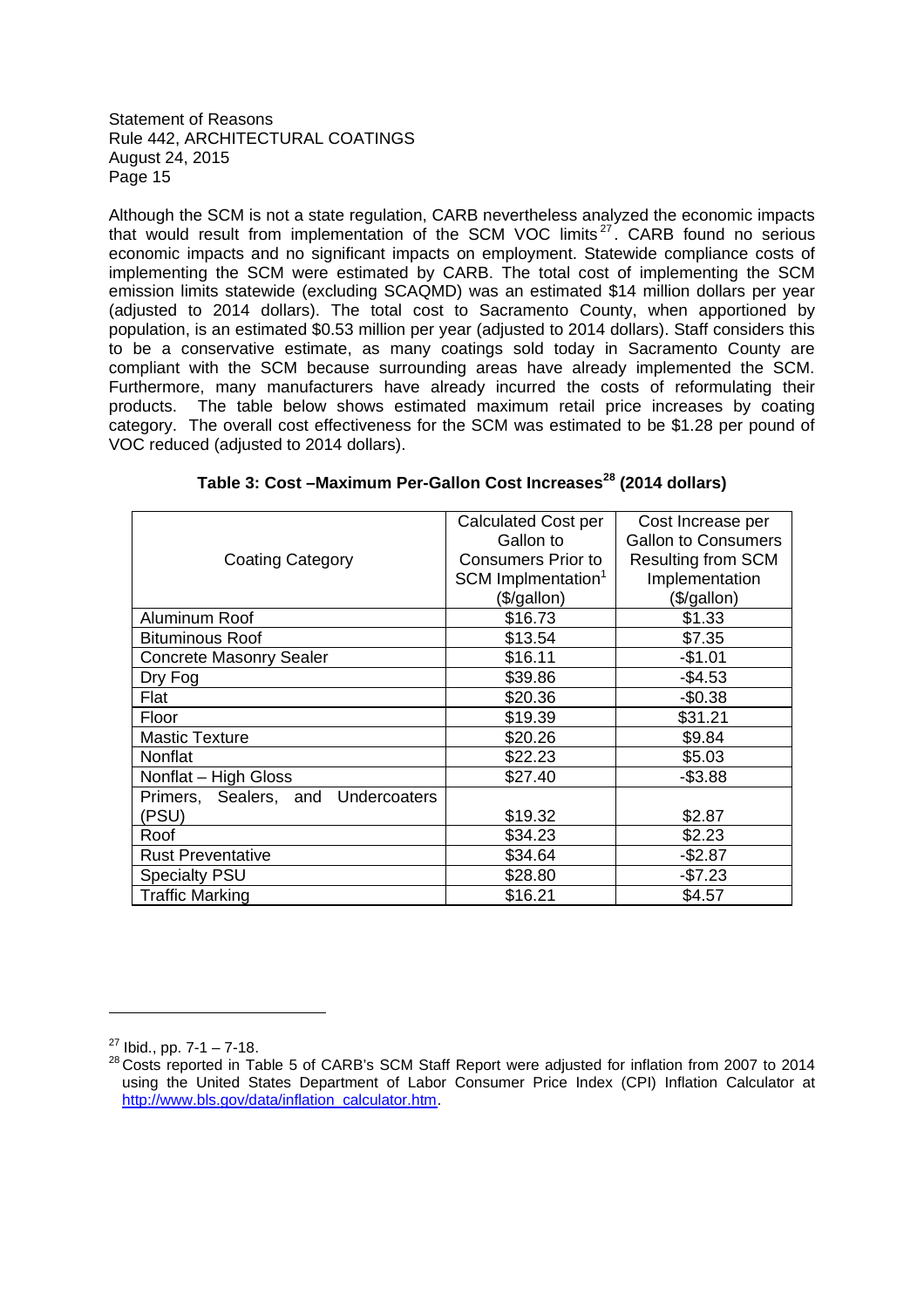|                               | <b>Calculated Cost per</b>     | Cost Increase per          |
|-------------------------------|--------------------------------|----------------------------|
|                               | Gallon to                      | <b>Gallon to Consumers</b> |
| <b>Coating Category</b>       | <b>Consumers Prior to</b>      | <b>Resulting from SCM</b>  |
|                               | SCM Implmentation <sup>1</sup> | Implementation             |
|                               | (\$/gallon)                    | (\$/gallon)                |
| <b>Waterproofing Membrane</b> | \$38.17                        | \$19.44                    |
| <b>Wood Coatings</b>          | \$44.25                        | $-$7.25$                   |
|                               | Cost per Gallon                | Cost Increase              |
| <b>Overall Results using</b>  | (\$/gallon)                    | (\$/gallon)                |
| Sales Volume-Weighted Average | \$21.95                        | \$1.38                     |

 $<sup>1</sup>$  The cost listed is the estimated retail price to consumers prior to adoption of the SCM.</sup> Note, however, that costs were calculated by CARB based on raw material costs and do not necessarily reflect actual retail prices. Negative numbers reflect a cost savings.

The high cost increase per gallon for floor coatings is due to the fact that a large number of noncomplying products are sold in small volumes. Because the complying market share for floor coatings is 85%, many manufacturers have already reformulated their coatings to meet the proposed VOC limit. Therefore, CARB determined that it is appropriate for the remaining manufacturers to reformulate their products to meet the proposed limit<sup>29</sup>.

Staff has evaluated the published results of CARB's analysis and believes that it provides a worst-case scenario for potential economic impacts in Sacramento when apportioned by population. The average cost effectiveness of the proposed amendments is \$1.28 per pound of VOC reduced. This compares favorably with the cost-effectiveness of similar coating measures, as shown in Table 4.

| <b>Regulation or Control Measure</b>                                                      | Overall Cost-Effectiveness <sup>30</sup><br>(\$/lb VOC reduced)(2014 dollars) |
|-------------------------------------------------------------------------------------------|-------------------------------------------------------------------------------|
| Proposed Amendments to Rule 442 to<br>Implement 2007 Architectural Coatings<br><b>SCM</b> | \$1.28                                                                        |
| 2000 Architectural Coatings SCM                                                           | \$3.66                                                                        |
| 2005 Automotive Refinishing SCM                                                           | \$1.66                                                                        |

# **Table 4: Cost-Effectiveness of Proposed Limits vs. Similar Control Programs**

In year 2014 dollars, previously adopted District rules have cost effectiveness figures for VOC reductions ranging from \$1.21 per pound of VOC reduced (for the 8/21/1990 adoption of Rule 452, Can Coating) to as much as \$21.53 per pound of VOC reduced (for the 12/17/1991 adoption of Rule 449, Transfer of Gasoline into Vehicle Fuel Tanks).

<sup>&</sup>lt;sup>29</sup> "Technical Support Document for Proposed Amendments to the Suggested Control Measure for Architectural Coatings." CARB, September, 2007, p. 7-8. http://www.arb.ca.gov/coatings/arch/docs.htm <sup>30</sup>Costs reported in Table 7-4 of CARB's Technical Support Document were adjusted for inflation from 2007 to 2014 using the United States Department of Labor Consumer Price Index (CPI) Inflation Calculator at http://www.bls.gov/data/inflation\_calculator.htm.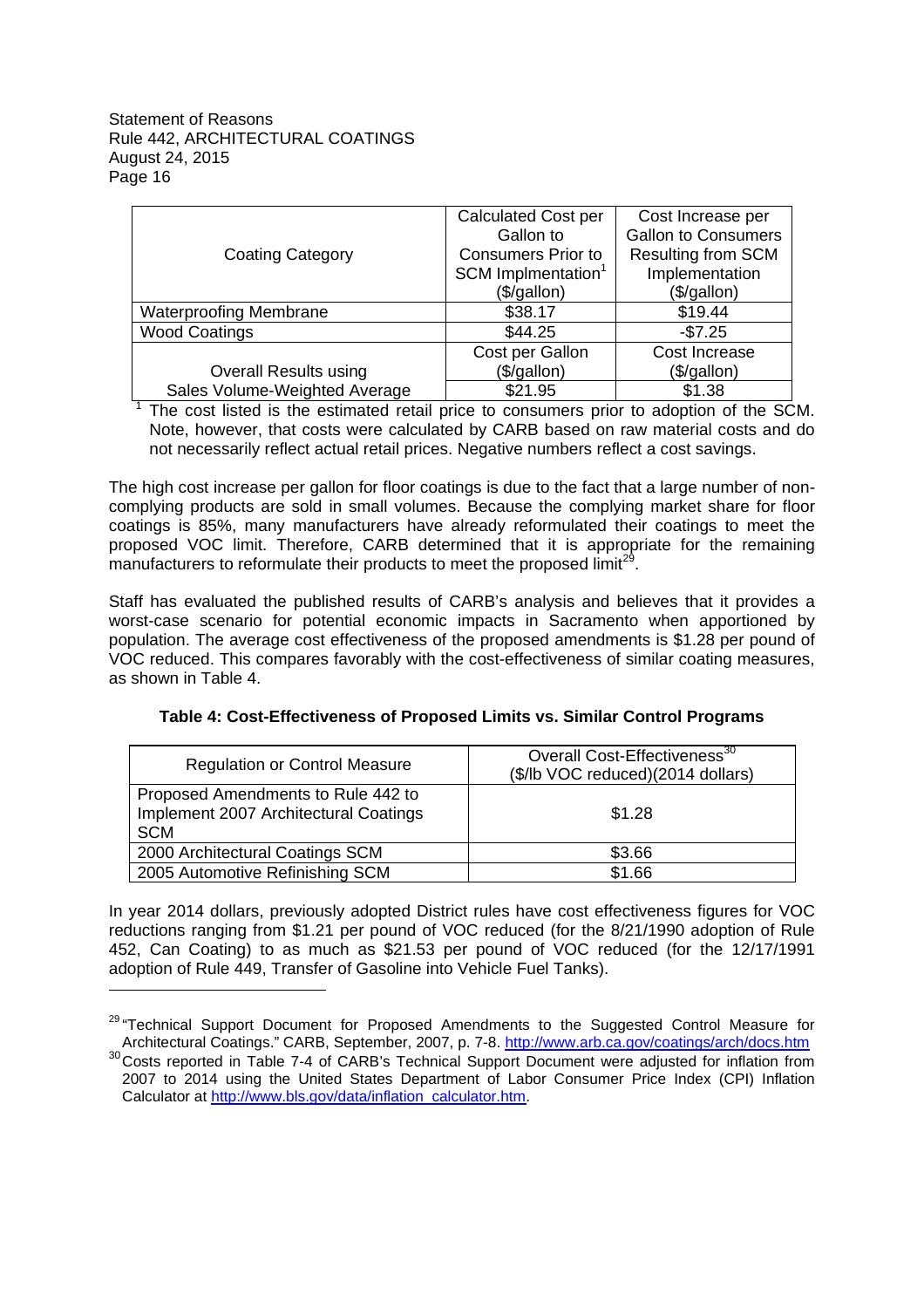#### Surveys of Available Coating Products

During the SCM development, CARB conducted a statewide survey of architectural coatings and identified coatings that comply with each of the proposed VOC limits in the 2007 SCM $^{31}$ . CARB surveyed 197 companies and found approximately 110 million gallons of architectural coatings were sold in California during  $2004^{32}$ . CARB also calculated the complying market share percent, by volume, for each of the proposed coating categories in the SCM from the 2005 survey data.

Staff conducted a survey of architectural coatings available in Sacramento County in May 2011 and updated the survey in October 2013. The survey included categories with proposed new VOC limits to 1) assess the availability of coatings in the Sacramento market that currently meet the proposed rule limits and 2) to examine what, if any, price differences exist between coatings that have a VOC content that is compliant with the proposed amendments to Rule 442 and coatings that have a VOC content that is higher than the proposed limits. Staff found that 64% of the products surveyed are compliant with the proposed VOC limits, with price differences ranging from a cost savings of \$5.90 per gallon to an increase of \$6.43 per gallon.

Staff visited three home improvement and hardware stores and three paint stores in Sacramento County out of approximately 48 such stores. The survey was not intended to be an exhaustive survey of architectural coatings sold in Sacramento County; rather, its purpose was to compare the coatings available in Sacramento County with CARB's more comprehensive statewide study. Staff's survey covered a small segment of manufacturers and coatings available on the market. Staff identified approximately 300 unique products. In general, Staff's survey results were similar to CARB's statewide study, as discussed below.

In 2011, Staff generally found low VOC, compliant products were widely sold in the District but some higher VOC coatings were still available. In 2013, Staff found that most coatings available off the shelf in Sacramento County were compliant with the proposed VOC content limits. Staff surveyed nine different architectural coating categories offered for sale at each location. The coatings surveyed were: Flat, Nonflat, Nonflat – High Gloss, Primers/Sealers/Undercoaters, Specialty Primers/Sealers/Undercoaters, Concrete and Masonry Sealers, Dry Fog, Rust Preventative, and Wood Coatings. Staff selected these nine categories because they accounted for 95% of the VOC emission reductions according to the 2007 SCM Technical Support Document<sup>33</sup>.

Interior/Exterior Coating (Flat/Nonflat/Nonflat – High Gloss): Interior and exterior coatings are usually categorized as flat, nonflat, or nonflat – high gloss paints based on their finishes. These coatings can be found in paint stores as well as hardware and home improvement stores. Staff's survey found that approximately 70% of these products available today are compliant with the

<sup>31</sup> "Draft Compliant Product Lists." CARB, May 21, 2007. http://www.arb.ca.gov/coatings/arch/Draft\_Compliant\_Product\_Lists.pdf.

<sup>32 &</sup>quot;2005 Architectural Coatings Survey Final Report." CARB, December 2007, p. ES-3.

<sup>&</sup>lt;sup>33</sup> "Technical Support Document for Proposed Amendments to the Suggested Control Measure for Architectural Coatings." CARB, September, 2007, p. 2-4. http://www.arb.ca.gov/coatings/arch/docs.htm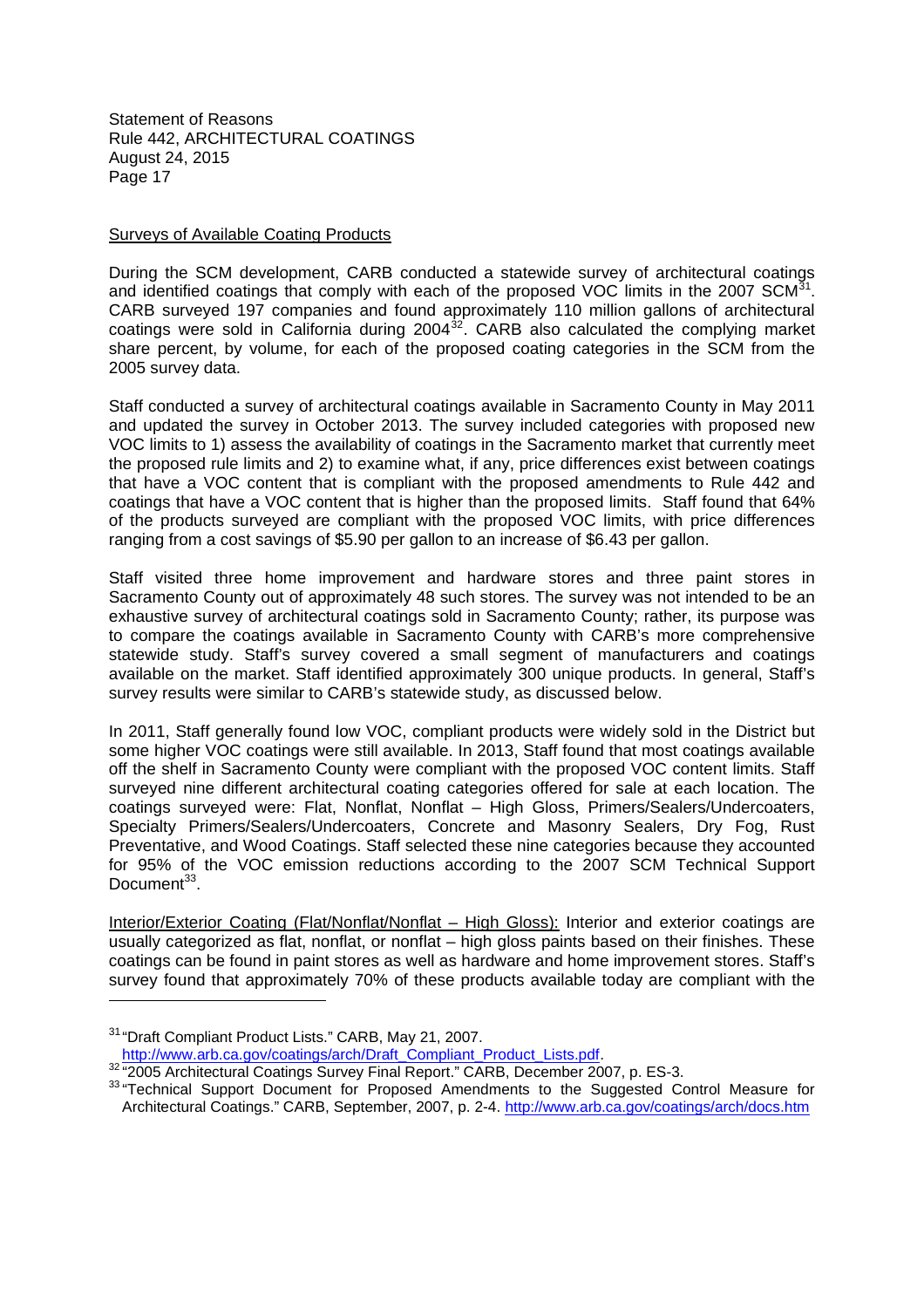proposed limits. CARB's survey found a market share by volume of 7% for flat coatings and 28% for nonflat and nonflat – high gloss coatings that were compliant with the proposed VOC limits. Staff's survey found many paint manufacturers have already shifted their production to mostly low VOC paints at a reduced cost of \$5.90 per gallon for flat coatings, \$1.77 for nonflat coatings, and a price increase of \$6.43 for nonflat-high gloss coatings.

Concrete and Masonry Sealers: Low VOC and high VOC concrete and masonry sealers are available in paint stores, hardware stores, and home improvement stores. Staff's survey found that approximately 60% of these products available today are compliant with the proposed limits. CARB's survey found 41% (by volume) of products surveyed were compliant with the proposed VOC limit. Staff found a price increase of \$5.01 for coatings that will meet the proposed VOC limits, however, CARB projected that there would be a price decrease of \$1.01 for this category.

Primers, Sealers, and Undercoaters (including specialty categories): Most of the currently available primers, sealers, and undercoaters meet the proposed VOC limits. CARB's survey found 98% of these coatings are already water based. Staff's survey found that approximately 67% of these products available today are compliant with the proposed limits. CARB's survey found 36% (by volume) of products surveyed were compliant with the proposed VOC limit. Staff found a price decrease of \$2.77 for coatings that will meet the proposed VOC limits, however, CARB projected that there would be a price increase of \$2.87 for this category.

Dry Fog Coating: Dry fog coatings are a niche product typical used only by professional painters and were found to be available only in paint stores. Dry fog coatings are usually sold in 5-gallon containers. Staff identified several dry fog coatings that meet the proposed limits and at least one store has already discontinued high VOC dry fog products. Staff's survey found that approximately 63% of these products available today are compliant with the proposed limits. CARB's survey found 42% (by volume) of products surveyed were compliant with the proposed VOC limit. Staff found a price increase of \$1.86 for coatings that will meet the proposed VOC limits, however, CARB found a price decrease of \$4.53 for this category.

Rust Preventative Coating: Rust preventative coatings are currently available in paint stores, hardware stores, and home improvement stores. These products are available in aerosol containers, quart containers, and one-gallon containers. Staff was only able to identify one out of nine one-gallon rust preventative products that currently meets the proposed standards, but some coatings classified as industrial maintenance coatings have the same coating characteristics. In the 2007 SCM, CARB found that some existing industrial maintenance coating products have been used to protect metal substrates from corrosion (performing as rust preventative coatings) and are currently available for sale. Staff's survey found that approximately 18% of these products available today are compliant with the proposed limits. CARB's survey found 3% (by volume) of products surveyed were compliant with the proposed VOC limit. Staff found a price decrease of \$3.63 for coatings that will meet the proposed VOC limits and CARB found a price decrease of \$2.87 for this category.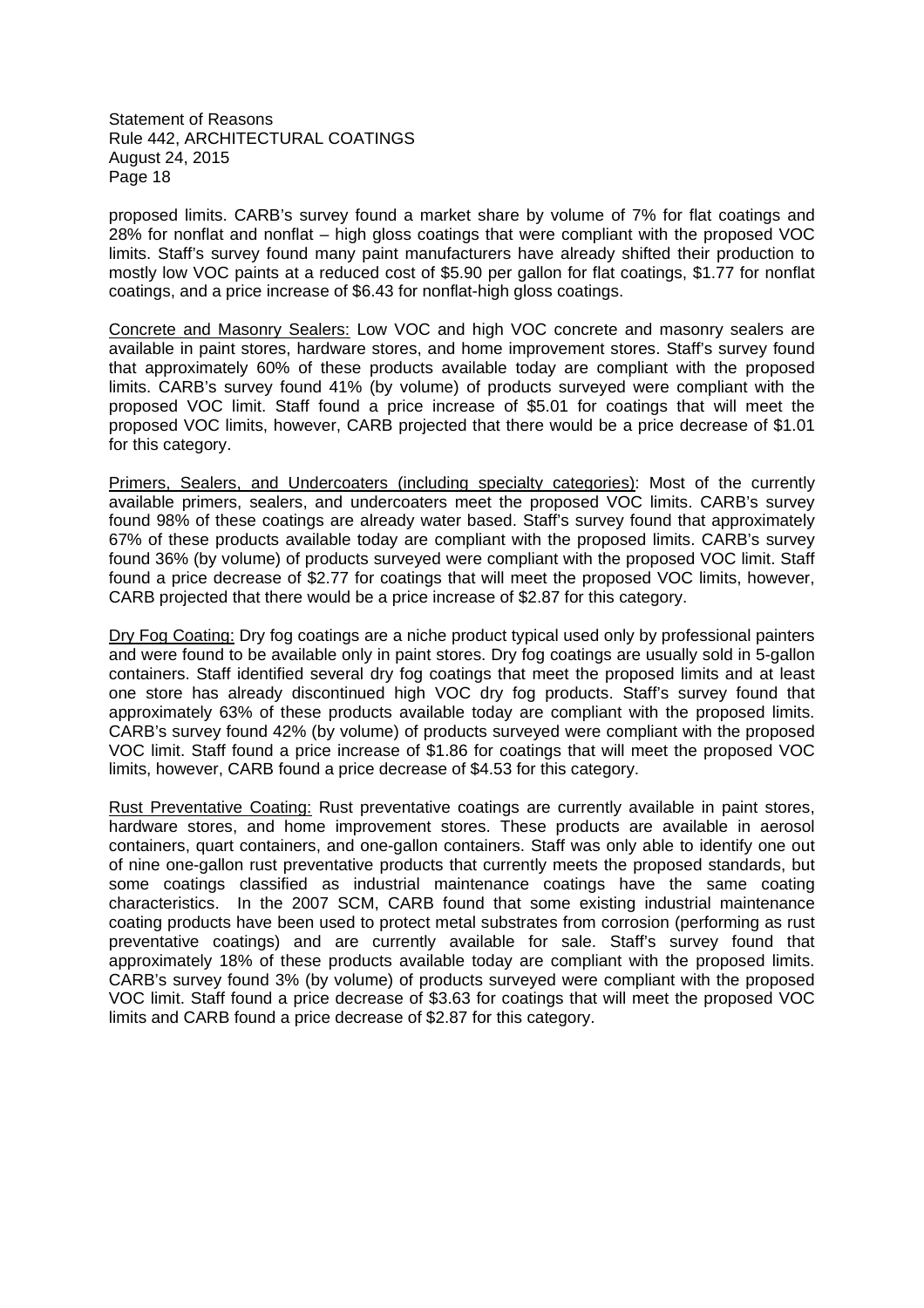CARB also calculated the complying market share of Rust Preventative coatings by including products classified in the Industrial Maintenance category that reflected the characteristics and use of complying Rust Preventative coatings. Added to the existing complying products, CARB calculated the complying market share would increase to about 16 percent $^{34}$ .

Wood Coatings: Wood coatings are currently available in paint stores, hardware stores, and home improvement stores. Wood coatings are a new category that replaces the clear wood coatings category in the existing rule. The existing clear wood coatings category is divided into four sub-categories: clear brushing lacquers, lacquers, sanding sealers, and varnish. Staff's survey found that approximately 50% of these products available today are compliant with the proposed limits. CARB's survey found 50% (by volume) of products surveyed were compliant with the proposed VOC limit. Staff found a price increase of \$4.14 for coatings that will meet the proposed VOC limits, however, CARB found a price decrease of \$7.25 for this category.

For the nine coating categories in Staff's survey, products that meet the proposed limits were found to be readily available in Sacramento County. Costs for compliant products range from a cost savings to an increase of \$6.43 per gallon, with an average price increase of \$0.42 per gallon of coating. CARB's survey results found a cost savings to an increase of \$5.03 per gallon for these categories, with an overall average price increase of \$1.38 per gallon. Staff's survey also found a higher percentage of products are available today that will meet the proposed VOC limits than did CARB's survey. Staff's survey confirms that compliant products are available in Sacramento County and that overall price differentials are of the same magnitude found in CARB's survey. Therefore, CARB's findings can be expected to be applicable to Sacramento County.

# **ECONOMIC IMPACT – INCREMENTAL COST-EFFECTIVENESS**

Pursuant to California HSC §40920.6(a)(3), the District is required to perform incremental cost effectiveness analysis prior to adopting requirements for Best Available Retrofit Control Technology (BARCT) or a "feasible measure" requirement pursuant to California HSC §40914. The District is required to identify one or more potential control options that achieve the emission reduction objective for the regulation. The potential control options identified are more stringent VOC limits as adopted in SCAQMD, reactivity-based VOC limits, or the use of VOC capture and control systems. As discussed below, none of the alternative potential control options identified are feasible for reducing emissions from the use of architectural coatings in Sacramento County.

# SCAQMD VOC Limits<sup>35</sup>

During development of the SCM, CARB staff considered the feasibility of SCAQMD Rule 1113 VOC limits that became effective July 1, 2008. Most of the VOC limits from SCAQMD Rule 1113

 $34$  Ibid., p. 5-154.

<sup>35 &</sup>quot;Staff Report for Proposed Amendments to the Suggested Control Measure for Architectural Coatings." CARB, September, 2007, pp. 17 – 19. http://www.arb.ca.gov/coatings/arch/docs.htm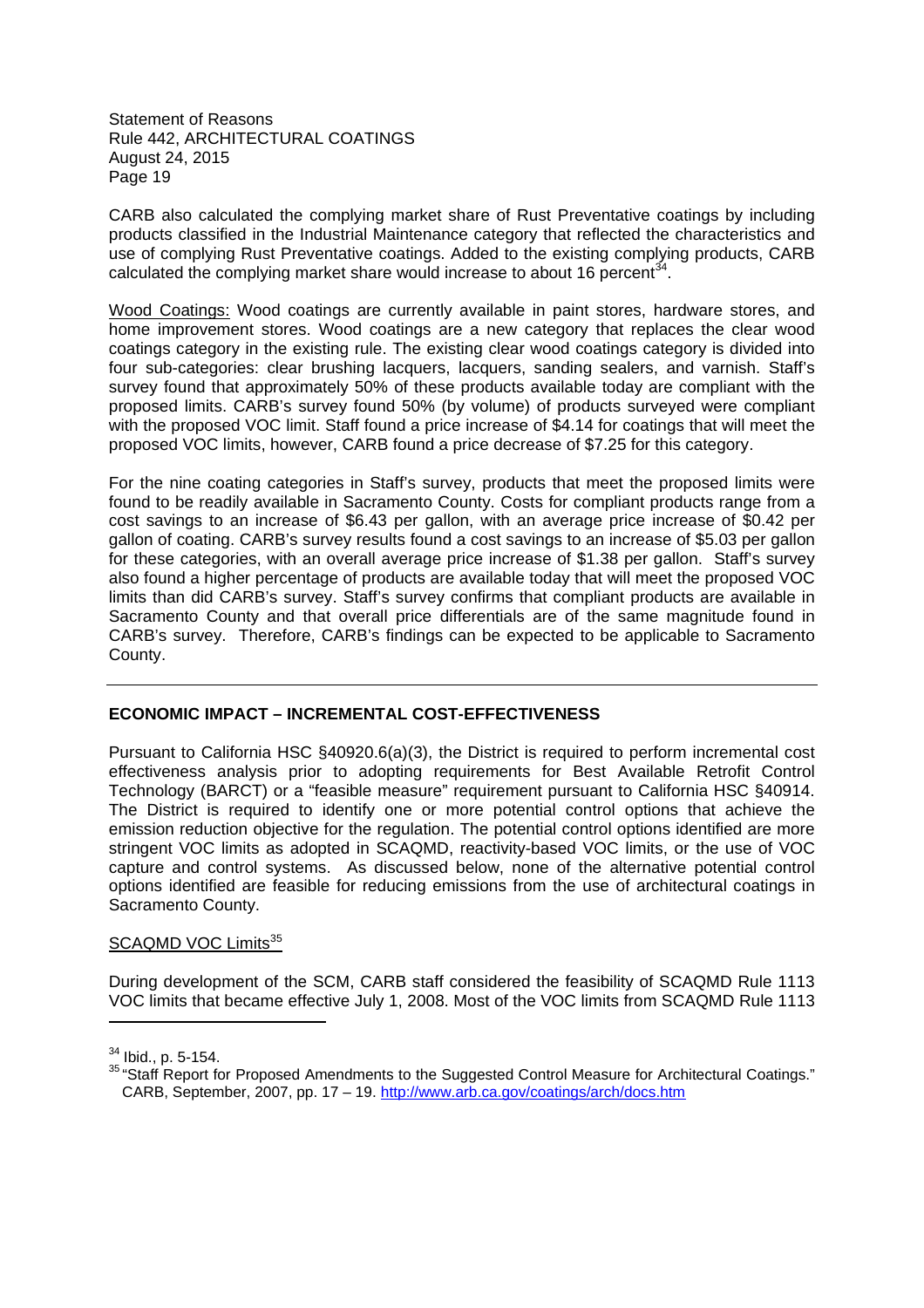were determined to be feasible for the SCM. Some of the VOC limits (aluminum roof coatings, industrial maintenance coatings, nonflat coatings, nonflat – high gloss coatings, rust preventative coatings, and exterior stains) were determined not to be feasible for the SCM for the following reasons: 1) the SCM requires feasibility in a variety of climates, 2) the SCM does not contain an averaging provision (SCAQMD phased out the averaging provision effective January 1, 2015), 3) the SCM does not contain an exemption for TBAc for industrial maintenance coatings due to concerns about its toxicity<sup>36</sup>, 4) the SCM does not contain a small business exemption, 5) the SCM does not contain an exemption for high elevations, and 6) the SCM needs to be enforceable by small districts with limited resources. Although some of the reasons don't apply (e.g., high elevations), the District lacks the resources to conduct the technical evaluation needed to support including them. Therefore, the more stringent SCAQMD VOC limits, which were excluded from the SCM, are not recommended to be included in Rule 442 at this time.

# Reactivity Based Limits

During development of the SCM, CARB and EPA discussed a potential reactivity-based approach of VOC control<sup>37</sup>. Districts expressed concerns that implementation of a reactivitybased rule would require additional resources for enforcement. Many districts do not have the resources necessary to enforce a reactivity-based architectural coatings rule. The South Coast AQMD did not support reactivity-based architectural coating limits at that time, citing the increased resources needed and their belief that more research needs to be done. SCAQMD concluded that reactivity-based limits are premature<sup>38</sup>.

Some of the industry representatives have supported a reactivity-based approach. CARB staff met with industry groups to discuss reactivity. In addition, CARB conducted several meetings with individual coating manufacturers and raw material suppliers to discuss their concerns and suggestions. No consensus regarding reactivity-based limits could be achieved among coating manufacturers.

The National Paint and Coatings Association (NPCA) suggested that an Innovative Product Exemption (IPE) for reactivity be included in the SCM. CARB's consumer products regulation contains an IPE for mass-based VOC limits, but this regulation is implemented and enforced by CARB staff. EPA expressed concerns about how a reactivity-based IPE provision would be enforced and about potential complications that could result from case-by-case, reactivity-based limits that might be adopted by one air district and not a neighboring district.

CARB staff concluded that many districts have insufficient resources to implement and enforce reactivity-based limits or the IPE provision, and that EPA had concerns regarding the

<sup>&</sup>lt;sup>36</sup> "Technical Support Document for Proposed Amendments to the Suggested Control Measure for Architectural Coatings." CARB, September, 2007, p. 6-5. http://www.arb.ca.gov/coatings/arch/docs.htm

<sup>37 &</sup>quot;Staff Report for Proposed Amendments to the Suggested Control Measure for Architectural Coatings." CARB, September, 2007, pp. 6 – 8. http://www.arb.ca.gov/coatings/arch/docs.htm

<sup>38</sup> "Final Staff Report Proposed Amendments Rule 1113 – Architectural Coatings." SCAQMD, June 2006, p. 41.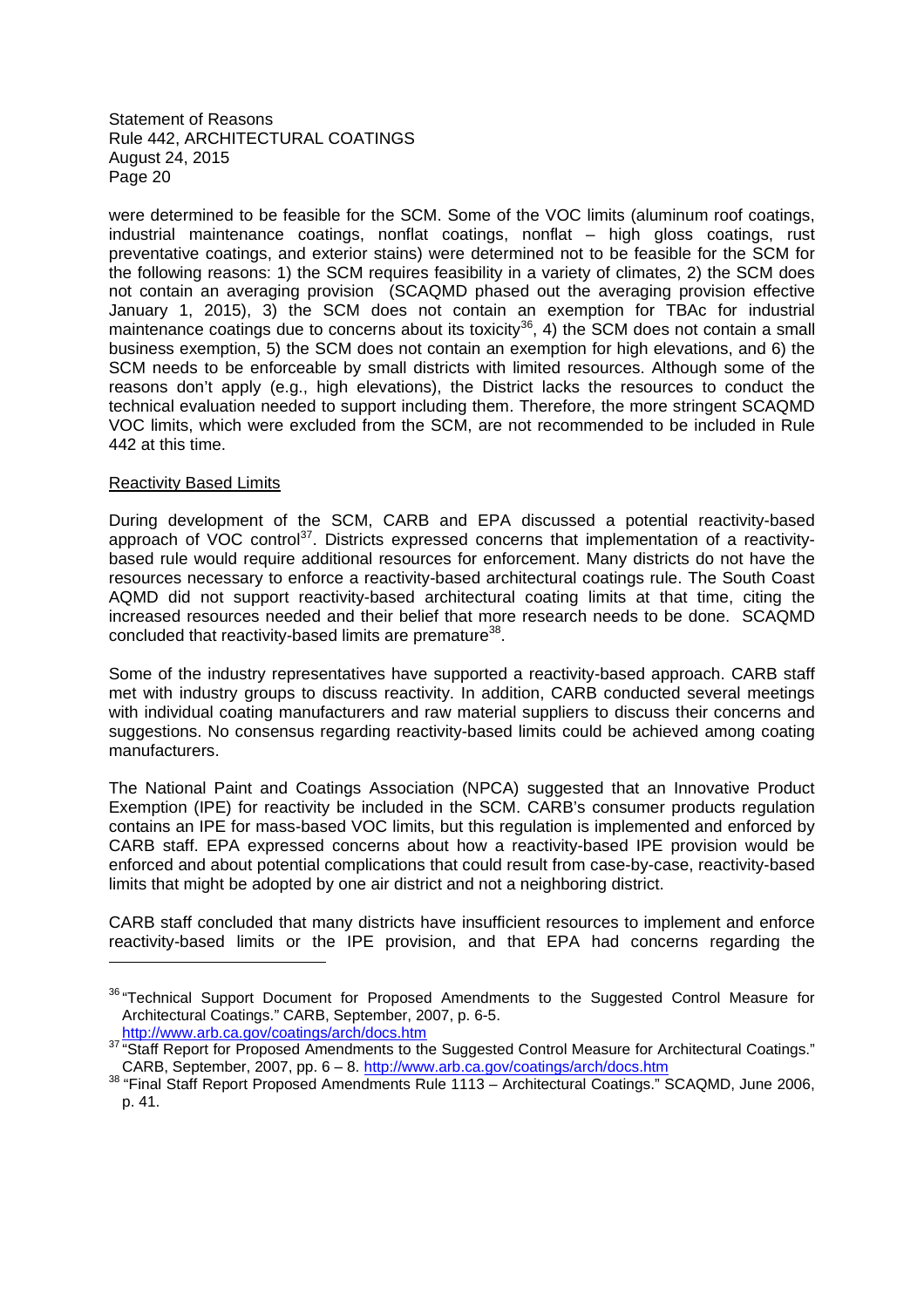implementation and enforcement of the IPE provision. Based upon the lack of district resources, EPA's response, and the lack of industry consensus, CARB staff decided to propose massbased VOC limits. Staff is not aware of any information that changes these conclusions. The proposed mass-based limits provide significant emission reductions and will be easier to implement and enforce.

#### VOC Capture and Control Systems

Installation of VOC capture and control systems is not feasible. Users of architectural coatings move from one site to another. It would be infeasible to install capture and control systems at each location for the short duration of the coating application. In addition, many coatings are applied to exterior surfaces where VOC capture would be virtually impossible.

Staff has determined that there are no technologically feasible control options currently available that can achieve the emission reduction objective for this regulation.

# **ECONOMIC IMPACT – SOCIOECONOMIC**

California HSC §40728.5 requires a district to perform an assessment of the socioeconomic impacts before adopting, amending, or repealing a rule that will significantly affect air quality or emission limitations. The District Board is required to actively consider the socioeconomic impacts of the proposal and make a good faith effort to minimize adverse socioeconomic impacts.

California HSC §40728.5 defines "socioeconomic impact" to mean the following:

- 1. The type of industry or business, including small business, affected by the proposed rule or rule amendments.
- 2. The impact of the proposed rule or rule amendments on employment and the economy of the region.
- 3. The range of probable costs, including costs to industry or business, including small business.
- 4. The availability and cost-effectiveness of alternatives to the proposed rule or rule amendments.
- 5. The emission reduction potential of the rule or regulation.
- 6. The necessity of adopting, amending, or repealing the rule or regulation to attain state and federal ambient air standards.

# Type of industry or business, including small business, affected by the proposed rule

Rule 442 applies to any business that manufactures, markets, blends, repackages, or sells architectural coatings and to any person/business that applies any architectural coating within the District. The proposed amendments have the potential to affect coating manufacturers, retail and wholesale coating distributors, and any other entity that blends or repackages architectural coatings. It applies to government agencies, commercial businesses, non-profit organizations, residents, and any other consumers who apply, contract or solicit application of, or use of architectural coatings, such as homeowners, painting contractors, construction companies, and building maintenance contractors. Businesses that supply resins, solvents, other ingredients and equipment to manufacturers are potentially affected. Many small businesses apply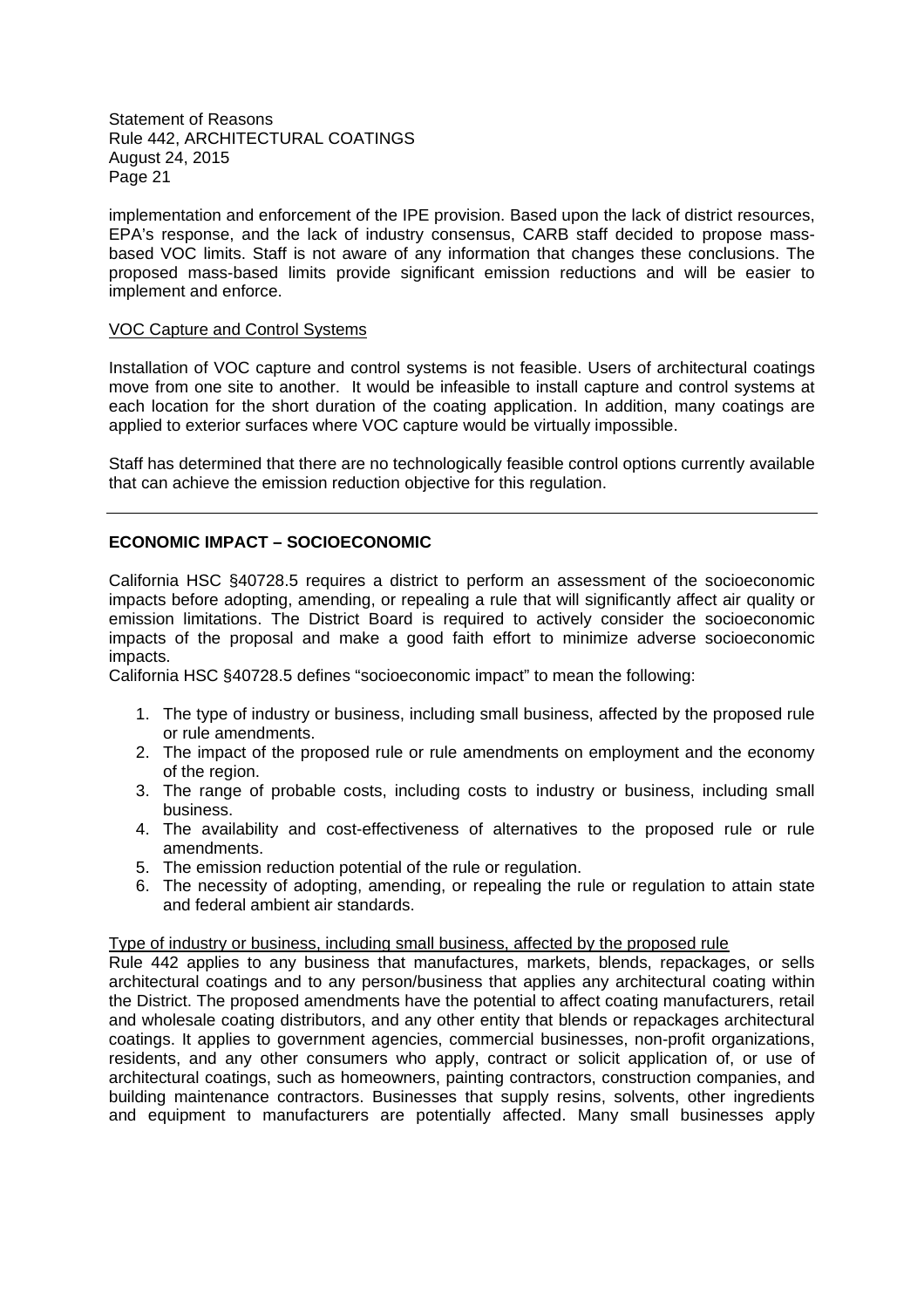architectural coatings to either their own structures or as professional painters, and will be affected by the proposed rule.

#### Impact of rule amendments on employment and economy in the District

There are no manufacturers of architectural coatings within the District; however, there are marketers, distributors, wholesalers, blenders, repackagers, and retailers of architectural coatings. There may also be suppliers of coating ingredients and manufacturing equipment. Marketers, distributors, wholesalers, blenders, repackagers, sellers, and commercial coatings businesses would be able to pass on most of their costs to consumers.

CARB utilized the "return-on-owner's-equity" (ROE) method as an indicator of the SCM's potential impacts on business profitability<sup>39</sup>. This method assumed that coating manufactures would have to absorb all costs associated with the SCM. ROE is calculated by dividing the net profit by the net worth. The adjusted cost was then subtracted from the net profit data. The results were used to calculate an adjusted three-year average ROE. The adjusted ROE was then compared with the ROE before the subtraction of the adjusted cost to determine the potential impact on the profitability of the businesses. A reduction of more than 10 percent in profitability is considered to indicate a potential for significant adverse economic impacts. The estimated average decline in profitability of businesses is about 2.1 percent, which is not considered to be a significant impact on the profitability of affected businesses. However, it is expected that architectural coating businesses will pass on some of the costs from the proposed amendments to consumers.

In a worst case scenario (i.e., all costs are passed to the consumers), CARB estimated the maximum potential impact on consumers to be an average cost increase of six percent, or about \$1.38 per gallon of coating (see Table 3). CARB concluded that consumers can continue to buy the currently available compliant coatings and that manufacturers would not be able to pass on all their costs to consumers due to competition from the currently available compliant  $\cos^{40}$ .

Staff also found similarly small cost increases in the less comprehensive survey conducted in Sacramento County, where the price differences between compliant and non-compliant coatings ranged from a cost savings to an increase of \$6.43 per gallon, with an average cost increase of \$0.42 per gallon. This is 70% less than what CARB estimated; however, Staff's survey did not include all coating categories and was limited to a small sample size. Staff's survey found a higher percentage of compliant coatings available than was found in CARB's 2005 survey. As discussed in the Survey of Available Coating Products section above, for some coating categories as much as 70% of the coatings on the shelves are compliant with the proposed VOC limits. At some stores, Staff was able to find only coatings that meet the proposed VOC limits.

<sup>&</sup>lt;sup>39</sup> "Technical Support Document for Proposed Amendments to the Suggested Control Measure for Architectural Coatings." CARB, September, 2007, pp. 7-1 – 7-4. http://www.arb.ca.gov/coatings/arch/docs.htm

 $40 \frac{\text{Im} \mu \mu \mu}{\text{lbid.}, \text{p. } 7-3.}$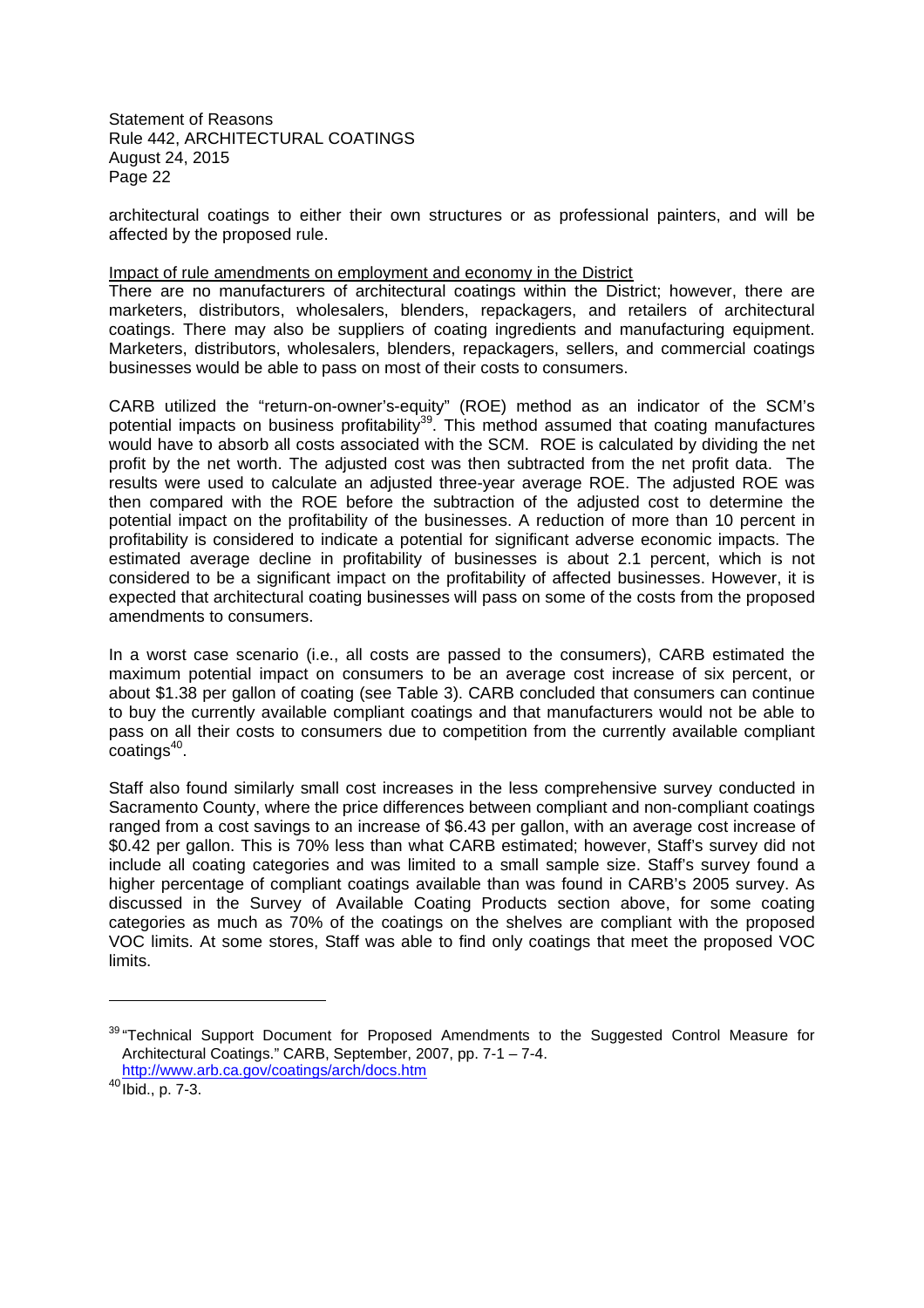Based on the analysis by CARB in the staff report for the SCM, Staff expects the proposed amendments to have minimal impact on employment and the economy in the District. Because other California districts with large populations have adopted and implemented the SCM, paint manufacturers have already shifted their product lines to lower VOC products. For these reasons we conclude that CARB's analysis is adequate and that the employment in the paint and coating industry is unlikely to change significantly because of the proposed amendments.

# Range of probable costs, including costs to industry or business, including small business, of the proposed rule

CARB estimated nonrecurring costs such as R&D, testing, and equipment purchases. These costs were annualized and added to annual recurring costs, such as increases or decreases in raw material costs, labeling, packaging and reporting. They found a statewide total of \$14 million per year, in 2014 dollars, in costs to implement the SCM proposal. Based on population, the proposed amendments are estimated to cost approximately \$0.53 million per year in the District<sup>41</sup>. Some or all of these costs may be passed on to consumers. This is a very conservative estimate because much of this cost has already been incurred by the coating industry to develop and reformulate products for districts that have already adopted the SCM requirements and because there are no coating manufacturers in the District. Small businesses would be expected to pass on some or all of these costs to consumers. CARB estimated that if all costs of the SCM were passed on to consumers, the average maximum retail price increase would be \$1.38 per gallon. During development of SJVUAPCD Rule 4901, SJVUAPCD estimated that of a \$1.38 per gallon cost increase, \$0.66 per gallon could be attributed to historical trends and only \$0.72 per gallon was directly attributed to the proposed rule. SJVUAPCD also concluded that businesses could pass costs to consumers without significant altering consumer spending on paint and coating products (representing an increase of 0.08 percent of households' annual home improvement spending). In addition, SJVUAPCD concluded that small business would not be impacted significantly by the proposed amendments<sup>42</sup>. For the reasons above, Staff does not expect small businesses in Sacramento County to be impacted significantly by the proposed amendments to Rule 442.

#### Availability and cost effectiveness of alternatives to the proposed rule

Staff looked at three alternatives to the proposed amendments to Rule 442. The alternatives to the proposed rule are: 1) not amend the rule, 2) extend the compliance deadline by one year, 3) adopt the limits contained in SCAQMD Rule 1113, or 4) require add-on controls.

Taking no action would impose no compliance costs but would not help the District achieve the emission reductions necessary to make progress to attain the state and federal ambient air quality standards. Delaying the compliance deadline by one year is unnecessary because

<sup>&</sup>lt;sup>41</sup> When the SCM was developed, the population in Sacramento County was estimated to be 3.7% of the state population for 2004, the year for which survey data was collected. "Technical Support Document for Proposed Amendments to the Suggested Control Measure for Architectural Coatings." CARB, September, 2007, p. 2-7. http://www.arb.ca.gov/coatings/arch/docs.htm

<sup>42</sup> "Socio-Economic Impact Analysis Proposed Amendments to Rule 4601 (Architectural Coatings)." Final Draft Staff Report with Appendices for Revised Proposed Amendments to Rule 4601. SJVUAPCD, December 17, 2009, pp. D-19 – D-23.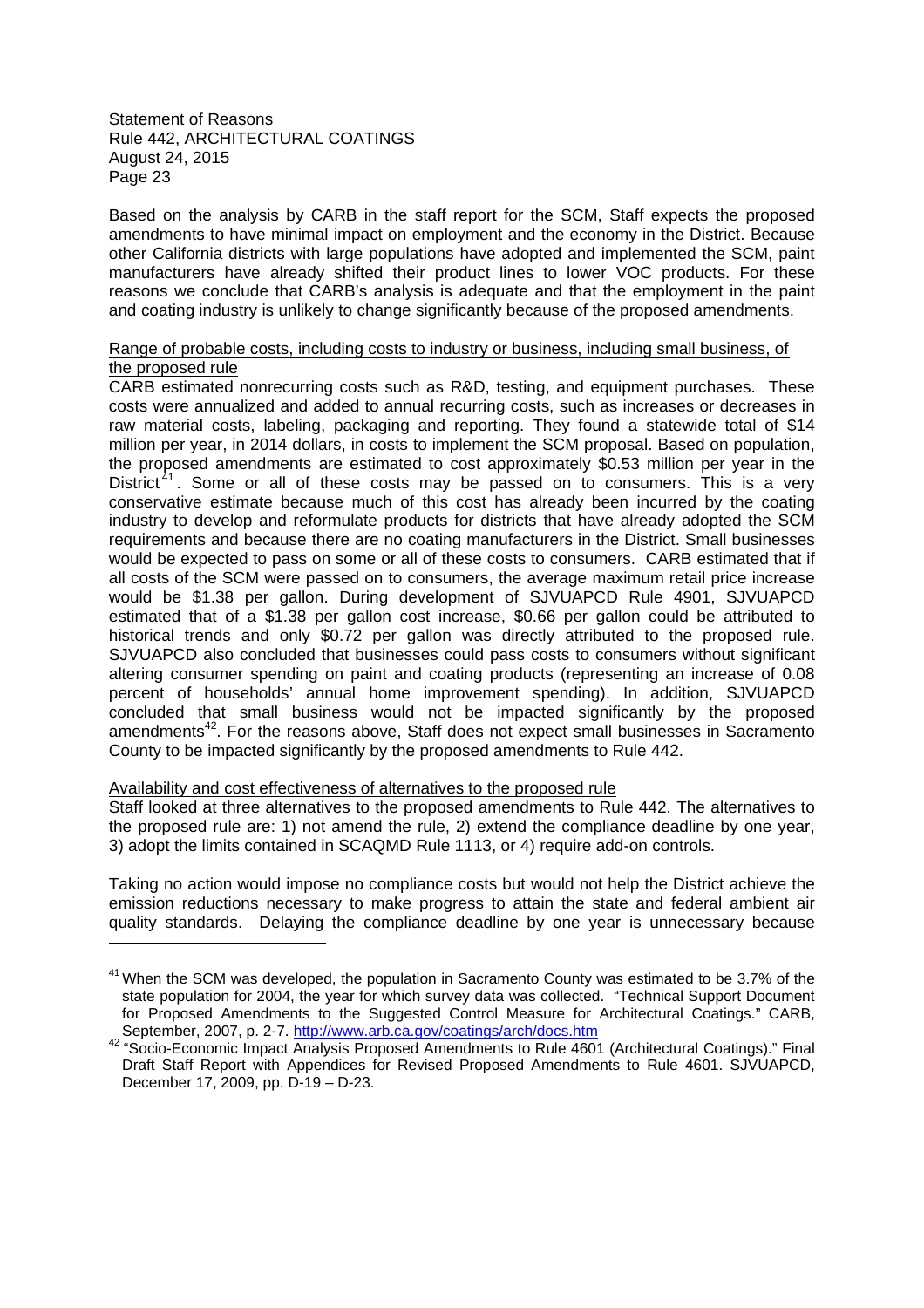compliant coatings are currently available. Delaying the compliance deadline would not change the cost effectiveness, but would cause a delay in achieving emission reductions.

Another alternative would be to adopt the VOC limits contained in SCAQMD Rule 1113. However, as discussed in the Incremental Cost-Effectiveness section, CARB staff determined some of the VOC limits in SCAQMD Rule 1113 are not feasible for the SCM for a variety of technical reasons. The cost effectiveness of this option, as reported by SCAQMD in the 2006 amendment of Rule 1113, is \$2.86/lb of VOC reduced (2014 dollars).

Another alternative would be to require installation of VOC capture and control systems. As discussed in the Incremental Cost-Effectiveness section above, capture and control systems are not practical for architectural coatings because of the short duration of coating application and because the capture of VOC during the coating of exterior surfaces would be virtually impossible.

#### Emission reduction potential of the proposed rule

The proposed amendments to Rule 442 are estimated to achieve emission reductions of 1.40 tpd of VOC by 2018 (see Emissions Impact section).

#### Necessity of adopting the rule

The proposed amendments to Rule 442 are necessary to ensure the Sacramento area achieves the VOC emissions reductions to help the area attain the state and federal 8-hour ozone standards. As discussed in the Legal Mandates section above, adoption of these amendments will satisfy state and federal commitments included in the Triennial Plan update and the 2013 Sacramento Regional 8-hour Ozone Attainment and Reasonable Further Progress Plan.

# **PUBLIC OUTREACH/COMMENTS**

Staff held a public workshop to discuss the proposed amendments on August 5, 2015. A public notice for the workshop was mailed (either via letter or email) to approximately 3,000 interested and potentially affected parties, including all permitted stationary sources, coating manufacturers and suppliers, commercial painters identified through the yellow pages, and all persons who have requested to receive rulemaking notices. The notice was also published in the "Insight" section of the Sacramento Bee and posted on the District web site. The draft rule and statement of reasons were available for public review prior to the public workshop.

Staff received comments and questions concerning Rule 442 at the workshop, as well as written comments from affected parties. Changes were made to the sunset language for several definitions, the sell-through provision, and the addition of the early compliance option. CARB and EPA reviewed the proposed amendments. EPA responded with a no comment letter. CARB had several comments that Staff has responded to. All comments and responses are included in Appendix D.

# **ENVIRONMENTAL REVIEW**

In this rule amendment, the Sacramento Metropolitan Air Quality Management District proposes to lower the VOC limits of architectural coatings as suggested by the CARB SCM. In the 2007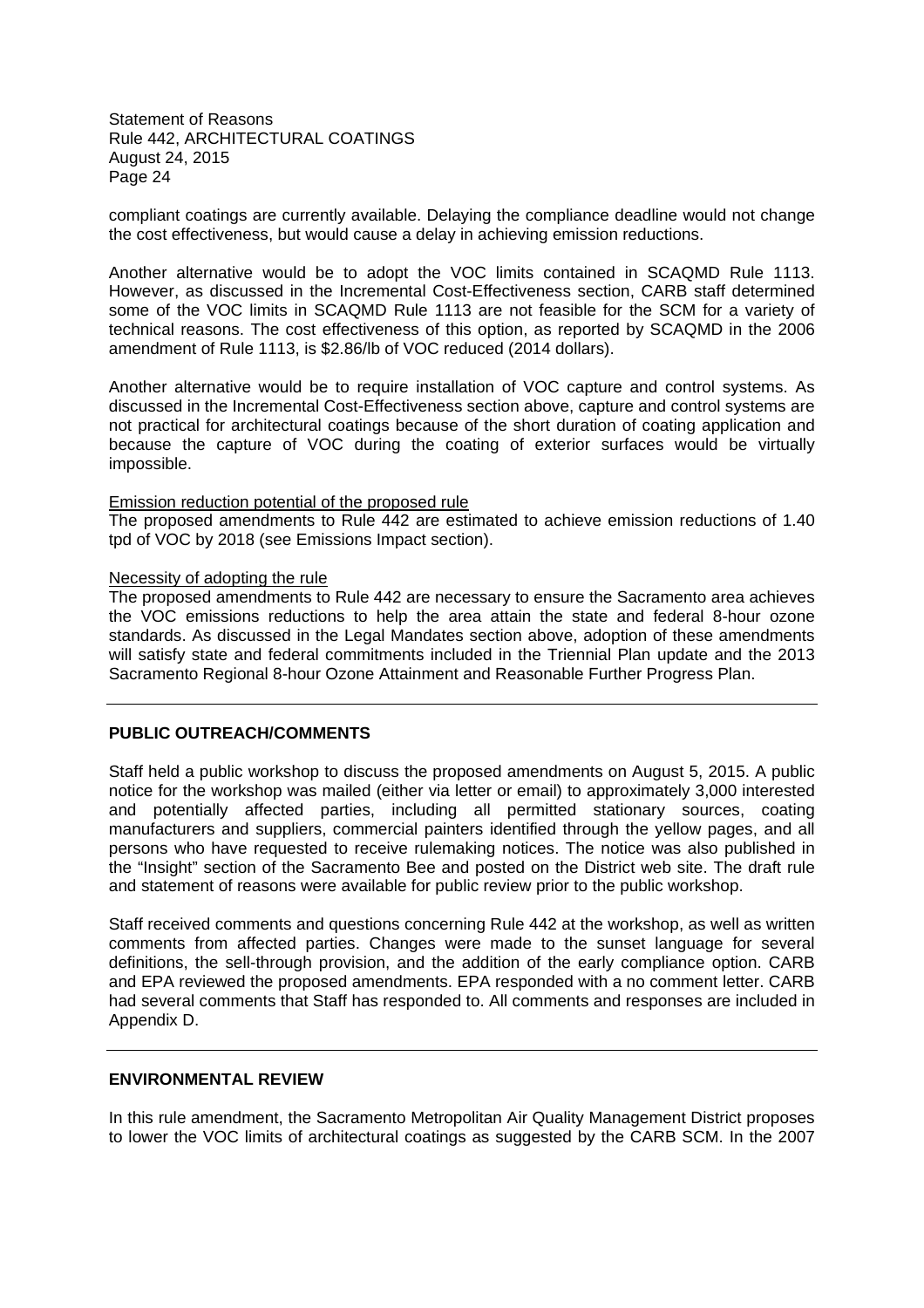SCM, CARB relied on the environmental impact report (EIR) prepared in 2000 for the previous SCM<sup>43</sup>. The earlier EIR concluded that implementing the SCM would have no significant adverse impacts, but would have a net air quality benefit. CARB staff evaluated the potential environmental impacts in six major areas: air quality, water demand and quality, public services, transportation and circulation, solid and hazardous, and health hazards. Other factors were not analyzed in detail in the EIR but were considered in the Initial Study and determined not to have any impacts (i.e. aesthetics, geology/soils, land use, noise, recreation, agricultural, biological, and cultural resources, and population/housing). CARB staff analyzed the impact of coating reformulation on reactivity and increased usage amounts as commented on by industry. CARB determined that solvent-borne coatings are over two times more reactive than water-borne coatings; therefore, the proposed VOC limits would likely lead to a decrease in ozone formed from emissions of architectural coatings. CARB also determined that water-borne products perform similarly to solvent-borne products. CARB's evaluation concluded that the SCM would not result in any adverse environmental impacts but would result in a net air quality benefit<sup>44</sup>.

As discussed above, the District is not proposing to exempt tertiary butyl acetate (TBAc) from the definition of VOC in the proposed amendments because of concerns about the potential toxicity of TBAc. BAAQMD received several requests to exempt TBAc in their architectural coatings rule, but concluded that it would pose a potentially significant cancer risk<sup>45</sup>. CARB did not propose a TBAc exemption in the SCM and did not consider such an exemption necessary to achieve the proposed VOC limits.

District Staff reviewed the documents noted above and did not find information to suggest a different conclusion in Sacramento County. Therefore, the proposed rule is exempt from the California Environmental Quality Act (CEQA) as an action by a regulatory agency for protection of the environment (Class 8 Categorical Exemption, §15308 State CEQA Guidelines) and because it can be seen with certainty that there is no possibility that the activity in question may have a significant adverse effect on the environment (§15061(b)(3), State CEQA Guidelines).

California Public Resources Code §21159 requires an environmental analysis of the reasonably foreseeable methods of compliance. Compliance is expected to be achieved by replacement of currently used coatings and solvents with compliant products. The proposed rules will not increase emissions and will not cause any other significant adverse effects on the environment; therefore, Staff has concluded that no environmental impacts will be caused by compliance with the proposed rule.

# **FINDINGS**

The California Health and Safety Code (CHSC), Division 26, Air Resources, requires local districts to comply with a rule adoption protocol as set forth in §40727 of the Code. This section

<sup>&</sup>lt;sup>43</sup> "Final Program Environmental Impact Report For: Suggested Control Measure for Architectural Coatings." CARB, June 2000.

 $44$  Ibid., pp. IV-61 – IV-84.

<sup>45</sup> "Staff Report BAAQMD Regulation 8, Rule 3: Architectural Coatings." BAAQMD, May 2009, pp. 26-27.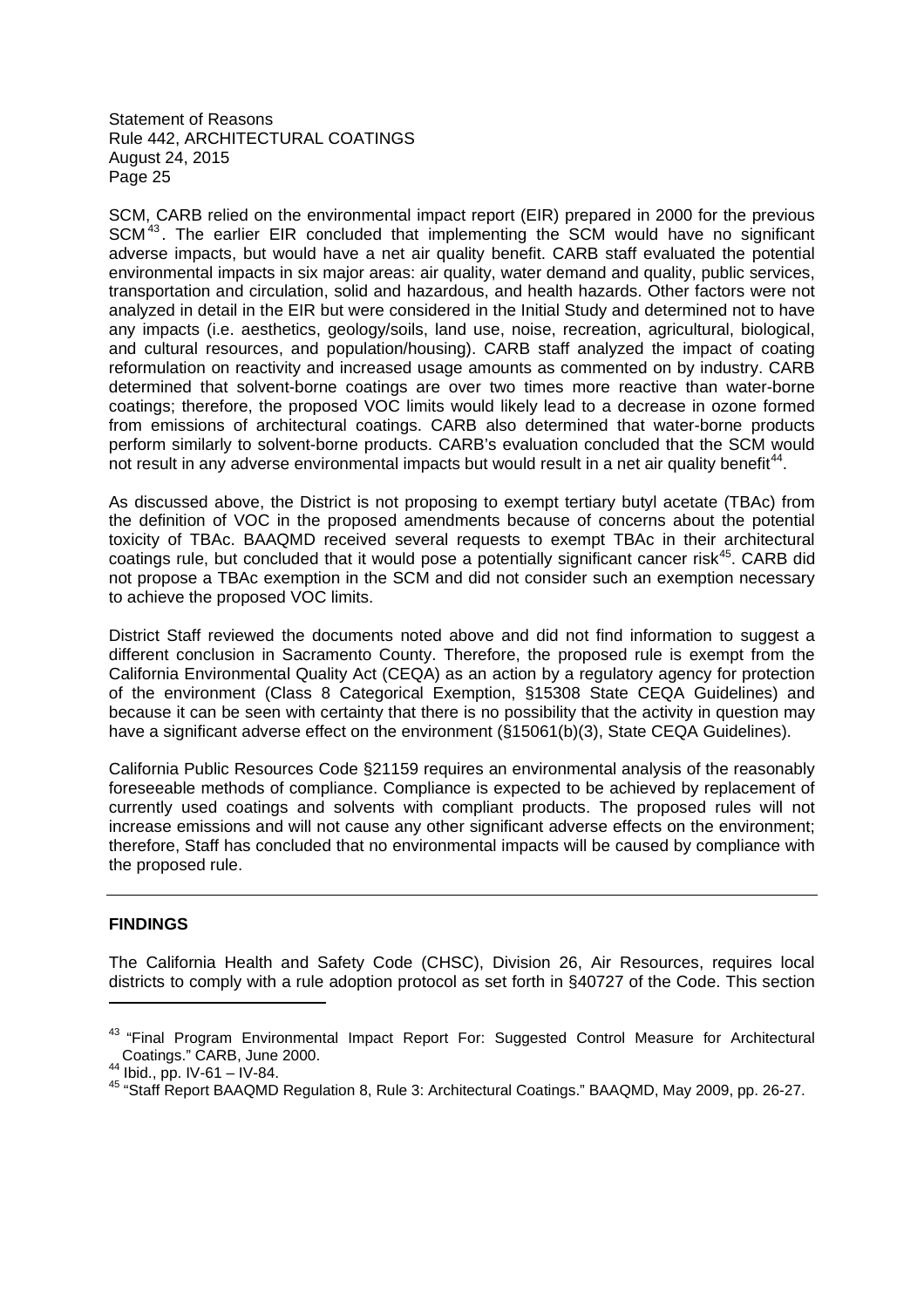contains six findings that the District must make when developing, amending, or repealing a rule. These findings and their definitions are listed in the following table.

| <b>Finding</b>                                                                                                                                                                                                                                                                                                                      | <b>Finding Determination</b>                                                                                                                                                                                                                                                                                                                                                                                                                                                                                                                                                                                                                                                                                                   |
|-------------------------------------------------------------------------------------------------------------------------------------------------------------------------------------------------------------------------------------------------------------------------------------------------------------------------------------|--------------------------------------------------------------------------------------------------------------------------------------------------------------------------------------------------------------------------------------------------------------------------------------------------------------------------------------------------------------------------------------------------------------------------------------------------------------------------------------------------------------------------------------------------------------------------------------------------------------------------------------------------------------------------------------------------------------------------------|
| Authority: The District must find that a<br>provision of law or of a state or federal<br>regulation permits or requires the District to<br>adopt, amend, or repeal the rule.                                                                                                                                                        | The District is authorized to adopt and amend Rule<br>442 by California Health and Safety Code (CHSC)<br>Sections 40001, 40702, 40716, 41010, and 41013.<br>[CHSC Section 40727(b)(2)].                                                                                                                                                                                                                                                                                                                                                                                                                                                                                                                                        |
| Necessity: The District must find that the<br>rulemaking demonstrates a need exists for the<br>rule, or for its amendment or repeal.                                                                                                                                                                                                | The VOC emission reductions from the proposed<br>amendments to Rule 442 are necessary to meet the<br>commitment in the 2013 Sacramento Regional 8-<br>Hour Ozone Attainment and Reasonable Further<br>Progress Plan, approved by EPA pursuant to<br>Section 182(c)(2)(A) of the federal Clean Air Act and<br>40 CFR 51.908. Also, the proposed amendments<br>are necessary to satisfy the state commitment in the<br>District's Triennial Report, and to comply with the<br>BARCT requirements of HSC Section 40919(a)(3),<br>"all feasible measure" requirements of CHSC<br>Section 40914(b)(2), and Transportation Mitigation<br>Emission Control Requirements of 17 CCR Section<br>70600(b)(1). [CHSC Section 40727(b)(1).] |
| Clarity: The District must find that the rule is<br>written or displayed so that its meaning can be<br>easily understood by the persons directly<br>affected by it.                                                                                                                                                                 | has reviewed the proposed<br>Staff<br>rule<br>and<br>determined that it can be understood by the affected<br>parties. In addition, the record contains no evidence<br>that people directly affected by the rule cannot<br>understand the rule. [CHSC Section 40727(b)(3)].                                                                                                                                                                                                                                                                                                                                                                                                                                                     |
| Consistency: The rule is in harmony with, and<br>not in conflict with or contradictory to, existing<br>statutes, court decisions, or state or federal<br>regulations.                                                                                                                                                               | The proposed rule does not conflict with, and is not<br>contradictory to, existing statutes, court decisions,<br>or state or federal regulations. [CHSC Section<br>40727(b)(4)].                                                                                                                                                                                                                                                                                                                                                                                                                                                                                                                                               |
| Non-Duplication: The District must find that<br>either: 1) The rule does not impose the same<br>requirements as an existing state or federal<br>(2)<br>regulation;<br>or<br>that<br>the<br>duplicative<br>requirements are necessary or<br>proper to<br>execute the powers and duties granted to, and<br>imposed upon the District. | The proposed rule regulates the same coating<br>materials as the National Rule for Architectural<br>Coatings (40 CFR Part 59, Subpart D). However,<br>the proposed standards are more stringent and do<br>not duplicate federal requirements. [CHSC Section<br>40727(b)(5)].                                                                                                                                                                                                                                                                                                                                                                                                                                                   |
| Reference: The District must refer to any<br>statute, court decision, or other provision of law<br>that the District implements,<br>interprets,<br>or<br>makes specific by adopting,<br>amending<br>or<br>repealing the rule.                                                                                                       | In adopting the proposed rule, the District is<br>implementing the requirements of Clean Air Act<br>Section 182(b)(2), and CHSC Sections 40914(b)(2),<br>and 40919(a)(3), [CHSC 40727(b)(6).]                                                                                                                                                                                                                                                                                                                                                                                                                                                                                                                                  |
| Additional Informational Requirements: In<br>complying with HSC Section 40727.2, the<br>District must identify all federal requirements<br>and District rules that apply to the same<br>equipment or source type as the proposed rule<br>or amendments.                                                                             | No other District rules apply to the same equipment<br>or source type. Appendix B includes comparisons<br>with federal requirements (National VOC Emissions<br>Standards for Architectural Coatings and BACT).<br>[CHSC Section 40727.2].                                                                                                                                                                                                                                                                                                                                                                                                                                                                                      |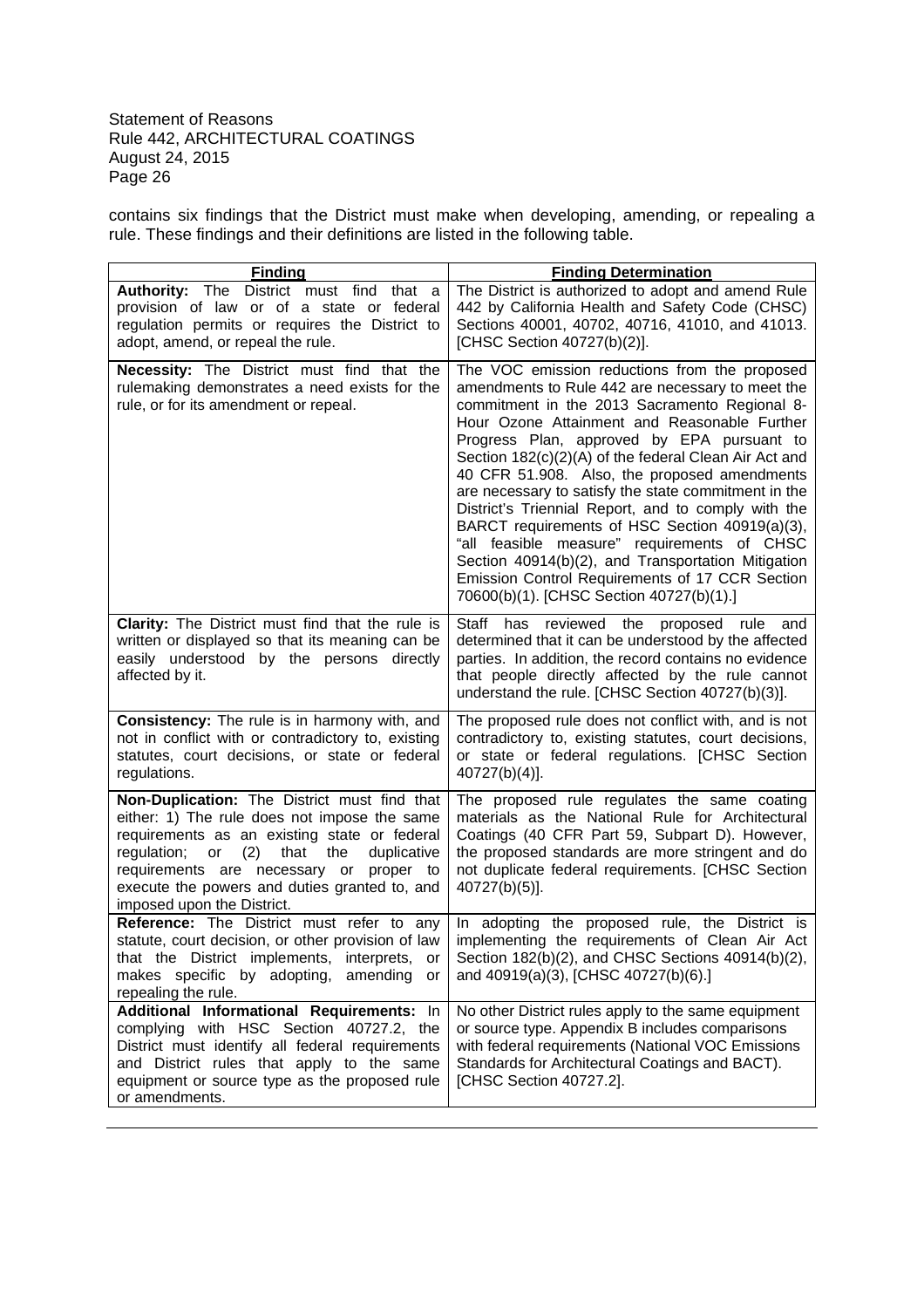# **REFERENCES**

"*Air Quality Designations and Classifications for the 8-Hour Ozone National Ambient Air Quality Standards; Early Action Compact Areas with Deferred Effective Dates, Final Rule.*" 69 Federal Register (30 April 2004), pp. 23857 – 23951.

"*Final Rule To Implement the 8-Hour Ozone National Ambient Air Quality Standard—Phase 2; Final Rule To Implement Certain Aspects of the 1990 Amendments Relating to New Source Review and Prevention of Significant Deterioration as They Apply in Carbon Monoxide, Particulate Matter and Ozone NAAQS; Final Rule for Reformulated Gasoline.*" 70 Federal Register (29 November 2005), pp. 71611 – 71705.

Bay Area Air Quality Management District. *Regulation 8: Organic Compounds, Rule 3: Architectural Coatings.* July 1, 2009.

Bay Area Air Quality Management District. *Workshop Report: BAAQMD Regulation 8, Rule 3. Architectural Coatings.* June 2009.

California Air Resources Board. *2001 Architectural Coatings Survey – Final Report.* October 2003. http://www.arb.ca.gov/coatings/arch/survey/2005/2001survey.htm

California Air Resources Board. *2005 Architectural Coatings Survey Final Report.* December 2007. http://www.arb.ca.gov/coatings/arch/survey/2005/2005survey.htm

California Air Resources Board. *Architectural Coatings Annual Reporting Form for Manufacturers. http://www.arb.ca.gov/coatings/arch/survey/2014/2014survey.htm*

California Air Resources Board. *Section 6.3 Architectural Coatings.* October 2003.

California Air Resources Board. *Final Program Environmental Impact Report Suggested Control Measure for Architectural Coatings.* June 2000. http://www.arb.ca.gov/coatings/arch/CEQA/FEIR.htm

California Air Resources Board. *Staff Report 8-Hour Ozone State Implementation Plan Emission Inventory Submittal.* May 23, 2014. http://www.arb.ca.gov/planning/sip/2012iv/2012iv.htm

California Air Resources Board. *CEPAM: 8-Hour Ozone SIP Baseline Emission Projections: Version 1.06 MAIN Planning Inventory Tool.* June 11, 2014. *http://www.arb.ca.gov/app/emsinv/o3sip/fcemssumcat\_o3v106.php*

California Air Resources Board. *Environmental Impact Assessment of Tertiary-Butyl Acetate.* January 2006. http://www.arb.ca.gov/coatings/arch/reactivity/reactivity.htm

California Air Resources Board. *Staff Report: Proposed Amendments to the Suggested Control Measure for Architectural Coatings.* September 2007. http://www.arb.ca.gov/coatings/arch/docs.htm

California Air Resources Board. *Suggested Control Measure for Architectural Coatings.* February 1, 2008. http://www.arb.ca.gov/coatings/arch/docs.htm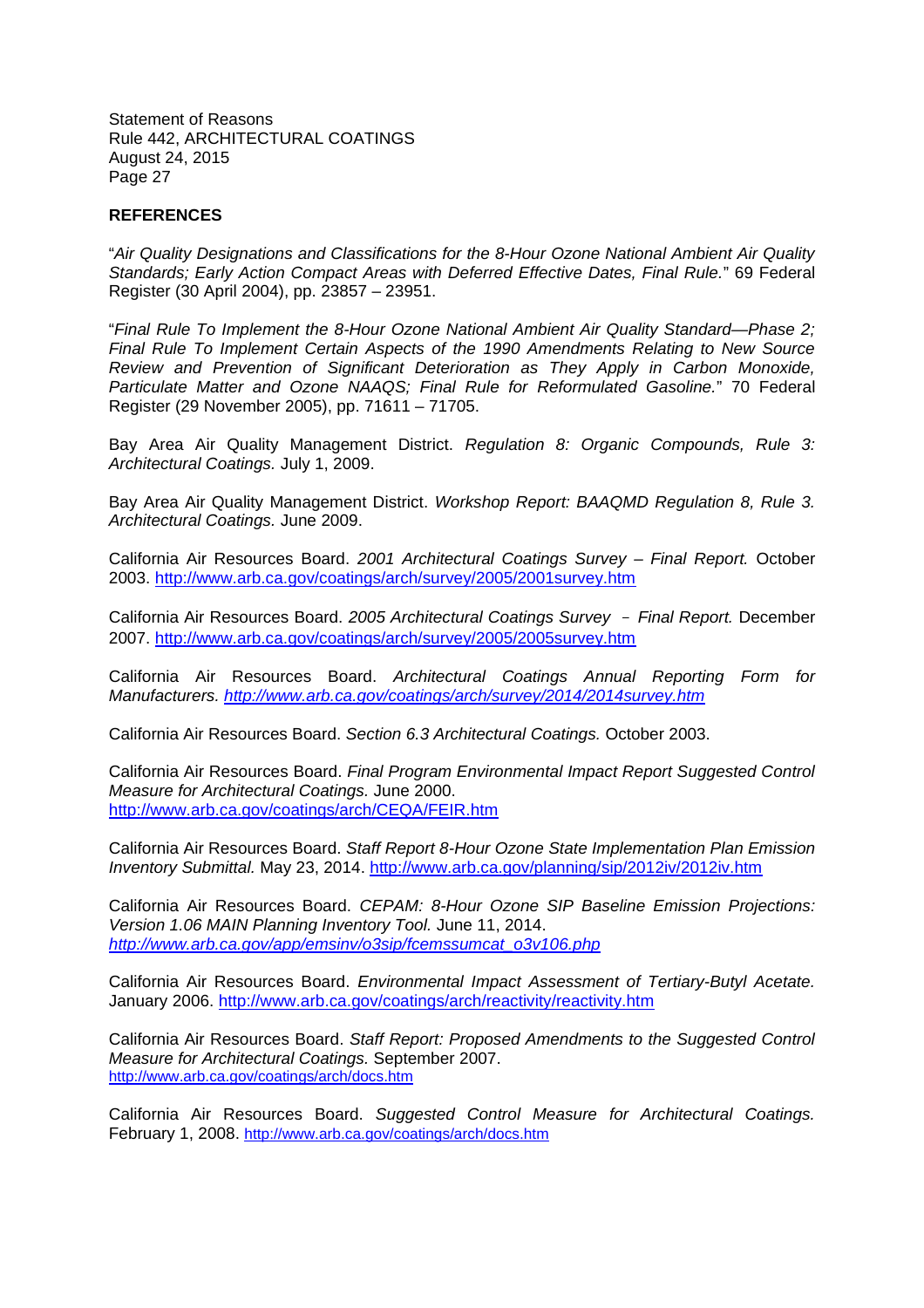San Joaquin Valley Unified Air Pollution Control District. *Rule 4601: Architectural Coatings.* December 17, 2009.

San Joaquin Valley Unified Air Pollution Control District. *Final Draft Staff Report for Revised Proposed Amendments to Rule 4601: Architectural Coatings*. December 17, 2009.

South Coast Air Quality Management District. *Rule 314 Manufacturers List*. April 15, 2014. http://www.aqmd.gov/docs/default-source/planning/architectural-coatings/reporting-and-supportdocuments/rule-314-manufacturers.pdf?sfvrsn=2.

South Coast Air Quality Management District. *Final Staff Report: Proposed Amended Rule 1113 – Architectural Coatings*. Diamond Bar, CA: South Coast Air Quality Management District, July 2007.

South Coast Air Quality Management District. *Final Staff Report: Proposed Amended Rule 1113 – Architectural Coatings*. May 2011.

South Coast Air Quality Management District. *Rule 1113: Architectural Coatings*. September 6, 2013.

South Coast Air Quality Management District. *Final Environmental Assessment for: Proposed Amended Rule 1113 – Architectural Coatings.* May 23, 2006.

South Coast Air Quality Management District. *Final Environmental Assessment for: Proposed Amended Rule 1113 – Architectural Coatings.* May 2011.

United States Environmental Protection Agency. *Final Rule: National Volatile Organic Compound Emission Standards for Architectural Coatings.* 63 Federal Register, (11 September 1988), pp. 48848 – 48886.

Ventura County Air Pollution Control District. *Final Environmental Impact Report – Proposed Amendments to APCD Rule 74.2, Architectural Coatings.* November 2009.

Ventura County Air Pollution Control District. *Staff Report – Proposed Amendments to APCD Rule 74.2, Architectural Coatings.* July 27, 2009.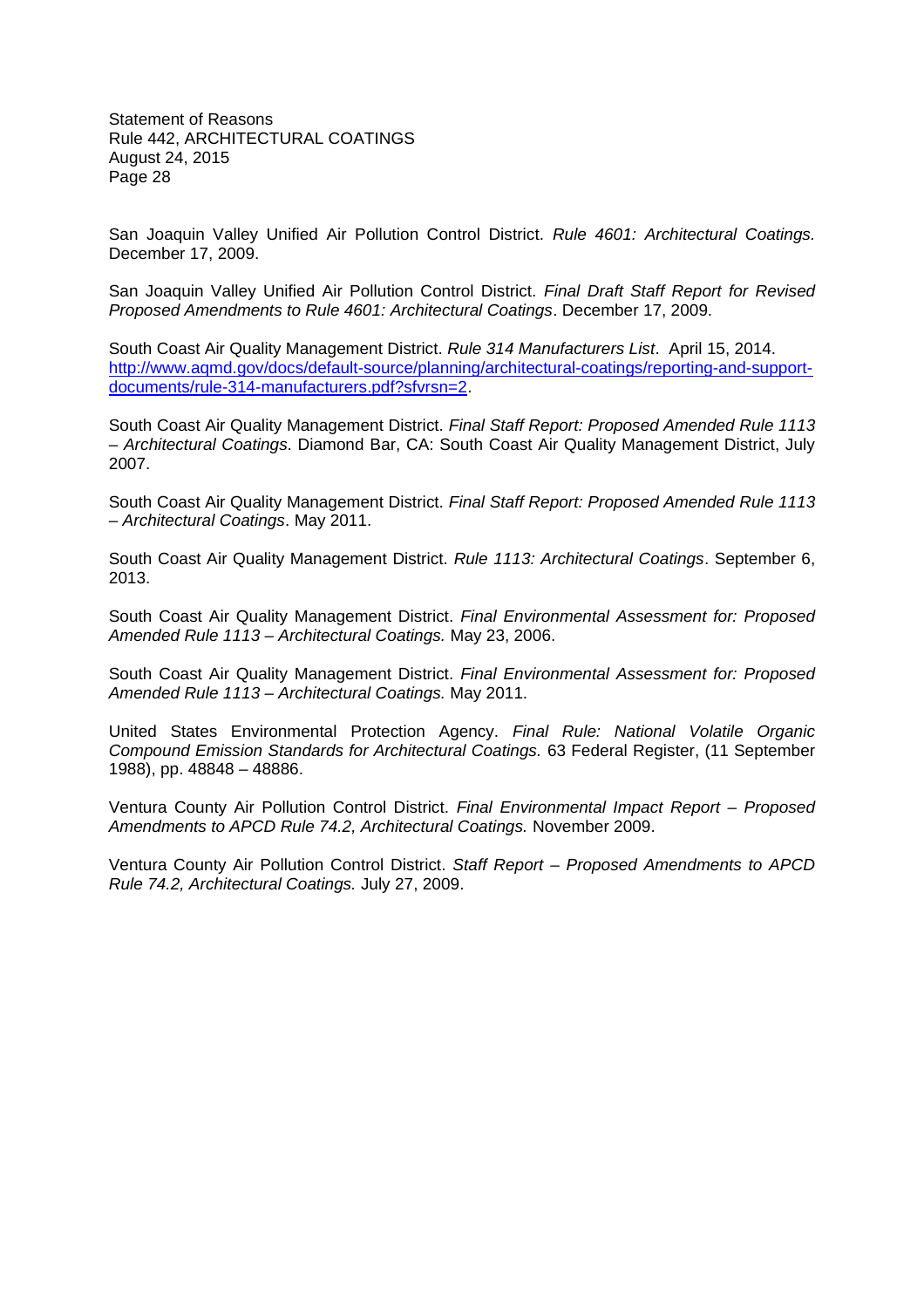# **APPENDIX A LIST OF CHANGES TO RULE**

| <b>NEW</b><br><b>SECTION</b><br><b>NUMBER</b> | <b>EXISTING</b><br><b>SECTION</b><br><b>NUMBER</b> | <b>PROPOSED CHANGES<sup>46</sup></b>                                                                                                                                                                                                                                                                                                                                               |
|-----------------------------------------------|----------------------------------------------------|------------------------------------------------------------------------------------------------------------------------------------------------------------------------------------------------------------------------------------------------------------------------------------------------------------------------------------------------------------------------------------|
| 101                                           | Same                                               | Reworded for clarity and consistency with the SCM.                                                                                                                                                                                                                                                                                                                                 |
| $102.1 -$<br>102.3                            | N/A                                                | Revised the applicability section into a subsection format,<br>consistent with the SCM.<br>" manufactures, blends, or repackages<br>Added<br>any                                                                                                                                                                                                                                   |
|                                               |                                                    | architectural coating for use within the District" to the<br>applicability of the rule, consistent with the SCM.<br>Removed the words "as well as any person who" to<br>eliminate redundancy and be consistent with the SCM.                                                                                                                                                       |
| 110.1                                         | Same                                               | Revised exemption to include suppliers and those who offer<br>for sale architectural coatings for use outside the District,<br>consistent with the SCM.                                                                                                                                                                                                                            |
| 110.3                                         | Same                                               | Revised exemption to clarify that Section 501 still applies to<br>coatings sold in containers of one liter or less and to add<br>requirements that bundling of one liter or less containers is<br>not exempt from the rule. Bundling of small containers that<br>exceed one liter is subject to the rule. The bundling<br>language is similar to requirements of SCAQMD Rule 1113. |
| 203                                           | N/A                                                | Added definition of "aluminum roof coating," consistent with<br>the SCM.                                                                                                                                                                                                                                                                                                           |
| 204-205                                       | 203-204                                            | Sections renumbered and sunset language was added.                                                                                                                                                                                                                                                                                                                                 |
| 206                                           | 205                                                | Fixed a typographical error in the title.                                                                                                                                                                                                                                                                                                                                          |
| 207                                           | 206                                                | Section renumbered.                                                                                                                                                                                                                                                                                                                                                                |
| 208                                           | N/A                                                | Added definition of "basement specialty coating," consistent<br>with the SCM.                                                                                                                                                                                                                                                                                                      |
| 209-210                                       | 207-208                                            | Sections renumbered.                                                                                                                                                                                                                                                                                                                                                               |
| 211                                           | 209                                                | Revised the definition of "bituminous roof primer,"<br>consistent with the SCM.                                                                                                                                                                                                                                                                                                    |
| 212                                           | 210                                                | Fixed typographical error in the title.                                                                                                                                                                                                                                                                                                                                            |
| 213-214                                       | 211-212                                            | Sections renumbered and sunset language was added.                                                                                                                                                                                                                                                                                                                                 |
| 215-216                                       | 213-214                                            | Sections renumbered.                                                                                                                                                                                                                                                                                                                                                               |
| 217                                           | 215                                                | Revised definition of "concrete curing compound,"<br>consistent with the SCM.                                                                                                                                                                                                                                                                                                      |
| 218                                           | N/A                                                | Added new definition "concrete/masonry sealer," consistent<br>with the SCM.                                                                                                                                                                                                                                                                                                        |
| 219                                           | N/A                                                | Added definition "driveway sealer," consistent with the SCM.                                                                                                                                                                                                                                                                                                                       |
| $\overline{2}20$                              | 216                                                | Section renumbered.                                                                                                                                                                                                                                                                                                                                                                |

<sup>46</sup> For more details see Table A-1: Categories That Have Been Removed from the VOC Limits Table in this appendix.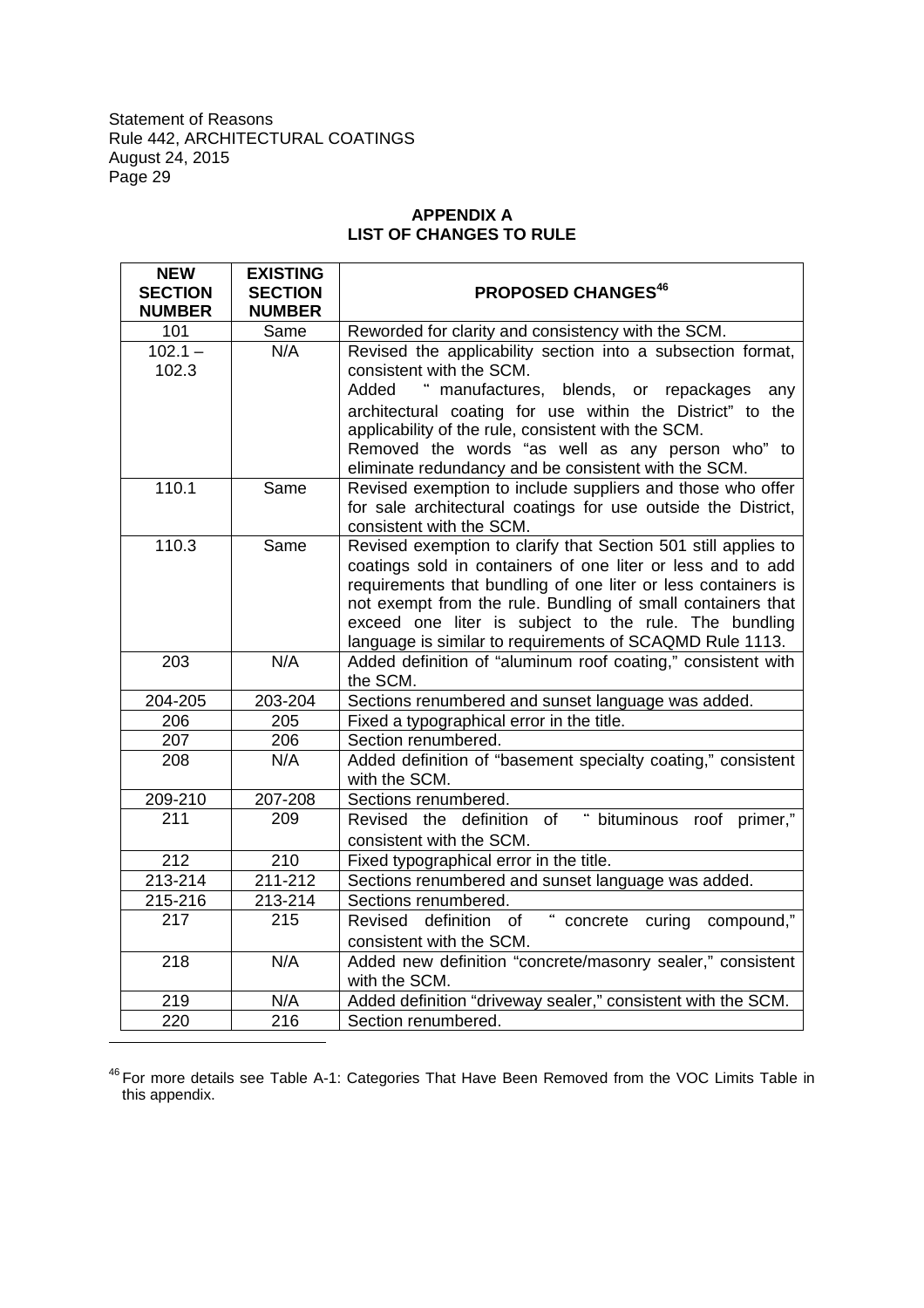| <b>NEW</b><br><b>SECTION</b><br><b>NUMBER</b> | <b>EXISTING</b><br><b>SECTION</b><br><b>NUMBER</b> | <b>PROPOSED CHANGES<sup>46</sup></b>                                                                                                                                                                                                                                                                                                                    |
|-----------------------------------------------|----------------------------------------------------|---------------------------------------------------------------------------------------------------------------------------------------------------------------------------------------------------------------------------------------------------------------------------------------------------------------------------------------------------------|
| 221                                           | 217                                                | Revised section, consistent with SCM, by removing the<br>month in the reference date.                                                                                                                                                                                                                                                                   |
| 222                                           | 218                                                | Revised definition of "faux finishing coating," consistent<br>with the SCM. Concrete stain and decorative mastics<br>texture are not faux finishes.                                                                                                                                                                                                     |
| 223                                           | 219                                                | Revised definition to include sprayed fire resistive materials<br>and intumescent fire resistive coatings, consistent with the<br>SCM.                                                                                                                                                                                                                  |
| 224                                           | 220                                                | Updated ASTM test method E84-99 to E84-07, consistent<br>with the SCM, and sunset language was added.                                                                                                                                                                                                                                                   |
| 225                                           | 221                                                | Section renumbered.                                                                                                                                                                                                                                                                                                                                     |
| 226                                           | 222                                                | Revised definition to include garage floors, consistent with<br>the SCM.                                                                                                                                                                                                                                                                                |
| 227                                           | 223                                                | Section renumbered and sunset language was added.                                                                                                                                                                                                                                                                                                       |
| 228                                           | 224                                                | Eliminated redundant word "other" before material.                                                                                                                                                                                                                                                                                                      |
| 229                                           | 225                                                | Revised definition to include airbrush, consistent with the<br>SCM.                                                                                                                                                                                                                                                                                     |
| 230                                           | 226                                                | Section renumbered.                                                                                                                                                                                                                                                                                                                                     |
| 231                                           | 227                                                | Revised definition to include floors, consistent with the SCM.                                                                                                                                                                                                                                                                                          |
| 232                                           | 228                                                | Section renumbered and sunset language added.                                                                                                                                                                                                                                                                                                           |
| 233                                           | 229                                                | definition to include "as recommended for<br>Revised                                                                                                                                                                                                                                                                                                    |
|                                               |                                                    | application by the manufacturer," consistent with the SCM.                                                                                                                                                                                                                                                                                              |
| 234                                           | 230                                                | Section renumbered.                                                                                                                                                                                                                                                                                                                                     |
| 235                                           | N/A                                                | definition "manufacturer's<br>Added<br>maximum<br>thinning<br>recommendation," consistent with the SCM.                                                                                                                                                                                                                                                 |
| 236                                           | 231                                                | Revised definition to clarify coating thickness, consistent<br>with the SCM.                                                                                                                                                                                                                                                                            |
| 237                                           | N/A                                                | Added definition "medium density fiberboard," consistent<br>with the SCM.                                                                                                                                                                                                                                                                               |
| 238                                           | 232                                                | Revised definition to exclude coatings applied to roofs and<br>zinc-rich primers, consistent with the SCM. Note: The SCM<br>definitions for "metallic" and "gonioapparent" are not<br>included in proposed rule. These redundant definitions are<br>no longer recommended by CARB and have not been<br>adopted by other districts implementing the SCM. |
| 239                                           | 233                                                | Revised definition to include "labeled and formulated,"<br>consistent with the SCM.                                                                                                                                                                                                                                                                     |
| 240                                           | 234                                                | Updated ASTM method reference.                                                                                                                                                                                                                                                                                                                          |
| 241                                           | 235                                                | Revised definition to clarify labeling requirement, consistent<br>with the SCM.                                                                                                                                                                                                                                                                         |
| N/A                                           | 236                                                | Eliminated definition, consistent with the SCM.                                                                                                                                                                                                                                                                                                         |
| 242                                           | N/A                                                | Added definition "particleboard," consistent with the SCM.                                                                                                                                                                                                                                                                                              |
| 243                                           | N/A                                                | Added definition "pearlescent," consistent with the SCM.                                                                                                                                                                                                                                                                                                |
| 244                                           | N/A                                                | Added definition "plywood," consistent with the SCM.                                                                                                                                                                                                                                                                                                    |
| 245                                           | 237                                                | Revised definition "post-consumer coating," consistent with                                                                                                                                                                                                                                                                                             |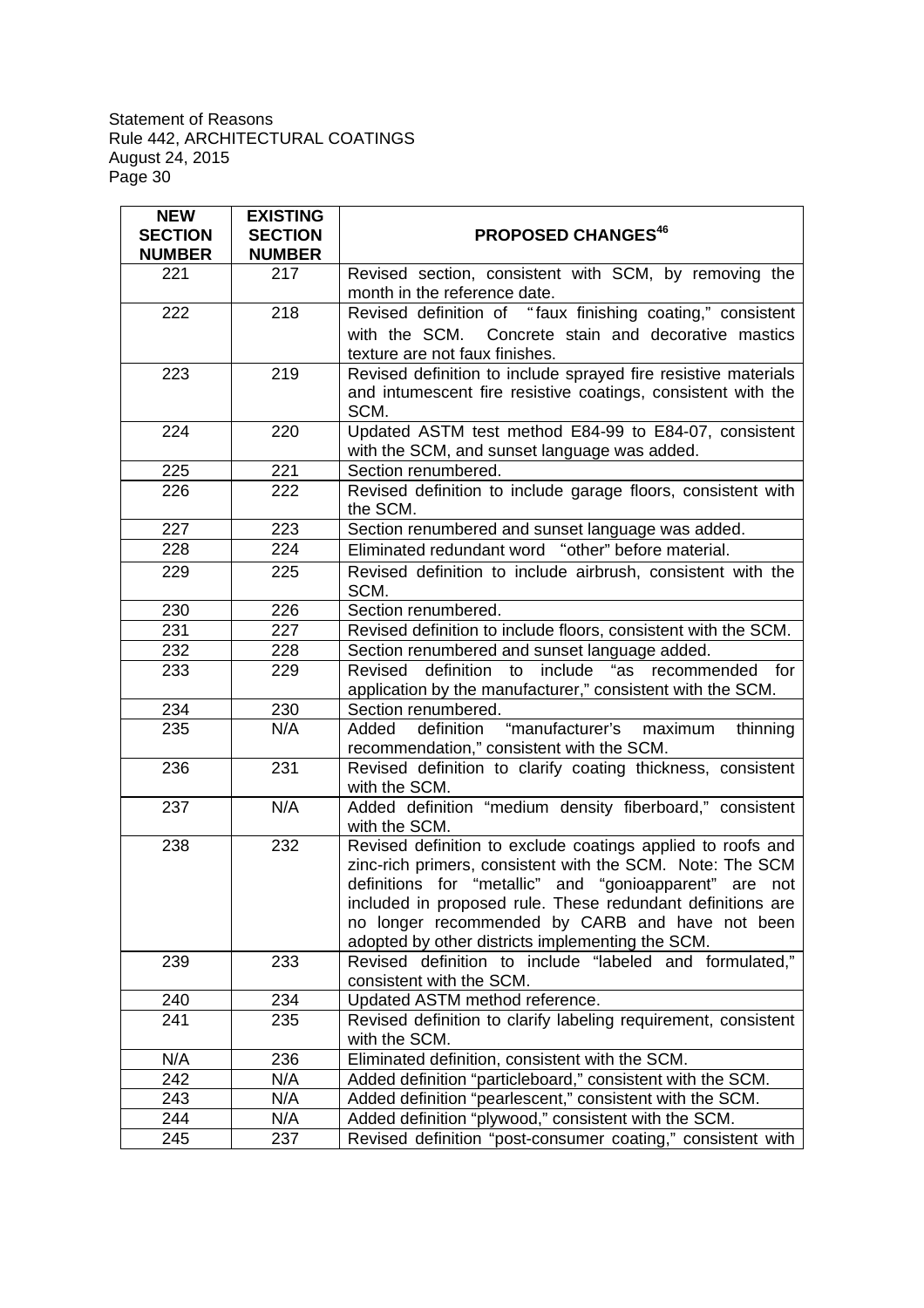| <b>NEW</b><br><b>SECTION</b><br><b>NUMBER</b> | <b>EXISTING</b><br><b>SECTION</b><br><b>NUMBER</b> | <b>PROPOSED CHANGES46</b>                                                                                                                                                                                                    |
|-----------------------------------------------|----------------------------------------------------|------------------------------------------------------------------------------------------------------------------------------------------------------------------------------------------------------------------------------|
|                                               |                                                    | the SCM.                                                                                                                                                                                                                     |
| 246                                           | 238                                                | Revised test method reference, consistent with the SCM.                                                                                                                                                                      |
| N/A                                           | 239                                                | Eliminated definition, consistent with the SCM.                                                                                                                                                                              |
| 247                                           | N/A                                                | "primer, sealer, and undercoater,"<br>definition<br>Added<br>consistent with the SCM.                                                                                                                                        |
| 248-249                                       | 240-241                                            | Sections renumbered and sunset language was added.                                                                                                                                                                           |
| 250                                           | N/A                                                | Added definition "reactive penetrating sealer," consistent<br>with the SCM.                                                                                                                                                  |
| 251                                           | 242                                                | Revised definition of "recycled coating," consistent with the<br>SCM.                                                                                                                                                        |
| 252                                           | 243                                                | Section renumbered.                                                                                                                                                                                                          |
| 253                                           | 244                                                | Revised definition of "roof coating" and removed metallic<br>pigmented roof coatings exclusion, consistent with the SCM.                                                                                                     |
| 254                                           | 245                                                | Revised definition to include specific coating uses to further<br>define a rust preventative coating, consistent with the SCM.                                                                                               |
| 255                                           | 246                                                | Section renumbered and sunset language added.                                                                                                                                                                                |
| N/A                                           | 247                                                | Eliminated definition, consistent with the SCM.                                                                                                                                                                              |
| 256                                           | 248                                                | Revised definition for clarification, consistent with the SCM.                                                                                                                                                               |
| 257                                           | N/A                                                | Added definition "semitransparent coating," consistent with<br>the SCM.                                                                                                                                                      |
| 258                                           | 249                                                | Revised definition to remove "thinned with alcohol,"<br>consistent with the SCM.                                                                                                                                             |
| 259-260                                       | 250-251                                            | Section renumbered.                                                                                                                                                                                                          |
| 261.1                                         | 252                                                | Added a sunset date to the "specialty primer, sealer and<br>undercoater" definition, consistent with the SCM.<br>The<br>labeling requirement for these coatings contained in Section<br>401.7 is also proposed to be sunset. |
| 261.2                                         | N/A                                                | Added new definition of "specialty primer, sealer and<br>undercoater," consistent with the SCM.                                                                                                                              |
| 262                                           | 253                                                | Revised definition to remove "clear," consistent with the<br>SCM.                                                                                                                                                            |
| 263                                           | N/A                                                | Added definition of "stone consolidant," consistent with the<br>SCM.                                                                                                                                                         |
| 264                                           | 254                                                | Revised definition to include coatings used for pool repair<br>and maintenance, consistent with the SCM.                                                                                                                     |
| N/A                                           | 255                                                | Eliminated definition, consistent with the SCM.                                                                                                                                                                              |
| 265                                           | 256                                                | Section renumbered and sunset language added.                                                                                                                                                                                |
| 266                                           | 257                                                | Section renumbered.                                                                                                                                                                                                          |
| 267                                           | 258                                                | Fixed a typographical error.                                                                                                                                                                                                 |
| 268                                           | N/A                                                | Added definition "tub and tile refinish coating," consistent<br>with the SCM.                                                                                                                                                |
| N/A                                           | 259                                                | Eliminated definition, consistent with the SCM.                                                                                                                                                                              |
| 269                                           | 260                                                | Section renumbered and sunset language added.                                                                                                                                                                                |
| 270                                           | N/A                                                | Added definition "veneer," consistent with the SCM.                                                                                                                                                                          |
| 271                                           | N/A                                                | Added definition "virgin materials," consistent with the SCM.                                                                                                                                                                |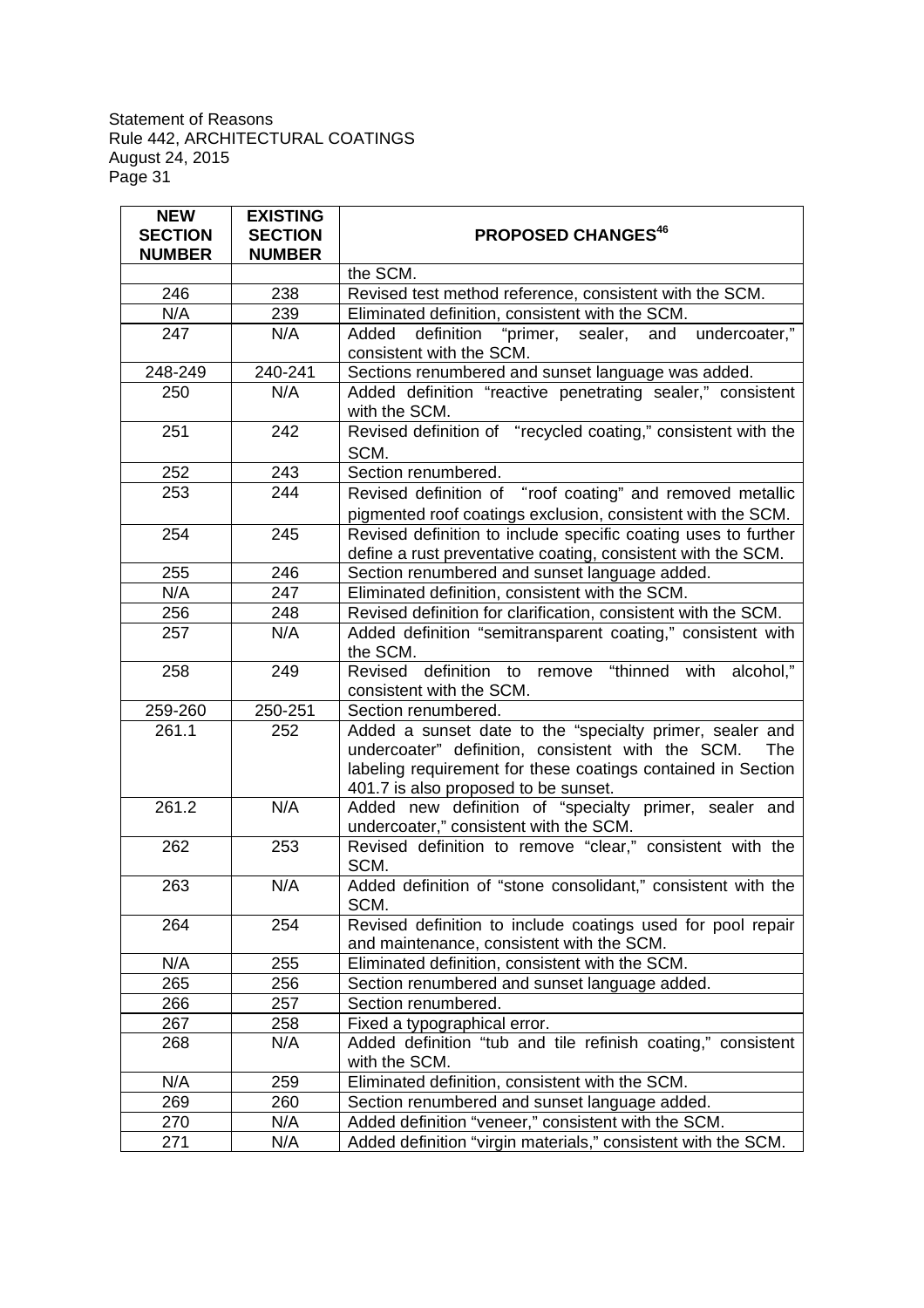| <b>NEW</b><br><b>SECTION</b><br><b>NUMBER</b> | <b>EXISTING</b><br><b>SECTION</b><br><b>NUMBER</b> | <b>PROPOSED CHANGES<sup>46</sup></b>                                                                                                                                                                                                                                                                                                                                                                                                                                                                                                                                                                                                         |
|-----------------------------------------------|----------------------------------------------------|----------------------------------------------------------------------------------------------------------------------------------------------------------------------------------------------------------------------------------------------------------------------------------------------------------------------------------------------------------------------------------------------------------------------------------------------------------------------------------------------------------------------------------------------------------------------------------------------------------------------------------------------|
| 272                                           | 261                                                | Section renumbered.                                                                                                                                                                                                                                                                                                                                                                                                                                                                                                                                                                                                                          |
| 273                                           | N/A                                                | Added definition "VOC actual," consistent with the SCM.                                                                                                                                                                                                                                                                                                                                                                                                                                                                                                                                                                                      |
| 274                                           | 262                                                | Revised definition for clarification, consistent with the SCM.                                                                                                                                                                                                                                                                                                                                                                                                                                                                                                                                                                               |
| 275                                           | N/A                                                | Added definition "VOC regulatory," consistent with the SCM.                                                                                                                                                                                                                                                                                                                                                                                                                                                                                                                                                                                  |
| 276                                           | 264                                                | Sections renumbered and sunset language added.                                                                                                                                                                                                                                                                                                                                                                                                                                                                                                                                                                                               |
| 277                                           | N/A                                                | Added definition "waterproofing membrane," consistent with<br>the SCM.                                                                                                                                                                                                                                                                                                                                                                                                                                                                                                                                                                       |
| 278                                           | 263                                                | Section moved and renumbered.                                                                                                                                                                                                                                                                                                                                                                                                                                                                                                                                                                                                                |
| 279                                           | N/A                                                | Added definition "wood coatings," consistent with the SCM.                                                                                                                                                                                                                                                                                                                                                                                                                                                                                                                                                                                   |
| 280                                           | 265                                                | Section renumbered.                                                                                                                                                                                                                                                                                                                                                                                                                                                                                                                                                                                                                          |
| 281                                           | N/A                                                | Added definition "wood substrate," consistent with the SCM.                                                                                                                                                                                                                                                                                                                                                                                                                                                                                                                                                                                  |
| 282                                           | N/A                                                | Added definition "zinc-rich primer," consistent with the SCM.                                                                                                                                                                                                                                                                                                                                                                                                                                                                                                                                                                                |
| 301                                           | Same                                               | Revised section adding new limits for coatings, deleting                                                                                                                                                                                                                                                                                                                                                                                                                                                                                                                                                                                     |
|                                               |                                                    | expired limits, and consolidating some categories into a new<br>category. These limits are consistent with the SCM and will<br>take effect 6 months after adoption.                                                                                                                                                                                                                                                                                                                                                                                                                                                                          |
| $301.1 - 301.2$                               | $301.1(i)$ -                                       | Sections renumbered to be consistent with other district                                                                                                                                                                                                                                                                                                                                                                                                                                                                                                                                                                                     |
|                                               | 301.1(11)                                          | rules.                                                                                                                                                                                                                                                                                                                                                                                                                                                                                                                                                                                                                                       |
| 301.3                                         | 301.1(iii)                                         | Revised section, consistent with SCM, and referenced new<br>definitions of "VOC regulatory" and "manufacturer's<br>maximum thinning recommendation."                                                                                                                                                                                                                                                                                                                                                                                                                                                                                         |
| 302                                           | Same                                               | Revised the language for most restrictive VOC limits and<br>presented in list form, consistent with the SCM.                                                                                                                                                                                                                                                                                                                                                                                                                                                                                                                                 |
| 303                                           | 303.1                                              | Revised section to allow a sell-through period for coatings<br>that are manufactured prior the effective date of the<br>proposed rule. A coating can be sold, supplied, or offered for<br>sale for three years after the effective date of the proposed<br>rule and may be applied at any time, provided the coating<br>complied with the standards that applied before the effective<br>date of the proposed rule. The District will post the 5/24/01<br>version of RULE 442 - ARCHTIECTURAL COATINGS on<br>the District's web site as a reference for coatings that were<br>manufactured prior to the effective date of the proposed rule. |
| N/A                                           | 303.2                                              | Eliminated this section because the averaging compliance<br>option is no longer in effect, consistent with the SCM.                                                                                                                                                                                                                                                                                                                                                                                                                                                                                                                          |
| 305                                           | Same                                               | Corrected typographical errors.                                                                                                                                                                                                                                                                                                                                                                                                                                                                                                                                                                                                              |
| 306                                           | Same                                               | Added sunset date, consistent with the SCM. After the new                                                                                                                                                                                                                                                                                                                                                                                                                                                                                                                                                                                    |
|                                               |                                                    | limits take effect, rust preventative coatings and industrial<br>maintenance coatings will have the same VOC limit, making<br>this requirement unnecessary.                                                                                                                                                                                                                                                                                                                                                                                                                                                                                  |
| 307                                           | Same                                               | Revised requirement to include coatings that can be<br>classified as nonflat - high gloss.                                                                                                                                                                                                                                                                                                                                                                                                                                                                                                                                                   |
| 308                                           | Same                                               | Added sunset date, consistent with the SCM.                                                                                                                                                                                                                                                                                                                                                                                                                                                                                                                                                                                                  |
| N/A                                           | 309                                                | Eliminated the averaging compliance option which sunset<br>January 1, 2005.<br>The elimination of this section is                                                                                                                                                                                                                                                                                                                                                                                                                                                                                                                            |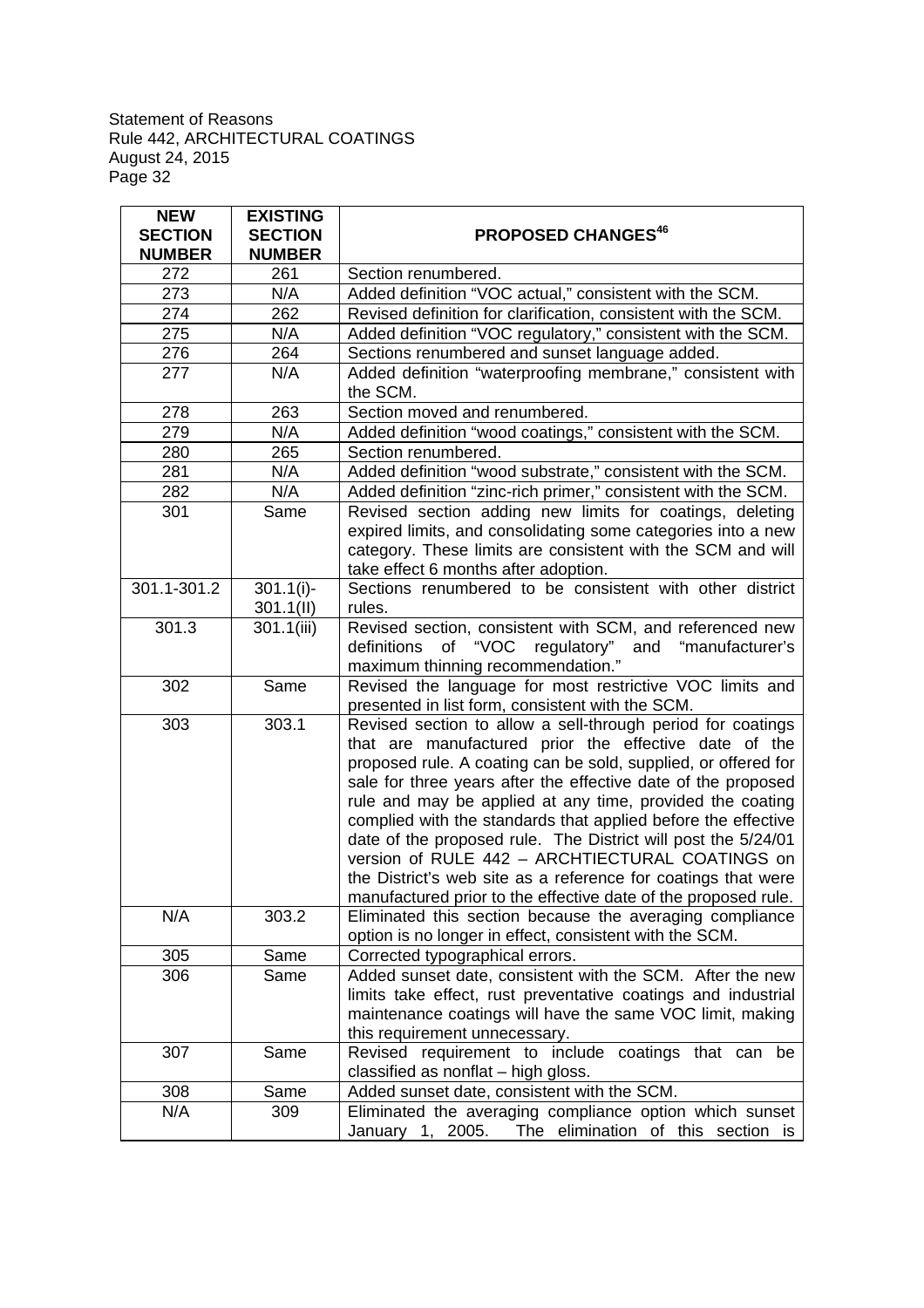| <b>NEW</b><br><b>SECTION</b> | <b>EXISTING</b><br><b>SECTION</b> | <b>PROPOSED CHANGES<sup>46</sup></b>                                                                                                                                                                                                                                                                                                                                                                            |
|------------------------------|-----------------------------------|-----------------------------------------------------------------------------------------------------------------------------------------------------------------------------------------------------------------------------------------------------------------------------------------------------------------------------------------------------------------------------------------------------------------|
| <b>NUMBER</b>                | <b>NUMBER</b>                     |                                                                                                                                                                                                                                                                                                                                                                                                                 |
|                              |                                   | consistent with the SCM.                                                                                                                                                                                                                                                                                                                                                                                        |
| 309                          | N/A                               | Added an early compliance option that allows any coating<br>that complies with the future provisions of the rule to be<br>considered in compliance prior to the effective date.                                                                                                                                                                                                                                 |
| 401                          | Same                              | Revised sections to reflect changes to subsection references<br>and revised effective dates for the revised definition.                                                                                                                                                                                                                                                                                         |
| 401.1                        | Same                              | Revised section consistent with SCM.                                                                                                                                                                                                                                                                                                                                                                            |
| 401.3                        | Same                              | Revised section regarding the display of VOC content,<br>the<br>SCM.<br>consistent<br>with<br>Revised<br>thinning<br>recommendations for VOC content, consistent with the<br>Added VOC content requirements for multi-<br>SCM.<br>component products and coatings that emit VOC during<br>curing, consistent with the SCM. These VOC requirements<br>take effect six months after date of adoption of the rule. |
| 401.5                        | Same                              | Added sunset date, consistent with the SCM.                                                                                                                                                                                                                                                                                                                                                                     |
| 401.6                        | Same                              | Removed elapsed date.                                                                                                                                                                                                                                                                                                                                                                                           |
| 401.7                        | Same                              | Revised section to sunset six months after date of adoption.<br>This is consistent with the SCM, which did not require<br>labeling for specialty primers, sealers, and undercoaters<br>after December 31, 2011.                                                                                                                                                                                                 |
| 401.8                        | Same                              | Added sunset date, consistent with the SCM.                                                                                                                                                                                                                                                                                                                                                                     |
| 401.9                        | Same                              | Removed elapsed date.                                                                                                                                                                                                                                                                                                                                                                                           |
| 401.10-<br>401.13            | N/A                               | Added container labeling requirements for newly defined<br>coatings categories that are effective six months after date<br>of adoption of the rule. These sections are consistent with<br>the SCM.                                                                                                                                                                                                              |
| 401.14                       | N/A                               | Added container labeling requirements for zinc-rich primers<br>similar to SCM but consistent with industrial maintenance<br>coatings labeling requirements, allowing other labeling<br>descriptions for more flexibility. This labeling requirement is<br>consistent with architectural coating rules adopted in other<br>districts that are consistent with the SCM.                                           |
| 402                          | Same                              | Revised section to reflect calculation changes and to include<br>any thinning solvent, consistent with the SCM.                                                                                                                                                                                                                                                                                                 |
| 402.1-402.2                  | Same                              | Revised section, consistent with the SCM.                                                                                                                                                                                                                                                                                                                                                                       |
| N/A                          | $501.1 -$<br>501.6                | Eliminated sections to consolidate submittal of reporting to<br>all architectural coatings upon request within 180 days,<br>consistent with the SCM.                                                                                                                                                                                                                                                            |
| 501.1                        | N/A                               | Added section to specify the responsibility for manufacturers<br>to provide sales data of coatings sold in California upon<br>request from the CARB Executive Officer or his or her<br>delegate.                                                                                                                                                                                                                |
| 501.2                        | N/A                               | Added section to maintain sales data for 3 years and data to<br>be kept confidential, consistent with the SCM.                                                                                                                                                                                                                                                                                                  |
| 501.3                        | N/A                               | Added section to specify the sales data records request by                                                                                                                                                                                                                                                                                                                                                      |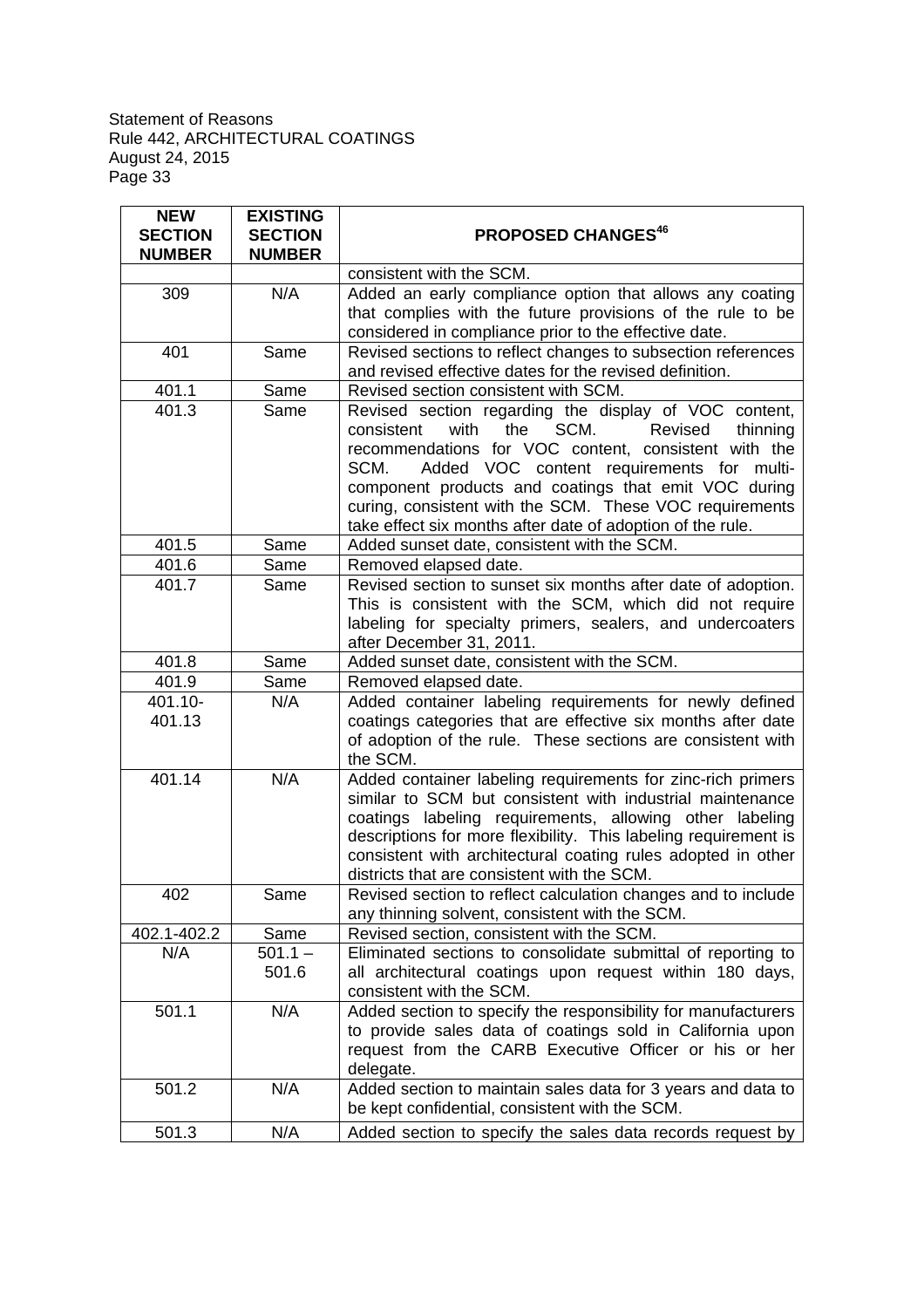| <b>NEW</b><br><b>SECTION</b><br><b>NUMBER</b> | <b>EXISTING</b><br><b>SECTION</b><br><b>NUMBER</b> | <b>PROPOSED CHANGES<sup>46</sup></b>                                                                                                                                                         |
|-----------------------------------------------|----------------------------------------------------|----------------------------------------------------------------------------------------------------------------------------------------------------------------------------------------------|
|                                               |                                                    | the CARB Executive Officer does not limit the Air Pollution<br>Control Officer's authority to request information pursuant to<br>CHSC Sections 40701(g) and 42303.2.                         |
| 502.1                                         | Same                                               | Revised section to reflect updated sections and test<br>methods, consistent with the SCM.                                                                                                    |
| 502.4a & b                                    | Same                                               | Revised section to reflect updated test methods, consistent<br>with the SCM.                                                                                                                 |
| 502.4c                                        | Same                                               | Revised section to reflect updated section reference and<br>removed quick dry enamels, consistent with the SCM.                                                                              |
| 502.4d                                        | Same                                               | Revised section to reflect updated coating category<br>reference, consistent with the SCM.                                                                                                   |
| $502.4e -$<br>502.4j                          | Same                                               | Revised section to reflect updated test methods and section<br>references, consistent with the SCM.                                                                                          |
| 502.41                                        | 502.4i                                             | Corrected a typographical error in section number.                                                                                                                                           |
| 502.4m                                        | Same                                               | Revised section to reflect updated section reference,<br>consistent with the SCM.                                                                                                            |
| 502.4n                                        | N/A                                                | Added test method for "hydrostatic pressure for basement<br>specialty coatings," consistent with the SCM.                                                                                    |
| 502.40                                        | N/A                                                | Added test method for "tub and tile refinish coating<br>adhesion," consistent with the SCM.                                                                                                  |
| 502.4p                                        | N/A                                                | Added test method for "tub and tile refinish coating<br>hardness," consistent with the SCM.                                                                                                  |
| 502.4q                                        | N/A                                                | Added test method for "tub and tile refinish coating abrasion<br>resistance," consistent with the SCM.                                                                                       |
| 502.4r                                        | N/A                                                | Added test method for "tub and tile refinish coating water<br>resistance," consistent with the SCM.                                                                                          |
| 502.4s                                        | N/A                                                | method for "waterproofing<br>membrane,"<br>test<br>Added<br>consistent with the SCM.                                                                                                         |
| 502.4t                                        | N/A                                                | Added test method for "mold and mildew growth for<br>basement specialty coatings," consistent with the SCM.                                                                                  |
| 502.4u                                        | N/A                                                | Added test method for "reactive penetrating sealer water<br>repellency," consistent with the SCM.                                                                                            |
| 502.4v                                        | N/A                                                | Added test method for "reactive penetrating sealer water<br>vapor transmission," consistent with the SCM.                                                                                    |
| 502.4w                                        | N/A                                                | Added test method for "reactive penetrating sealer - chloride<br>screening applications," consistent with the SCM.                                                                           |
| 502.4x                                        | N/A                                                | Added test method for "stone consolidants," consistent with<br>the SCM.                                                                                                                      |
| N/A                                           | Appendix A                                         | Eliminated the averaging compliance<br><b>This</b><br>provision.<br>provision sunset on January 1, 2005.<br>Elimination of the<br>averaging compliance provision is consistent with the SCM. |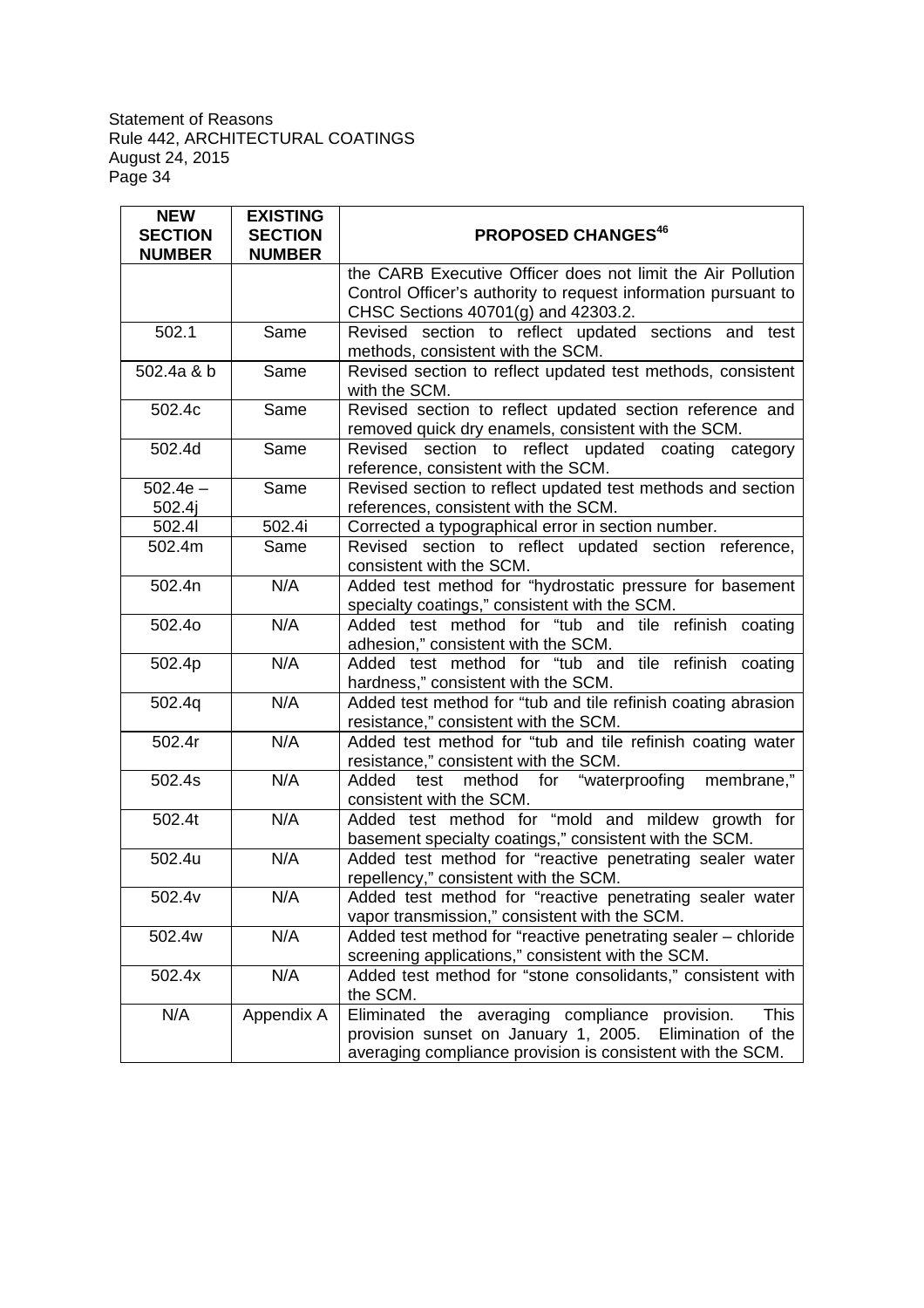| Category                     | <b>Reason for Removal</b>                                                    |
|------------------------------|------------------------------------------------------------------------------|
| Antenna                      | No products were reported in the 2005 survey.<br>Antenna                     |
|                              | coatings can be covered under other categories (e.g., Industrial             |
|                              | Maintenance, Rust Preventative).                                             |
| Antifouling                  | No products were reported in the 2001 survey or 2005 survey.                 |
|                              | Antifouling coatings are primarily covered by marine coating                 |
|                              | rules.                                                                       |
| Fire-Retardant- Clear        | The Fire Retardant categories are no longer needed. Products                 |
| Fire-Retardant-Opaque        | with Fire Retardant properties can comply with VOC limits in                 |
|                              | the Flat, Nonflat, and other applicable categories. Therefore,               |
|                              | there is no need for separate categories to accommodate                      |
|                              | higher-VOC Fire Retardant coatings.                                          |
| Flow                         | No products were reported in the 2005 survey. Flow coatings                  |
|                              | can be covered under other categories (e.g., Industrial                      |
|                              | Maintenance).                                                                |
| Quick Dry Enamel             | Category is no longer needed as these products fall under the                |
|                              | nonflat - high gloss category. During development of the 2000                |
|                              | SCM, CARB staff indicated that this category would be                        |
|                              | eliminated.                                                                  |
| Quick Dry Primer,            | Category is no longer needed as these products fall under the                |
| Sealer, Undercoater          | PSU and Specialty PSU categories. During development of the                  |
|                              | 2000 SCM, CARB staff indicated that this category would be                   |
|                              | eliminated.                                                                  |
| Swimming Pool Repair         | Will be covered under revised definition of Swimming Pool                    |
| and Maintenance              | Coatings. During development of the 2000 SCM, CARB staff                     |
| Coatings                     | indicated that this category would be eliminated.                            |
| Temperature Indicator        | No products were reported in 2001 survey or 2005 survey.                     |
| Safety                       | Temperature indicator safety coatings can be covered under                   |
|                              | other<br>categories<br>(e.g., Industrial<br>Maintenance,<br>High             |
|                              | Temperature).                                                                |
| Waterproofing                | Most of the products that were formerly classified<br>as                     |
| Concrete/Masonry             | Waterproofing Concrete/Masonry Sealers will be covered by                    |
| <b>Sealers</b>               | the new Concrete/Masonry Sealer category. In addition, some                  |
|                              | products will be reclassified as Basement Specialty Coatings;                |
|                              | Industrial Maintenance; Reactive Penetrating Sealer; Stone                   |
|                              | Consolidant; Wood Coatings; and Waterproofing Membranes.                     |
| <b>Waterproofing Sealers</b> | Most of the products that were formerly classified as                        |
|                              | will<br>Waterproofing<br><b>Sealers</b><br>be<br>covered<br>the<br>by<br>new |
|                              | Concrete/Masonry Sealer category. In addition, some products                 |
|                              | will be reclassified as Basement Specialty Coatings; Industrial              |
|                              | Maintenance; Reactive Penetrating Sealer; Wood Coatings;                     |
|                              | and Waterproofing Membranes.                                                 |

| Table A-1: Categories That Have Been Removed from the VOC Limits Table <sup>47</sup> |  |  |  |  |
|--------------------------------------------------------------------------------------|--|--|--|--|
|--------------------------------------------------------------------------------------|--|--|--|--|

<sup>&</sup>lt;sup>47</sup> "Technical Support Document for Proposed Amendments to the Suggested Control Measure for Architectural Coatings" CARB, September, 2007, Table 5-2, p. 5-4. http://www.arb.ca.gov/coatings/arch/docs.htm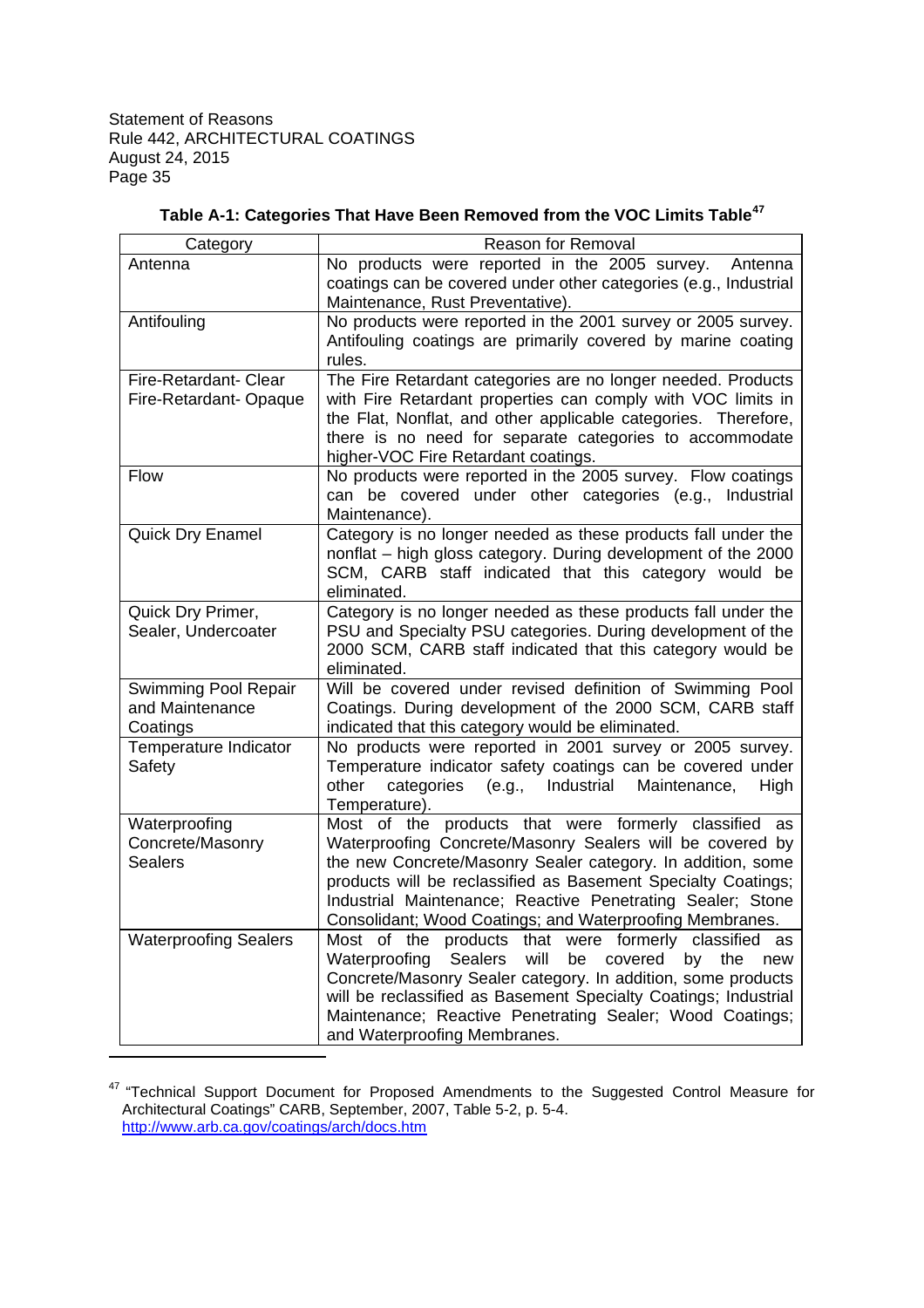#### **APPENDIX B**

# **COMPARISION OF PROPOSED RULE REQUIREMENTS WITH OTHER AIR POLLUTION CONTROL REQUIREMENTS**

California Health and Safety Code (CHSC) §40727.2 requires air districts to provide a written analysis to: 1) identify all existing federal air pollution control requirements, including Best Available Control Technology (BACT) for new or modified equipment, that apply to the same equipment or source type as the proposed rule, and 2) identify any of the District's existing or proposed rules that apply to the same equipment or source type. The analysis shall compare the following elements:

- Averaging provisions, units, and any other pertinent provisions associated with emission limits.
- Operating parameters and work practice requirements.
- Monitoring, reporting, and recordkeeping requirements, including test methods, format, content, and frequency.
- Any other element that the air district determines warrants review.

The EPA National Rule for Architectural Coatings and BACT are the two existing federal air pollution control requirements applicable to the analysis. Table B-1 contains the required analysis and Table B-2 compares the VOC limits proposed for Rule 442 with EPA's National Rule and BACT (the SCM).

Comparison with BACT: The SCM for Architectural Coatings is considered BACT. The proposed amendments to Rule 442 implement the SCM standards.

Comparison with the National Rule: Clean Air Act section 183(e) requires EPA to regulate emissions from the categories of consumer and commercial products that, in the aggregate, account for 80% of the VOC emissions from consumer and commercial products. To reduce VOC emissions from architectural coatings, EPA issued a national architectural coatings rule (40 CFR Part 59, Subpart D) that became effective on September 11, 1999. The National Rule applies only to manufacturers and importers of architectural coatings, whereas proposed Rule 442 applies to distributors, retailers, and end users as well.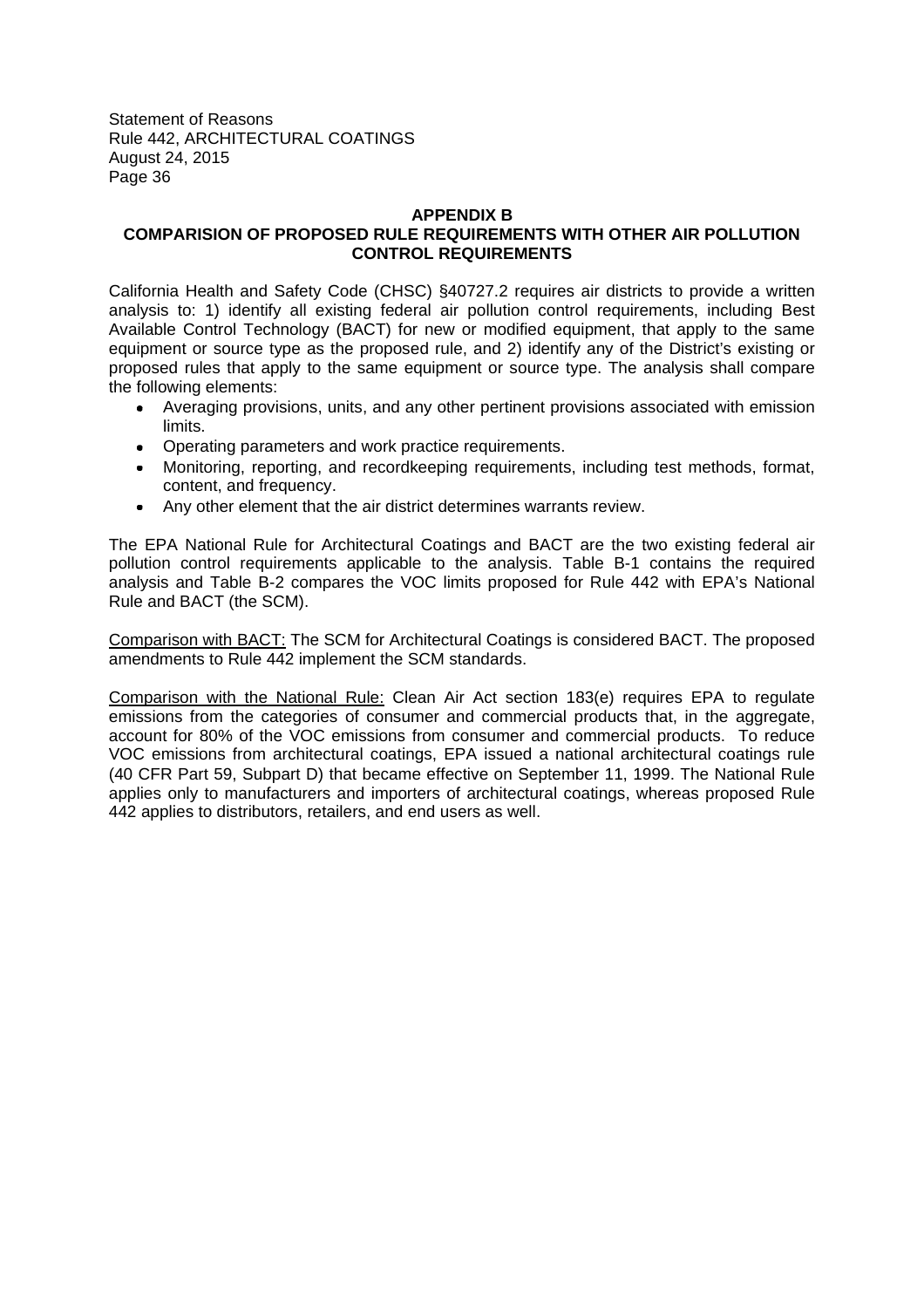Statement of Reasons Rule 442, ARCHITECTURAL COATINGS August 24, 2015 Statement of Reasons<br>Rule 442, ARCHITECTURAL COATINGS<br>August 24, 2015<br>Page 37

# Table B-1:<br>40727.2 Matrix for Proposed Amendments to Rule 442 Architectural Coatings **40727.2 Matrix for Proposed Amendments to Rule 442 Architectural Coatings**

|                                     |                                                                                                                                                                                                                                                                                                                                                                                   | <b>Comparative Requirements</b>                                                                                                                                                                                                                                         |                                                                                                                                                                                                                                                                                                                                                                                                                                |
|-------------------------------------|-----------------------------------------------------------------------------------------------------------------------------------------------------------------------------------------------------------------------------------------------------------------------------------------------------------------------------------------------------------------------------------|-------------------------------------------------------------------------------------------------------------------------------------------------------------------------------------------------------------------------------------------------------------------------|--------------------------------------------------------------------------------------------------------------------------------------------------------------------------------------------------------------------------------------------------------------------------------------------------------------------------------------------------------------------------------------------------------------------------------|
| Comparison<br>Elements of           | Proposed<br>Rule 442                                                                                                                                                                                                                                                                                                                                                              | Best Available Control Technology<br>(BACT)                                                                                                                                                                                                                             | Emission Standards for Architectural<br>National Volatile Organic Compound<br>Coatings                                                                                                                                                                                                                                                                                                                                         |
|                                     |                                                                                                                                                                                                                                                                                                                                                                                   |                                                                                                                                                                                                                                                                         | 40 CFR Part 59, Subpart D                                                                                                                                                                                                                                                                                                                                                                                                      |
| Applicability                       | The provisions of this rule shall apply to any<br>District, as well as any person who applies,<br>person who supplies, sells, offers for sale,<br>manufactures, blends, or repackages any<br>architectural<br>architectural coating for use within the<br>or solicits application of any<br>coating within the District.                                                          | SCM has same applicability as proposed<br>SCM is considered BACT.<br>ie.                                                                                                                                                                                                | Any architectural coating manufactured on or<br>after September 13, 1999 for sale or<br>distribution within the United States.                                                                                                                                                                                                                                                                                                 |
| Exemptions                          | for shipment to<br>Coating in container with a volume of one<br>sold, offered for sale, or manufactured for<br>Any architectural coating that is supplied,<br>other manufacturers for reformulation or<br>bundled as a unit that exceeds one liter.<br>liter or less provided containers are not<br>Any aerosol coating product.<br>use outside of the District or<br>repackaging | use outside of the District or for shipment to<br>Coating in container with a volume of one<br>sold, offered for sale, or manufactured for<br>Any architectural coating that is supplied,<br>other manufacturers for reformulation or<br>repackaging.<br>liter or less. | Coating in a non-refillable aerosol container.<br>Coating that is collected and distributed at a<br>distribute limited quantities of architectural<br>coatings that do not comply with the VOC<br>limits and for which no exceedance fee is<br>Coating that is sold in a container with a<br>manufacturer and importer to sell or<br>Tonnage exemption allows each<br>volume of one liter or less.<br>paint exchange.<br>paid. |
| VOC Content<br>Standards &<br>Units | Units are in g/L<br>See Table B-2.                                                                                                                                                                                                                                                                                                                                                | Units are same as proposed rule.<br>See Table B-2.                                                                                                                                                                                                                      | Units are same as proposed rule.<br>See Table B-2.                                                                                                                                                                                                                                                                                                                                                                             |
| Application<br>Methods              | None.                                                                                                                                                                                                                                                                                                                                                                             | None.                                                                                                                                                                                                                                                                   | None.                                                                                                                                                                                                                                                                                                                                                                                                                          |
| Provisions<br>Averaging             | None.                                                                                                                                                                                                                                                                                                                                                                             | None.                                                                                                                                                                                                                                                                   | or import a coating in excess of an applicable<br>may pay an exceedance fee to manufacture<br>No averaging provisions but a manufacturer<br>VOC content limit                                                                                                                                                                                                                                                                  |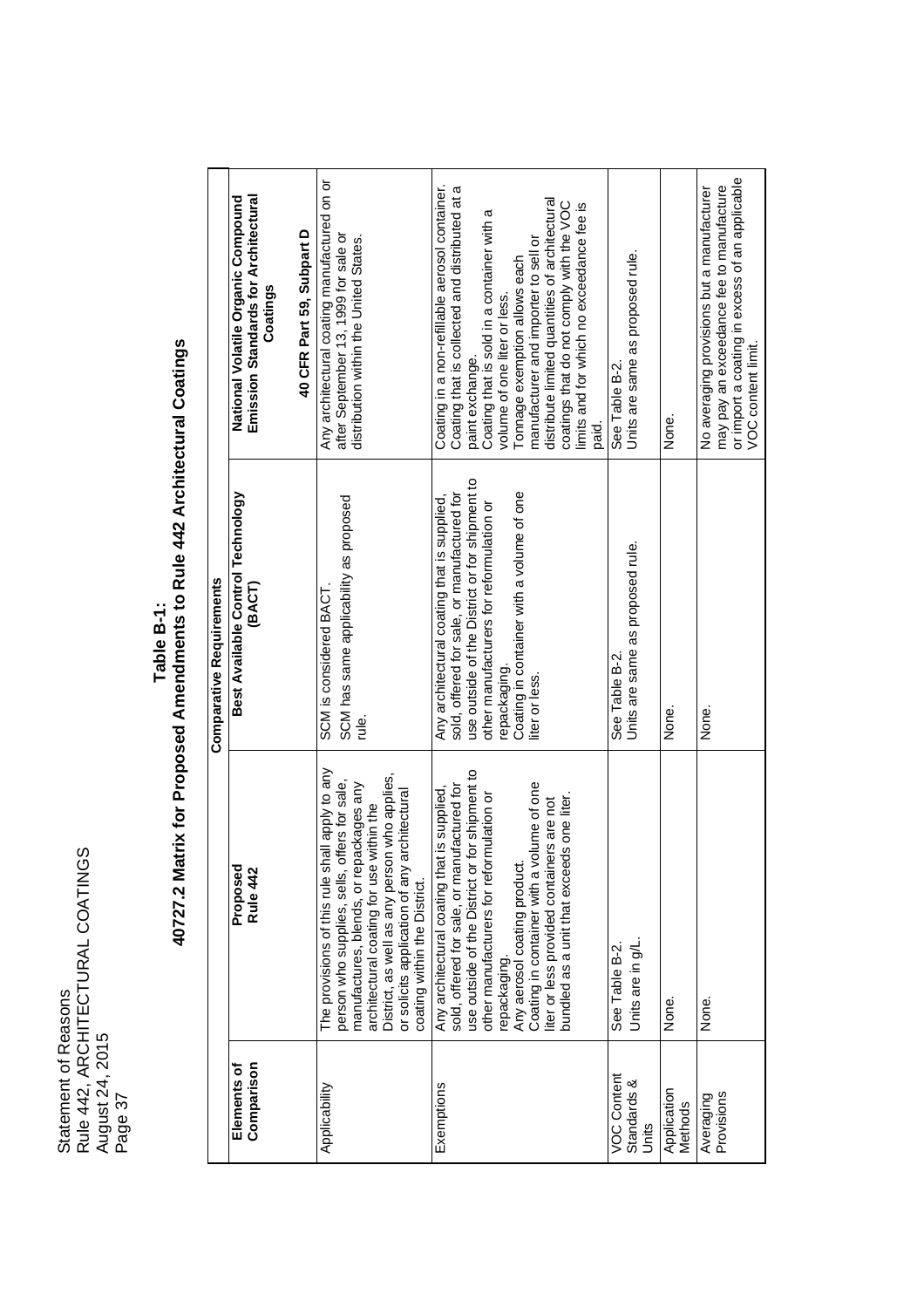Statement of Reasons Rule 442, ARCHITECTURAL COATINGS August 24, 2015 Statement of Reasons<br>Rule 442, ARCHITECTURAL COATINGS<br>August 24, 2015<br>Page 38

|                                                                   |                                                                                                                                                                                  | <b>Comparative Requirements</b>             |                                                                                                                                                                                                                                                                                                                                         |
|-------------------------------------------------------------------|----------------------------------------------------------------------------------------------------------------------------------------------------------------------------------|---------------------------------------------|-----------------------------------------------------------------------------------------------------------------------------------------------------------------------------------------------------------------------------------------------------------------------------------------------------------------------------------------|
| Comparison<br>Elements of                                         | Proposed<br>Rule 442                                                                                                                                                             | Best Available Control Technology<br>(BACT) | Emission Standards for Architectural<br>National Volatile Organic Compound<br>Coatings                                                                                                                                                                                                                                                  |
|                                                                   |                                                                                                                                                                                  |                                             | 40 CFR Part 59, Subpart D                                                                                                                                                                                                                                                                                                               |
| <b>Work Practice</b><br>Requirements<br>parameters &<br>Operating | Thinning of any architectural coating shall<br>not exceed the applicable VOC limit<br>in use.<br>Closed containers when not                                                      | Same as proposed rule.                      | None.                                                                                                                                                                                                                                                                                                                                   |
| Monitoring<br>Testing                                             | Various ASTM Test methods specified in<br>Alternative test methods acceptable with<br>approval by District, CARB, and EPA<br>VOC Content: EPA Method 24<br>Section 502.4 of rule | Same as proposed rule.                      | Other test methods approved on a case-by-<br>VOC Content: EPA Method 24<br>case basis.                                                                                                                                                                                                                                                  |
| Recordkeeping<br>Monitoring                                       | sales date must<br>be maintained by each manufacturer.<br>No monitoring requirements<br>Records of distribution and                                                              | Same as proposed rule.                      | unusable coatings, and virgin coatings used<br>For recycled coatings, records of volume of<br>Records must be retained for a period of 3<br>No recordkeeping requirements except for<br>with recycled coatings, and volume of final<br>coatings received for recycling, including<br>recycled coatings.<br>recycled coatings.<br>years. |
| Reporting                                                         | CARB, provide data concerning distribution<br>oon request of<br>Each manufacturer shall, up<br>and sales.                                                                        | Same as proposed rule.                      | initial notification report listing the coatings<br>Manufacturers and importers must file an<br>they manufacture or import.                                                                                                                                                                                                             |
| Requirements<br>Labeling                                          | Each coating shall display the following: date<br>content, and applicable labels required by<br>code, thinning recommendations, VOC<br>various coating categories.               | Same as proposed rule.                      | Each coating shall display the following: date<br>Additional labeling requirement for recycled<br>code, thinning recommendations, and VOC<br>coatings stating what percent of coating is<br>For industrial maintenance coatings,<br>additional description of use.<br>post-consumer.<br>content.                                        |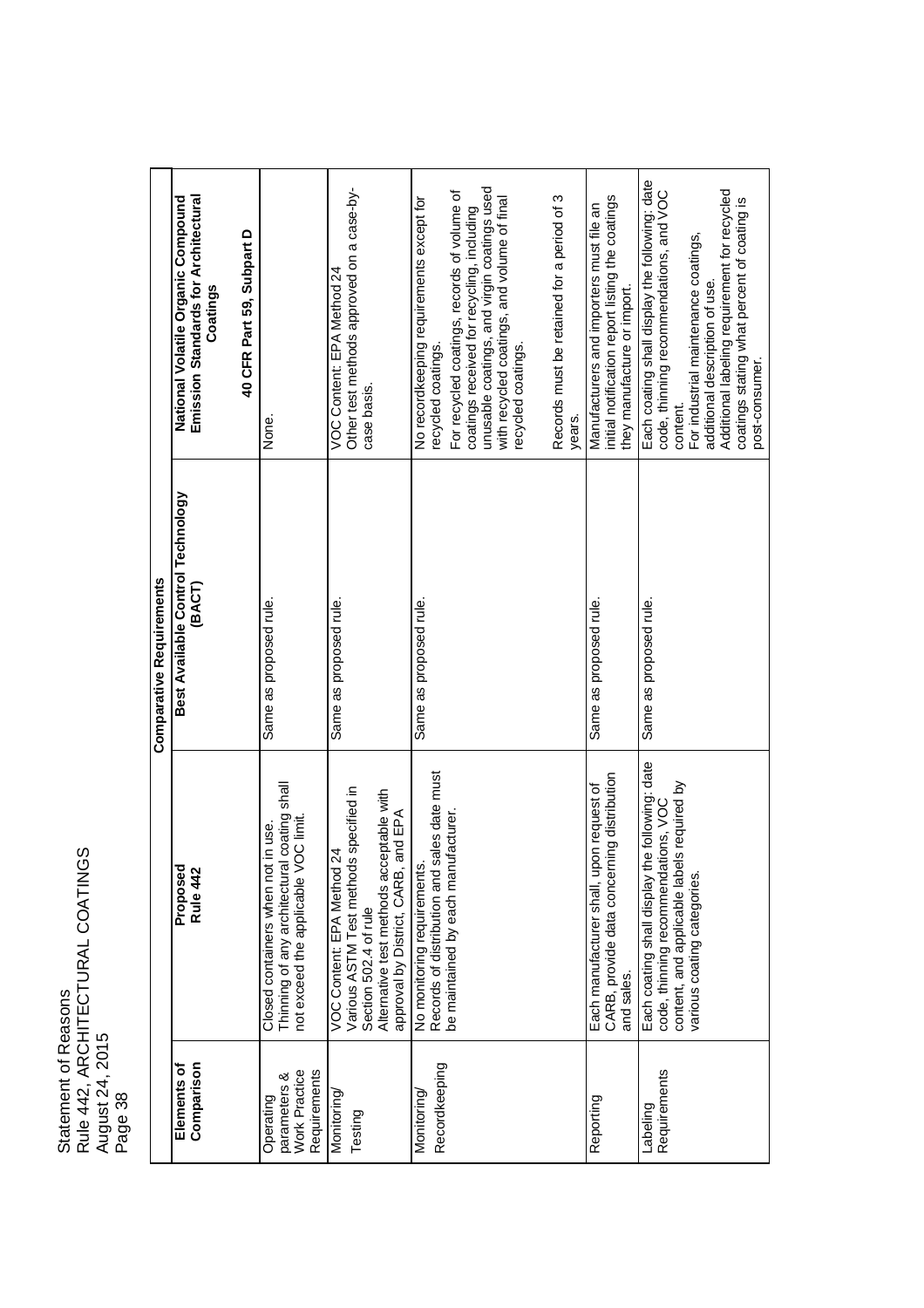# **Table B-2: Comparison of VOC Content Limits in Proposed Rule 442, CARB SCM, and National Architectural Coatings Rule**

|                                                | <b>Limits</b><br><b>VOC Regulatory, g/l</b>         |            |                                               |  |  |
|------------------------------------------------|-----------------------------------------------------|------------|-----------------------------------------------|--|--|
| <b>Coating Category</b>                        | Rule 442 after<br><b>CARB SCM</b><br>effective date |            |                                               |  |  |
| <b>Flat Coatings</b>                           | 50                                                  | 50         | 250                                           |  |  |
| Nonflat coatings                               | 100                                                 | 100        |                                               |  |  |
| Nonflat - High Gloss                           | 150                                                 | 150        | 380                                           |  |  |
| <b>Specialty Coatings:</b>                     |                                                     |            |                                               |  |  |
| <b>Aluminum Roof Coatings</b>                  | 400                                                 | 400        | 500 <sup>1</sup>                              |  |  |
| <b>Basement Specialty Coatings</b>             | 400                                                 | 400        | $600^2$                                       |  |  |
| <b>Bituminous Roof Coatings</b>                | 50                                                  | 50         |                                               |  |  |
| <b>Bituminous Roof Primers</b>                 | 350                                                 | 350        | 500 <sup>3</sup>                              |  |  |
| <b>Bond Breakers</b>                           | 350                                                 | 350        | 600                                           |  |  |
| <b>Concrete Curing Compounds</b>               | 350                                                 | 350        | 350                                           |  |  |
| <b>Concrete/Masonry Sealers</b>                | 100                                                 | 100        | 600 <sup>4</sup>                              |  |  |
| <b>Driveway Sealers</b>                        | 50                                                  | 50         | $500^{\overline{5}}$                          |  |  |
| Dry Fog Coatings                               | 150                                                 | 150        | 400                                           |  |  |
| <b>Faux Finishing Coatings</b>                 | 350                                                 | 350        | 700 <sup>6</sup>                              |  |  |
| <b>Fire Resistive Coatings</b>                 | 350                                                 | 350        | 850(clear)<br>$450$ (opaque) <sup>7</sup>     |  |  |
| <b>Floor Coatings</b>                          | 100                                                 | 100        | 400                                           |  |  |
| Form-Release Compounds                         | 250                                                 | 250        | 450                                           |  |  |
| <b>Graphic Arts Coatings (Sign Paints)</b>     | 500                                                 | 500        | 500                                           |  |  |
| <b>High Temperature IM Coatings</b>            | 420                                                 | 420        | 650                                           |  |  |
| Industrial Maintenance (IM) Coatings           | 250                                                 | 250        | 450                                           |  |  |
| Low Solids Coatings                            | 120                                                 | 120        | 120                                           |  |  |
| <b>Magnesite Cement Coatings</b>               | 450                                                 | 450        | 600                                           |  |  |
| <b>Mastic Texture Coatings</b>                 | 100                                                 | 100        | 300                                           |  |  |
| <b>Metallic Pigmented Coatings</b>             | 500                                                 | 500        | 500                                           |  |  |
| <b>Multi-Color Coatings</b>                    | 250                                                 | 250        | 580                                           |  |  |
| <b>Pre-Treatment Wash Primers</b>              | 420                                                 | 420        | 780                                           |  |  |
| Primers, Sealers, and Undercoaters             | 100                                                 | 100        | 350(nonflat)<br>400 (quick-dry) <sup>8</sup>  |  |  |
| <b>Reactive Penetrating Sealers</b>            | 350                                                 | 350        | $\underline{600}^9$                           |  |  |
| <b>Recycled Coatings</b>                       | 250                                                 | 250        | $-10$                                         |  |  |
| Roof Coatings                                  | 50                                                  | 50         | 250                                           |  |  |
| <b>Rust Preventative Coatings</b>              | 250                                                 | 250        | 400                                           |  |  |
| Shellacs:<br>Clear<br>Opaque                   | 730<br>550                                          | 730<br>550 | 730<br>550                                    |  |  |
| Specialty Primers, Sealers and<br>Undercoaters | 100                                                 | 100        | 350(nonflat)<br>400 (quick-dry) <sup>11</sup> |  |  |
| <b>Stains</b>                                  | 250                                                 | 250        | $550$ (clear)<br>350 (opaque)                 |  |  |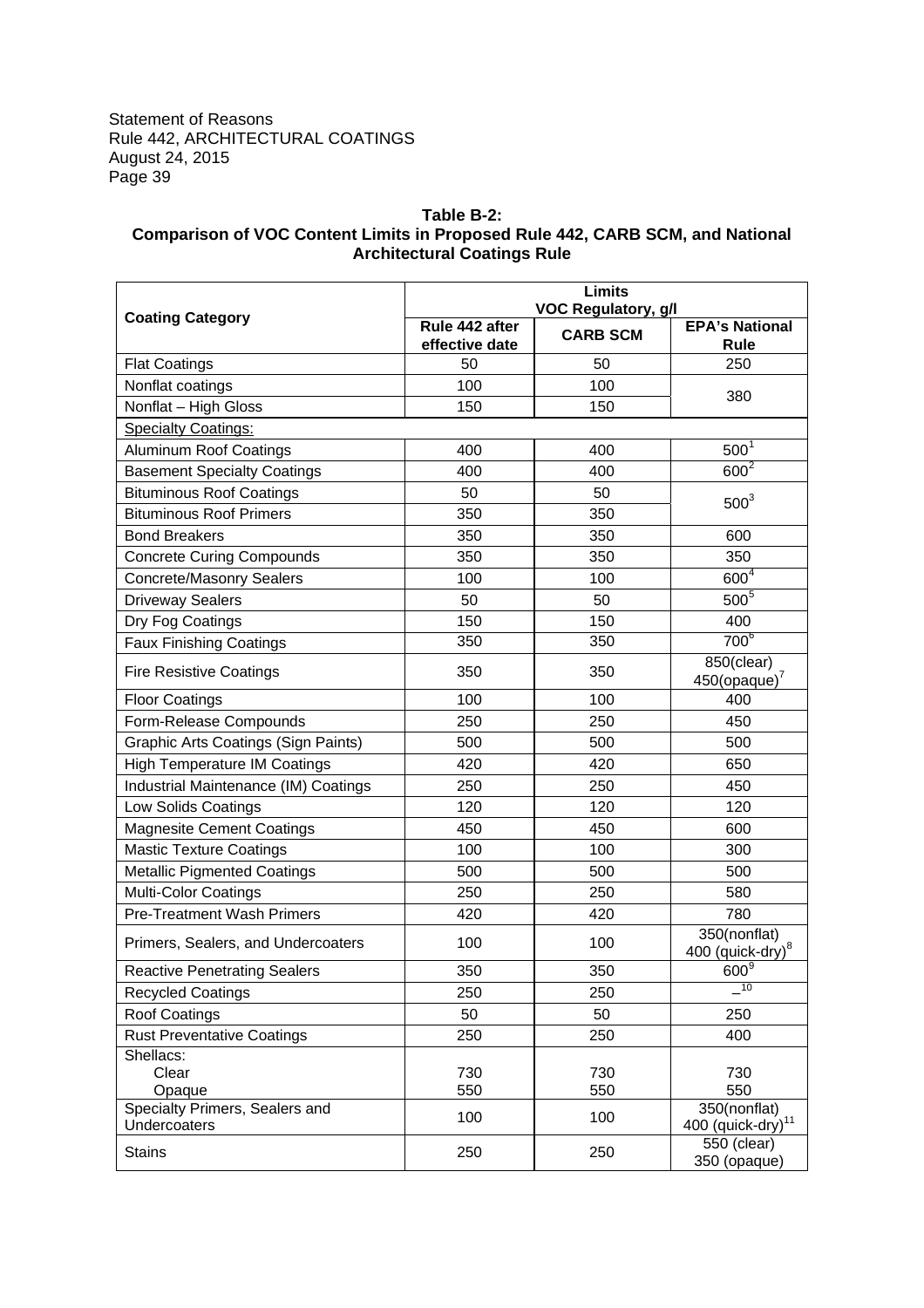| <b>Coating Category</b>                |                                  | Limits<br><b>VOC Regulatory, g/l</b> |                               |
|----------------------------------------|----------------------------------|--------------------------------------|-------------------------------|
|                                        | Rule 442 after<br>effective date | <b>CARB SCM</b>                      | <b>EPA's National</b><br>Rule |
| <b>Stone Consolidants</b>              | 450                              | 450                                  | $600^{12}$                    |
| <b>Swimming Pool Coatings</b>          | 340                              | 340                                  | 600                           |
| <b>Traffic Marking Coatings</b>        | 100                              | 100                                  | 150                           |
| Tub and Tile Refinish Coatings         | 420                              | 420                                  | $450^{13}$                    |
| <b>Waterproofing Sealers/Membranes</b> | 250                              | 250                                  | 600                           |
| <b>Wood Coatings</b>                   | 275                              | 275                                  | 400-725 <sup>14</sup>         |
| <b>Wood Preservatives</b>              | 350                              | 350                                  | 550<br>(clear)<br>350(opaque) |
| <b>Zinc-Rich IM Primers</b>            | 340                              | 340                                  | $500^{15}$                    |

<sup>1</sup> Aluminum roof coatings are classified as metallic pigmented coatings in the National Architectural Coating Rule (National Rule).

- <sup>4</sup> Concrete/masonry sealers are classified as waterproofing sealers and treatments coatings in the National Rule.
- <sup>5</sup> Driveway sealers are classified as bituminous coatings and mastics in the National Rule.
- 6 Faux finishing coatings are classified as faux finishing/glazing coatings in the National Rule.
- 7 The National Rule combined fire-retardant coatings and fire resistive coatings into one coating category, "Fire-retardant/resistive coatings."
- <sup>8</sup> Primers, sealers, and undercoaters are classified as non-flat primers and undercoaters and quick-dry primers, sealers, and undercoaters in the National Rule.
- <sup>9</sup> Reactive penetrating sealers are classified as waterproofing sealers and treatments coatings in the National Rule.
- $10$  The VOC content limits for recycled coatings are the same as for non-recycled coatings in the same coating category. However, the VOC content of a recycled coating may be adjusted downward based on the percentage of post-consumer coating content.
- <sup>11</sup> Specialty primers, sealers, and undercoaters are classified as non-flat primers and undercoaters and quick-dry primers, sealers, and undercoaters in the National Rule.
- <sup>12</sup> Stone consolidants are classified as waterproofing sealers and treatments coatings in the National Rule.
- <sup>13</sup> Tub and tile refinish coatings are classified as industrial maintenance coatings in the National Rule.
- <sup>14</sup> Wood coatings are classified as conversion varnish, lacquers, sanding sealers, sealers, and varnishes in the National Rule.
- $15$  Zinc-rich IM primers are classified as metallic pigmented coatings in the National Rule.

<sup>2</sup> Basement specialty coatings are classified as waterproofing sealers and treatments coatings in the National Rule.

<sup>&</sup>lt;sup>3</sup> Bituminous roof coatings/sealers are classified as bituminous or mastic texture coatings in the National Rule.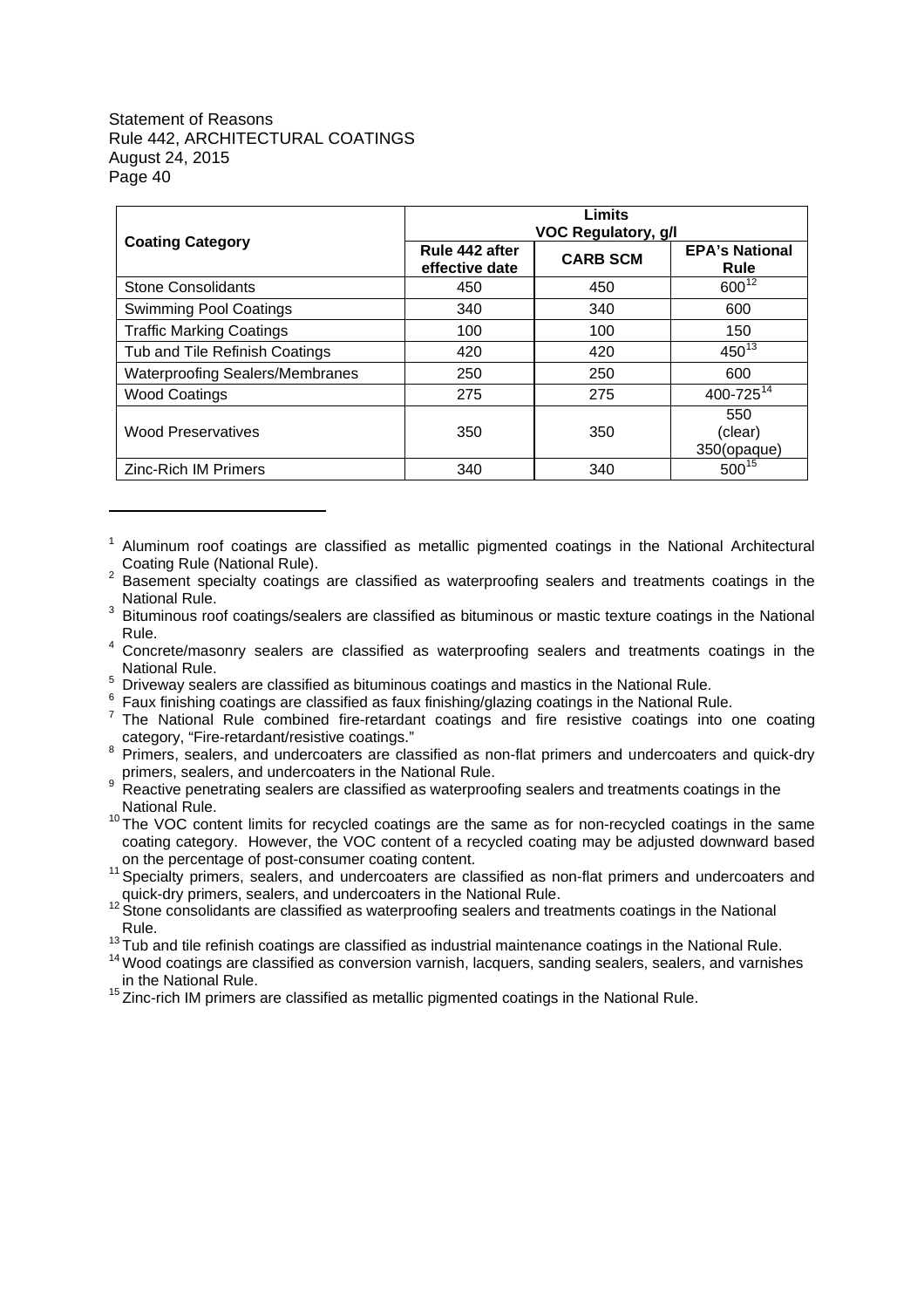# **APPENDIX C EMISSION INVENTORY**

Source: "CPAM: California 2016 Ozone SIP Baseline Emission Projections – Version 1.00, Sacramento Nonattainment Area Tool." CARB. Accessed April 14, 2015.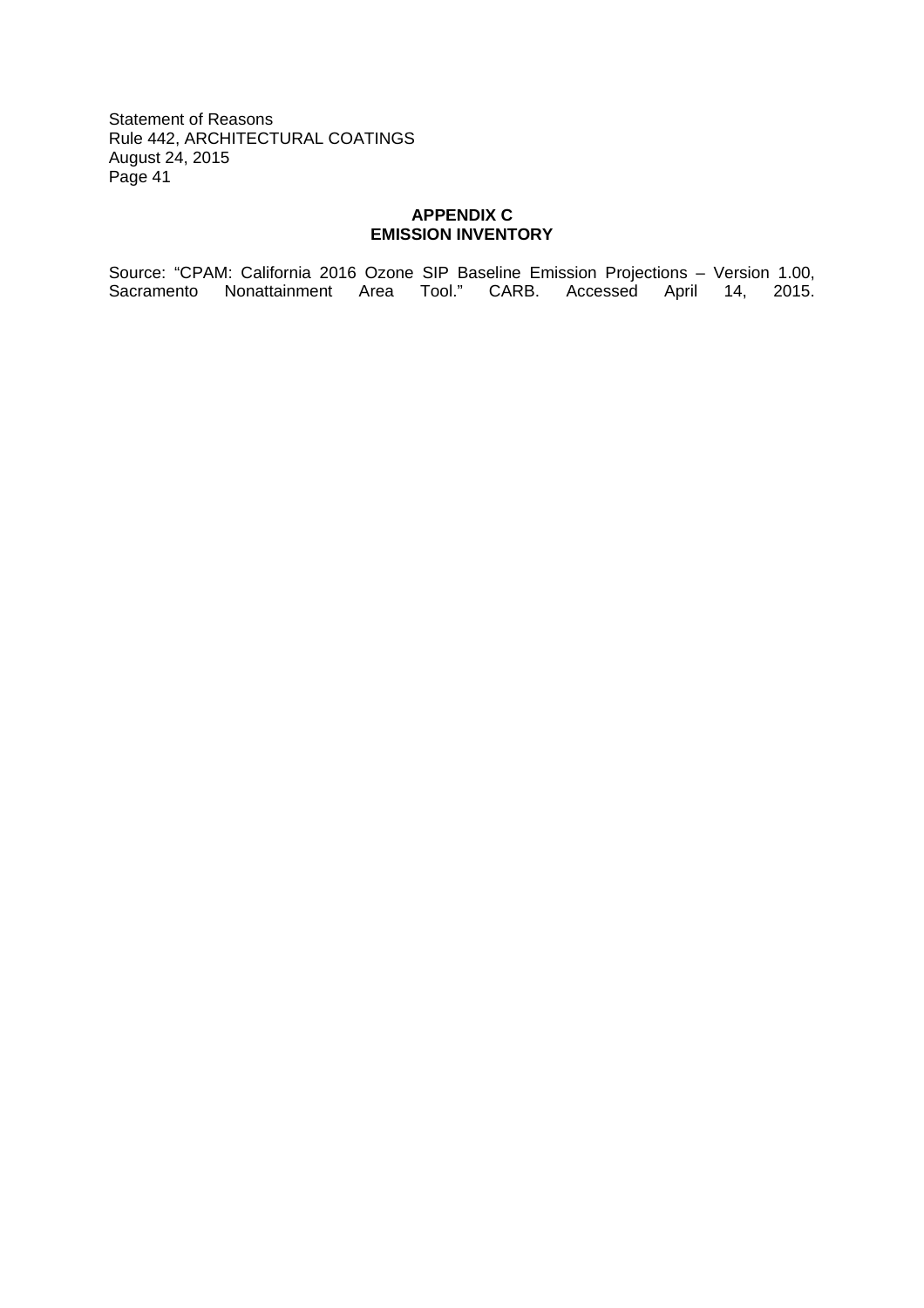

# **CEPAM: California 2016 Ozone SIP Baseline Emission Projections - Version 1.00 Sacramento Nonattainment Area Tool**

**Emission Projections By Emission Inventory Code (EIC)**

**Reactive Organic Gases**

#### **SACRAMENTO METROPOLITAN AQMD DISTRICT SOLVENT EVAPORATION 520-ARCHITECTURAL COATINGS AND RELATED PROCESS SOLVENTS** REPORT TYPE: GROWN AND CONTROLLED SEASON: SUMMER **BASE YEAR: 2012**

#### **PRELIMINARY DRAFT: SUBJECT TO CHANGE**

All emissions are represented in Tons per Day and reflect the most current data provided to ARB Download this data as a comma delimited file.

| <b>EMISSIONS INVENTORY CATEGORY</b>                                                                                                                              | 2015  | 2016 | 2017                      | 2018  |
|------------------------------------------------------------------------------------------------------------------------------------------------------------------|-------|------|---------------------------|-------|
| 520-520-9100-0000 Methodology<br>520-ARCHITECTURAL COATINGS!<br>9100-OIL BASED (ORGANIC SOLVENT BASED) COATINGS (UNSPECIFIED)<br>ll0000-SUB-CATEGORY UNSPECIFIED |       |      | $0.147$ 0.150 $0.152$     | 0.154 |
| 520-520-9105-0000 Methodology<br>520-ARCHITECTURAL COATINGS<br>∥9105-OIL BASED PRIMERS, SEALERS, AND UNDERCOATERS<br>ll0000-SUB-CATEGORY UNSPECIFIED             | 0.047 |      | $0.048$ 0.049 0.050       |       |
| 520-520-9106-0000 Methodology<br>520-ARCHITECTURAL COATINGS<br>∣9106-OIL BASED QUICK DRY PRIMERS, SEALERS, AND UNDERCOATERS<br>ll0000-SUB-CATEGORY UNSPECIFIED   |       |      | $0.052$ 0.053 0.053       | 0.054 |
| 520-520-9108-0000 Methodology<br>520-ARCHITECTURAL COATINGS<br>∥9108-OIL BASED SPECIALTY PRIMER, SEALER, AND UNDERCOATER<br>0000-SUB-CATEGORY UNSPECIFIED        |       |      | $0.306$ 0.311 0.315 0.320 |       |
| 520-520-9109-0000 Methodology<br>520-ARCHITECTURAL COATINGS<br>9109-OIL BASED BITUMINOUS ROOF PRIMER<br>ll0000-SUB-CATEGORY UNSPECIFIED                          |       |      | $0.012$ 0.012 0.012 0.012 |       |
| 520-520-9112-0000 Methodology<br>520-ARCHITECTURAL COATINGS<br>∥9112-OIL BASED SANDING SEALERS<br>0000-SUB-CATEGORY UNSPECIFIED                                  |       |      | $0.015$ 0.015 0.016 0.016 |       |
| 520-520-9113-0000 Methodology<br>520-ARCHITECTURAL COATINGS<br>I9113-OIL BASED WATERPROOFING SEALERS<br>0000-SUB-CATEGORY UNSPECIFIED                            |       |      | $0.030$ $0.031$ $0.031$   | 0.032 |
| 520-520-9118-0000 Methodology<br>520-ARCHITECTURAL COATINGS!<br>9118-OIL BASED WATERPROOFING CONCRETE/MASONRY SEALERS!<br>0000-SUB-CATEGORY UNSPECIFIED          |       |      | $0.114$ 0.116 0.117       | 0.119 |
| 520-520-9122-0000 Methodology<br>520-ARCHITECTURAL COATINGS<br>∥9122-OIL BASED FAUX FINISHING<br>0000-SUB-CATEGORY UNSPECIFIED                                   |       |      | $0.001$ 0.001 0.001       | 0.001 |
| 520-520-9126-0000 Methodology<br>520-ARCHITECTURAL COATINGS                                                                                                      |       |      | $0.438$ 0.444 $0.451$     | 0.457 |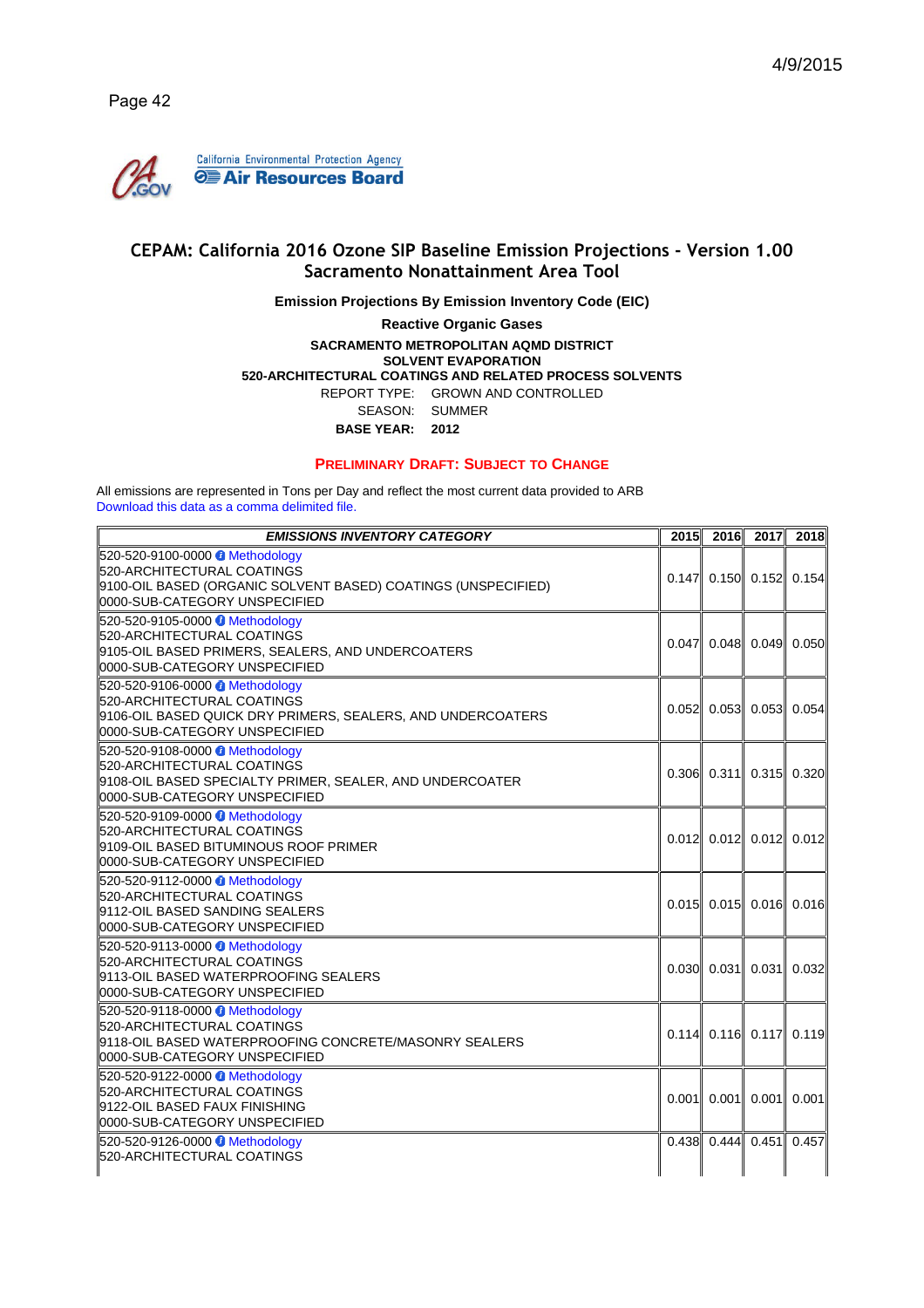| 19126-OIL BASED RUST PREVENTATIVE<br>0000-SUB-CATEGORY UNSPECIFIED                                                                              |       |                           |               |                                 |
|-------------------------------------------------------------------------------------------------------------------------------------------------|-------|---------------------------|---------------|---------------------------------|
| 520-520-9131-0000 Methodology<br>520-ARCHITECTURAL COATINGS<br>9131-OIL BASED STAINS - CLEAR/SEMITRANSPARENT<br>0000-SUB-CATEGORY UNSPECIFIED   |       | $0.303$ 0.308 0.313 0.317 |               |                                 |
| 520-520-9136-0000 Methodology<br>520-ARCHITECTURAL COATINGS<br>9136-OIL BASED STAINS - OPAQUE<br>0000-SUB-CATEGORY UNSPECIFIED                  | 0.004 |                           | $0.004$ 0.004 | 0.004                           |
| 520-520-9141-0000 Methodology<br>520-ARCHITECTURAL COATINGS<br>9141-OIL BASED VARNISH - CLEAR/SEMITRANSPARENT<br>0000-SUB-CATEGORY UNSPECIFIED  | 0.207 |                           |               | $0.210$ 0.213 $0.216$           |
| 520-520-9153-0000 Methodology<br>520-ARCHITECTURAL COATINGS<br>9153-OIL BASED QUICK DRY ENAMEL COATINGS<br>0000-SUB-CATEGORY UNSPECIFIED        | 0.162 |                           |               | $0.164$ 0.166 0.169             |
| 520-520-9157-0000 Methodology<br>520-ARCHITECTURAL COATINGS<br>9157-OIL BASED LACQUERS (UNSPECIFIED)<br>0000-SUB-CATEGORY UNSPECIFIED           |       | $0.171$ 0.173 0.176 0.178 |               |                                 |
| 520-520-9159-0000 Methodology<br>520-ARCHITECTURAL COATINGS<br>9159-OIL BASED FLAT COATINGS<br>0000-SUB-CATEGORY UNSPECIFIED                    | 0.001 | 0.001                     | 0.001         | 0.001                           |
| 520-520-9160-0000 Methodology<br>520-ARCHITECTURAL COATINGS<br>9160-OIL BASED NONFLAT - LOW GLOSS/MEDIUM GLOSS<br>0000-SUB-CATEGORY UNSPECIFIED |       | $0.018$ 0.018 0.018 0.019 |               |                                 |
| 520-520-9161-0000 Methodology<br>520-ARCHITECTURAL COATINGS<br>9161-OIL BASED HIGH GLOSS NONFLAT COATINGS<br>0000-SUB-CATEGORY UNSPECIFIED      | 0.009 |                           | $0.009$ 0.009 | 0.009                           |
| 520-520-9164-0000 Methodology<br>520-ARCHITECTURAL COATINGS<br>9164-OIL BASED BITUMINOUS ROOF COATINGS<br>0000-SUB-CATEGORY UNSPECIFIED         |       | $0.019$ 0.020 0.020 0.020 |               |                                 |
| 520-520-9165-0000 Methodology<br>520-ARCHITECTURAL COATINGS<br>9165-OIL BASED CONCRETE CURING COMPOUNDS<br>0000-SUB-CATEGORY UNSPECIFIED        | 0.006 |                           | $0.006$ 0.006 | 0.006                           |
| 520-520-9166-0000 Methodology<br>520-ARCHITECTURAL COATINGS<br>9166-OIL BASED DRY FOG COATINGS<br>0000-SUB-CATEGORY UNSPECIFIED                 | 0.035 |                           |               | $0.035$ 0.036 0.036             |
| 520-520-9169-0000 Methodology<br>520-ARCHITECTURAL COATINGS<br>9169-OIL BASED FLOOR COATINGS<br>0000-SUB-CATEGORY UNSPECIFIED                   |       | $0.010$ 0.010 0.010 0.010 |               |                                 |
| 520-520-9170-0000 Methodology<br>520-ARCHITECTURAL COATINGS<br>9170-OIL BASED FORM RELEASE COATINGS<br>0000-SUB-CATEGORY UNSPECIFIED            | 0.040 |                           | $0.041$ 0.041 | 0.042                           |
| 520-520-9171-0000 Methodology<br>520-ARCHITECTURAL COATINGS<br>9171-OIL BASED HIGH TEMPERATURE COATINGS<br>0000-SUB-CATEGORY UNSPECIFIED        |       | $0.002$ 0.002 0.002 0.002 |               |                                 |
| 520-520-9172-0000 Methodology<br>520-ARCHITECTURAL COATINGS<br>9172-OIL BASED INDUSTRIAL MAINTENANCE COATINGS<br>0000-SUB-CATEGORY UNSPECIFIED  |       | $0.173$ 0.174 0.176 0.176 |               |                                 |
| 520-520-9173-0000 Methodology<br>520-ARCHITECTURAL COATINGS                                                                                     |       |                           |               | $0.108$ $0.110$ $0.111$ $0.113$ |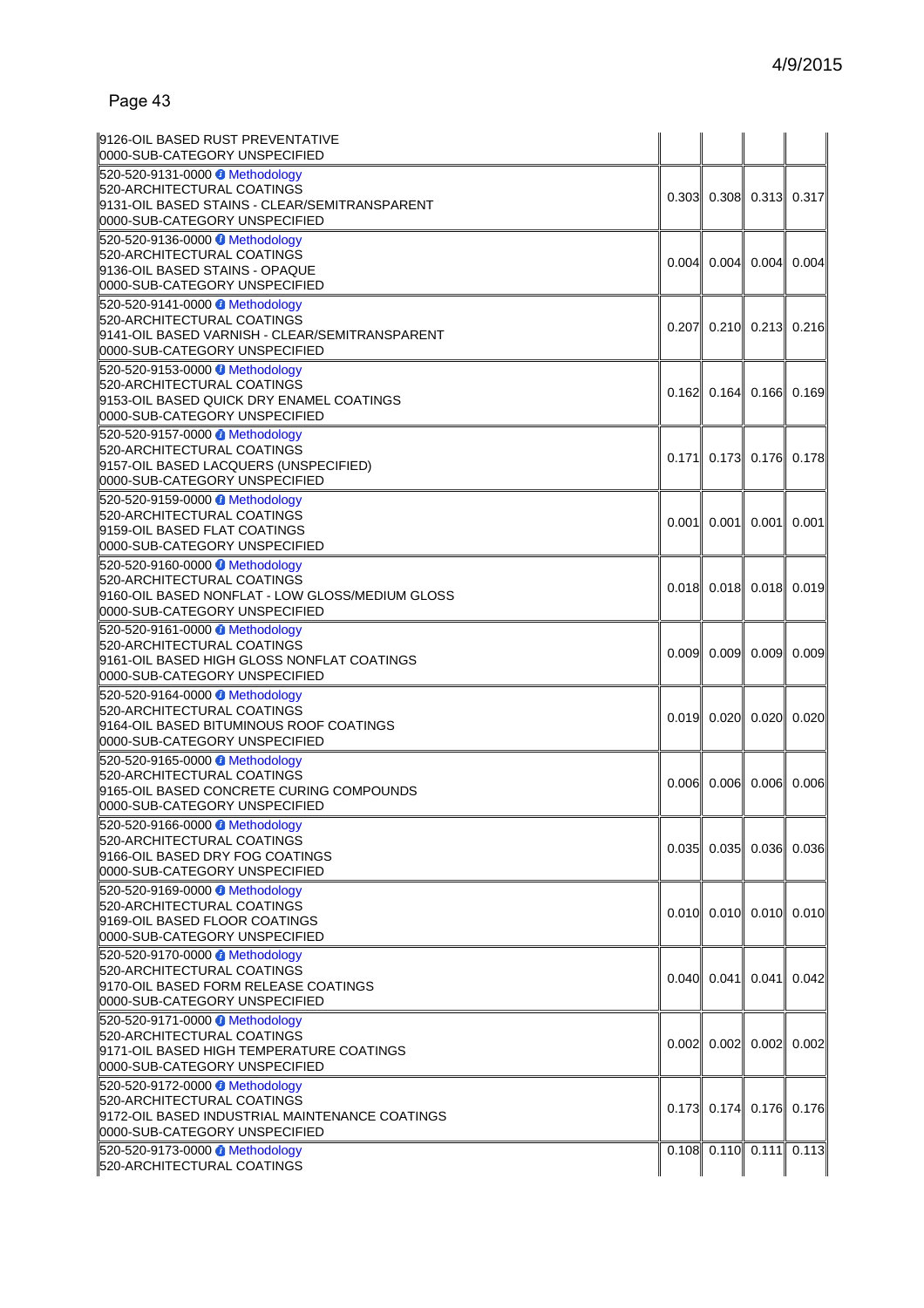| 9173-OIL BASED METALLIC PIGMENTED COATINGS<br>0000-SUB-CATEGORY UNSPECIFIED                                                                                   |                                         |                           |
|---------------------------------------------------------------------------------------------------------------------------------------------------------------|-----------------------------------------|---------------------------|
| 520-520-9174-0000 Methodology<br>520-ARCHITECTURAL COATINGS<br>9174-OIL BASED ROOF COATINGS<br>0000-SUB-CATEGORY UNSPECIFIED                                  | $0.006$ 0.006 0.006 0.006               |                           |
| 520-520-9176-0000 Methodology<br>520-ARCHITECTURAL COATINGS<br>9176-OIL BASED TRAFFIC COATINGS<br>0000-SUB-CATEGORY UNSPECIFIED                               |                                         | $0.018$ 0.019 0.019 0.019 |
| 520-520-9177-0000 Methodology<br>520-ARCHITECTURAL COATINGS<br>9177-OIL BASED WOOD PRESERVATIVES<br>0000-SUB-CATEGORY UNSPECIFIED                             | $0.031$ 0.032 0.032 0.033               |                           |
| 520-520-9200-0000 Methodology<br>520-ARCHITECTURAL COATINGS<br>9200-WATER BASED COATINGS (UNSPECIFIED)<br>0000-SUB-CATEGORY UNSPECIFIED                       | $0.029$ 0.029 0.030 0.030               |                           |
| 520-520-9205-0000 Methodology<br>520-ARCHITECTURAL COATINGS<br>9205-WATER BASED PRIMERS, SEALERS, AND UNDERCOATERS<br>0000-SUB-CATEGORY UNSPECIFIED           | $0.279$ 0.283 0.288 0.292               |                           |
| 520-520-9206-0000 Methodology<br>520-ARCHITECTURAL COATINGS<br>9206-WATER BASED QUICK DRY PRIMERS, SEALERS, AND UNDERCOATERS<br>0000-SUB-CATEGORY UNSPECIFIED | $0.000$ 0.000 0.000 0.000               |                           |
| 520-520-9208-0000 Methodology<br>520-ARCHITECTURAL COATINGS<br>9208-WATER BASED SPECIALTY PRIMER, SEALER, AND UNDERCOATER<br>0000-SUB-CATEGORY UNSPECIFIED    | $0.012$ 0.012 0.012 0.012               |                           |
| 520-520-9209-0000 Methodology<br>520-ARCHITECTURAL COATINGS<br>9209-WATER BASED BITUMINOUS ROOF PRIMER<br>0000-SUB-CATEGORY UNSPECIFIED                       | $0.000$ $0.000$ $0.000$ $0.000$ $0.000$ |                           |
| 520-520-9212-0000 Methodology<br>520-ARCHITECTURAL COATINGS<br>9212-WATER BASED SANDING SEALERS<br>0000-SUB-CATEGORY UNSPECIFIED                              | $0.001$ 0.001 0.001                     | 0.001                     |
| 520-520-9213-0000 Methodology<br>520-ARCHITECTURAL COATINGS<br>9213-WATER BASED WATERPROOFING SEALERS<br>0000-SUB-CATEGORY UNSPECIFIED                        | $0.042$ 0.043 0.044 0.044               |                           |
| 520-520-9218-0000 Methodology<br>520-ARCHITECTURAL COATINGS<br>9218-WATER BASED WATERPROOFING CONCRETE/MASONRY SEALERS<br>0000-SUB-CATEGORY UNSPECIFIED       |                                         | $0.029$ 0.029 0.030 0.030 |
| 520-520-9222-0000 Methodology<br>520-ARCHITECTURAL COATINGS<br>9222-WATER BASED FAUX FINISHING<br>0000-SUB-CATEGORY UNSPECIFIED                               | $0.017$ 0.017 0.017 0.017               |                           |
| 520-520-9223-0000 Methodology<br>520-ARCHITECTURAL COATINGS<br>9223-WATER BASED FORM RELEASE COMPOUNDS<br>0000-SUB-CATEGORY UNSPECIFIED                       | $0.001$ 0.001 0.001                     | 0.001                     |
| 520-520-9226-0000 Methodology<br>520-ARCHITECTURAL COATINGS<br>9226-WATER BASED RUST PREVENTATIVE<br>0000-SUB-CATEGORY UNSPECIFIED                            | $0.005$ 0.005 0.005 0.005               |                           |
| 520-520-9231-0000 Methodology<br>520-ARCHITECTURAL COATINGS<br>9231-WATER BASED STAINS - CLEAR/SEMITRANSPARENT<br>0000-SUB-CATEGORY UNSPECIFIED               | $0.017$ 0.017 0.017 0.017               |                           |
| 520-520-9236-0000 Methodology<br>520-ARCHITECTURAL COATINGS                                                                                                   | $0.021$ 0.021 0.022 0.022               |                           |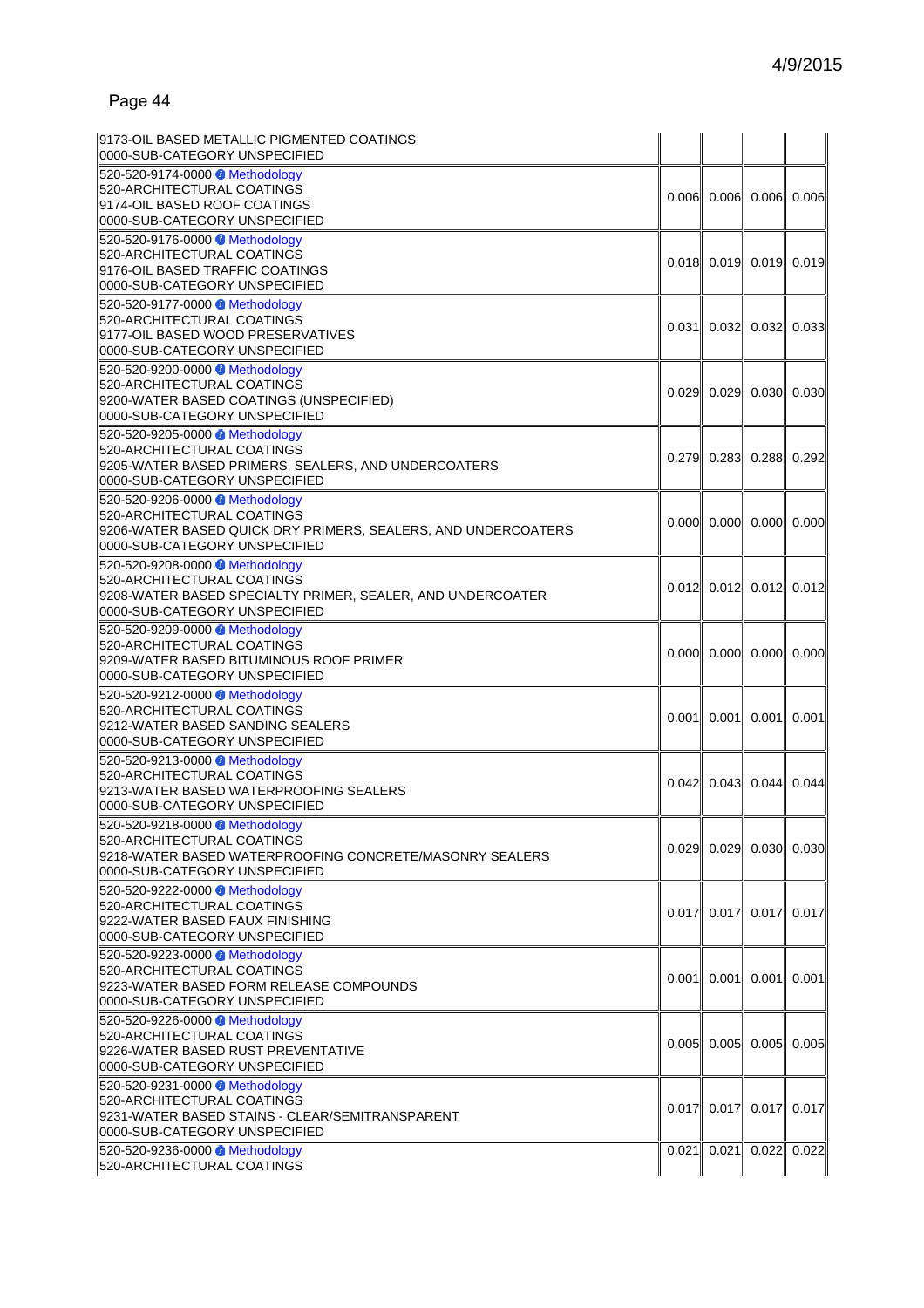| 0000-SUB-CATEGORY UNSPECIFIED<br>520-520-9241-0000 Methodology<br>520-ARCHITECTURAL COATINGS<br>9241-WATER BASED VARNISHES - CLEAR/SEMITRANSPARENT<br>0000-SUB-CATEGORY UNSPECIFIED<br>520-520-9257-0000 Methodology<br>520-ARCHITECTURAL COATINGS<br>9257-WATER BASED LACQUERS (UNSPECIFIED)<br>0000-SUB-CATEGORY UNSPECIFIED<br>520-520-9259-0000 Methodology<br>520-ARCHITECTURAL COATINGS<br>9259-WATER BASED FLAT COATINGS<br>0000-SUB-CATEGORY UNSPECIFIED<br>520-520-9260-0000 Methodology |       | $0.013$ 0.013 0.013 0.013 | $0.015$ 0.015 0.015 0.016     |       |
|---------------------------------------------------------------------------------------------------------------------------------------------------------------------------------------------------------------------------------------------------------------------------------------------------------------------------------------------------------------------------------------------------------------------------------------------------------------------------------------------------|-------|---------------------------|-------------------------------|-------|
|                                                                                                                                                                                                                                                                                                                                                                                                                                                                                                   |       |                           |                               |       |
|                                                                                                                                                                                                                                                                                                                                                                                                                                                                                                   |       |                           |                               |       |
|                                                                                                                                                                                                                                                                                                                                                                                                                                                                                                   |       |                           |                               |       |
|                                                                                                                                                                                                                                                                                                                                                                                                                                                                                                   |       |                           |                               |       |
|                                                                                                                                                                                                                                                                                                                                                                                                                                                                                                   |       |                           |                               |       |
|                                                                                                                                                                                                                                                                                                                                                                                                                                                                                                   |       |                           |                               |       |
|                                                                                                                                                                                                                                                                                                                                                                                                                                                                                                   |       |                           |                               |       |
|                                                                                                                                                                                                                                                                                                                                                                                                                                                                                                   |       |                           |                               |       |
|                                                                                                                                                                                                                                                                                                                                                                                                                                                                                                   |       |                           |                               |       |
|                                                                                                                                                                                                                                                                                                                                                                                                                                                                                                   |       |                           |                               |       |
|                                                                                                                                                                                                                                                                                                                                                                                                                                                                                                   |       |                           |                               |       |
|                                                                                                                                                                                                                                                                                                                                                                                                                                                                                                   |       |                           | $0.688$ 0.695 0.703 0.710     |       |
|                                                                                                                                                                                                                                                                                                                                                                                                                                                                                                   |       |                           |                               |       |
|                                                                                                                                                                                                                                                                                                                                                                                                                                                                                                   |       |                           |                               |       |
|                                                                                                                                                                                                                                                                                                                                                                                                                                                                                                   |       |                           |                               |       |
| 520-ARCHITECTURAL COATINGS                                                                                                                                                                                                                                                                                                                                                                                                                                                                        |       |                           | $0.918$ 0.932 0.946           | 0.960 |
| 9260-WATER BASED NONFLAT - LOW GLOSS/MEDIUM GLOSS                                                                                                                                                                                                                                                                                                                                                                                                                                                 |       |                           |                               |       |
| 0000-SUB-CATEGORY UNSPECIFIED                                                                                                                                                                                                                                                                                                                                                                                                                                                                     |       |                           |                               |       |
| 520-520-9261-0000 Methodology                                                                                                                                                                                                                                                                                                                                                                                                                                                                     |       |                           |                               |       |
|                                                                                                                                                                                                                                                                                                                                                                                                                                                                                                   |       |                           |                               |       |
| 520-ARCHITECTURAL COATINGS                                                                                                                                                                                                                                                                                                                                                                                                                                                                        |       |                           | $0.059$ 0.060 0.061           | 0.062 |
| 9261-WATER BASED HIGH GLOSS NONFLAT COATINGS                                                                                                                                                                                                                                                                                                                                                                                                                                                      |       |                           |                               |       |
| 0000-SUB-CATEGORY UNSPECIFIED                                                                                                                                                                                                                                                                                                                                                                                                                                                                     |       |                           |                               |       |
| 520-520-9264-0000 Methodology                                                                                                                                                                                                                                                                                                                                                                                                                                                                     |       |                           |                               |       |
| 520-ARCHITECTURAL COATINGS                                                                                                                                                                                                                                                                                                                                                                                                                                                                        |       |                           |                               |       |
| 9264-WATER BASED BITUMINOUS ROOF COATINGS                                                                                                                                                                                                                                                                                                                                                                                                                                                         |       |                           | $0.002$ 0.002 0.002           | 0.002 |
| 0000-SUB-CATEGORY UNSPECIFIED                                                                                                                                                                                                                                                                                                                                                                                                                                                                     |       |                           |                               |       |
|                                                                                                                                                                                                                                                                                                                                                                                                                                                                                                   |       |                           |                               |       |
| 520-520-9265-0000 Methodology                                                                                                                                                                                                                                                                                                                                                                                                                                                                     |       |                           |                               |       |
| 520-ARCHITECTURAL COATINGS                                                                                                                                                                                                                                                                                                                                                                                                                                                                        |       |                           | $0.016$ 0.016 0.017           | 0.017 |
| 9265-WATER BASED CONCRETE CURING COMPOUNDS                                                                                                                                                                                                                                                                                                                                                                                                                                                        |       |                           |                               |       |
| 0000-SUB-CATEGORY UNSPECIFIED                                                                                                                                                                                                                                                                                                                                                                                                                                                                     |       |                           |                               |       |
| 520-520-9266-0000 Methodology                                                                                                                                                                                                                                                                                                                                                                                                                                                                     |       |                           |                               |       |
| 520-ARCHITECTURAL COATINGS                                                                                                                                                                                                                                                                                                                                                                                                                                                                        |       |                           |                               |       |
|                                                                                                                                                                                                                                                                                                                                                                                                                                                                                                   |       |                           | $0.007$ 0.007 0.007           | 0.007 |
| 9266-WATER BASED DRY FOG COATINGS                                                                                                                                                                                                                                                                                                                                                                                                                                                                 |       |                           |                               |       |
| 0000-SUB-CATEGORY UNSPECIFIED                                                                                                                                                                                                                                                                                                                                                                                                                                                                     |       |                           |                               |       |
| 520-520-9269-0000 Methodology                                                                                                                                                                                                                                                                                                                                                                                                                                                                     |       |                           |                               |       |
| 520-ARCHITECTURAL COATINGS                                                                                                                                                                                                                                                                                                                                                                                                                                                                        |       |                           | $0.027$ 0.027 0.028           | 0.028 |
| 9269-WATER BASED FLOOR COATINGS                                                                                                                                                                                                                                                                                                                                                                                                                                                                   |       |                           |                               |       |
| 0000-SUB-CATEGORY UNSPECIFIED                                                                                                                                                                                                                                                                                                                                                                                                                                                                     |       |                           |                               |       |
| 520-520-9272-0000 Methodology                                                                                                                                                                                                                                                                                                                                                                                                                                                                     |       |                           |                               |       |
| 520-ARCHITECTURAL COATINGS                                                                                                                                                                                                                                                                                                                                                                                                                                                                        |       |                           |                               |       |
|                                                                                                                                                                                                                                                                                                                                                                                                                                                                                                   |       |                           | $0.034$ 0.034 0.035 0.035     |       |
| 9272-WATER BASED INDUSTRIAL MAINTENANCE COATINGS                                                                                                                                                                                                                                                                                                                                                                                                                                                  |       |                           |                               |       |
| 0000-SUB-CATEGORY UNSPECIFIED                                                                                                                                                                                                                                                                                                                                                                                                                                                                     |       |                           |                               |       |
| l520-520-9273-0000 ❶ Methodology                                                                                                                                                                                                                                                                                                                                                                                                                                                                  |       |                           |                               |       |
| 520-ARCHITECTURAL COATINGS                                                                                                                                                                                                                                                                                                                                                                                                                                                                        |       |                           |                               |       |
| 9273-WATER BASED METALLIC PIGMENTED COATINGS                                                                                                                                                                                                                                                                                                                                                                                                                                                      |       |                           | $0.002$ 0.002 0.002           | 0.002 |
| l0000-SUB-CATEGORY UNSPECIFIED                                                                                                                                                                                                                                                                                                                                                                                                                                                                    |       |                           |                               |       |
|                                                                                                                                                                                                                                                                                                                                                                                                                                                                                                   |       |                           |                               |       |
| 520-520-9274-0000 Methodology                                                                                                                                                                                                                                                                                                                                                                                                                                                                     |       |                           |                               |       |
| 520-ARCHITECTURAL COATINGS                                                                                                                                                                                                                                                                                                                                                                                                                                                                        |       |                           | $0.014$ 0.015 0.015 0.015     |       |
| 9274-WATER BASED ROOF COATINGS                                                                                                                                                                                                                                                                                                                                                                                                                                                                    |       |                           |                               |       |
| 0000-SUB-CATEGORY UNSPECIFIED                                                                                                                                                                                                                                                                                                                                                                                                                                                                     |       |                           |                               |       |
| 520-520-9276-0000 Methodology                                                                                                                                                                                                                                                                                                                                                                                                                                                                     |       |                           |                               |       |
| 520-ARCHITECTURAL COATINGS                                                                                                                                                                                                                                                                                                                                                                                                                                                                        |       |                           |                               |       |
| 9276-WATER BASED TRAFFIC COATINGS                                                                                                                                                                                                                                                                                                                                                                                                                                                                 |       |                           | $0.067$ 0.068 0.069 0.070     |       |
|                                                                                                                                                                                                                                                                                                                                                                                                                                                                                                   |       |                           |                               |       |
| 0000-SUB-CATEGORY UNSPECIFIED                                                                                                                                                                                                                                                                                                                                                                                                                                                                     |       |                           |                               |       |
| 520-520-9277-0000 Methodology                                                                                                                                                                                                                                                                                                                                                                                                                                                                     |       |                           |                               |       |
| 520-ARCHITECTURAL COATINGS                                                                                                                                                                                                                                                                                                                                                                                                                                                                        |       |                           | $0.000$ $0.000$ $0.000$       | 0.000 |
| 9277-WATER BASED WOOD PRESERVATIVES                                                                                                                                                                                                                                                                                                                                                                                                                                                               |       |                           |                               |       |
| 0000-SUB-CATEGORY UNSPECIFIED                                                                                                                                                                                                                                                                                                                                                                                                                                                                     |       |                           |                               |       |
| 520-522-8302-0000 ●                                                                                                                                                                                                                                                                                                                                                                                                                                                                               |       |                           |                               |       |
| 522-THINNING AND CLEANUP SOLVENTS                                                                                                                                                                                                                                                                                                                                                                                                                                                                 |       |                           |                               |       |
|                                                                                                                                                                                                                                                                                                                                                                                                                                                                                                   |       |                           | $0.231$   0.231  0.231  0.231 |       |
| 8302-THINNING SOLVENTS - COATINGS (UNSPECIFIED)                                                                                                                                                                                                                                                                                                                                                                                                                                                   |       |                           |                               |       |
| 0000-SUB-CATEGORY UNSPECIFIED                                                                                                                                                                                                                                                                                                                                                                                                                                                                     |       |                           |                               |       |
| 520-522-8310-0000                                                                                                                                                                                                                                                                                                                                                                                                                                                                                 | 0.021 | 0.021                     | 0.021                         | 0.021 |
|                                                                                                                                                                                                                                                                                                                                                                                                                                                                                                   |       |                           |                               |       |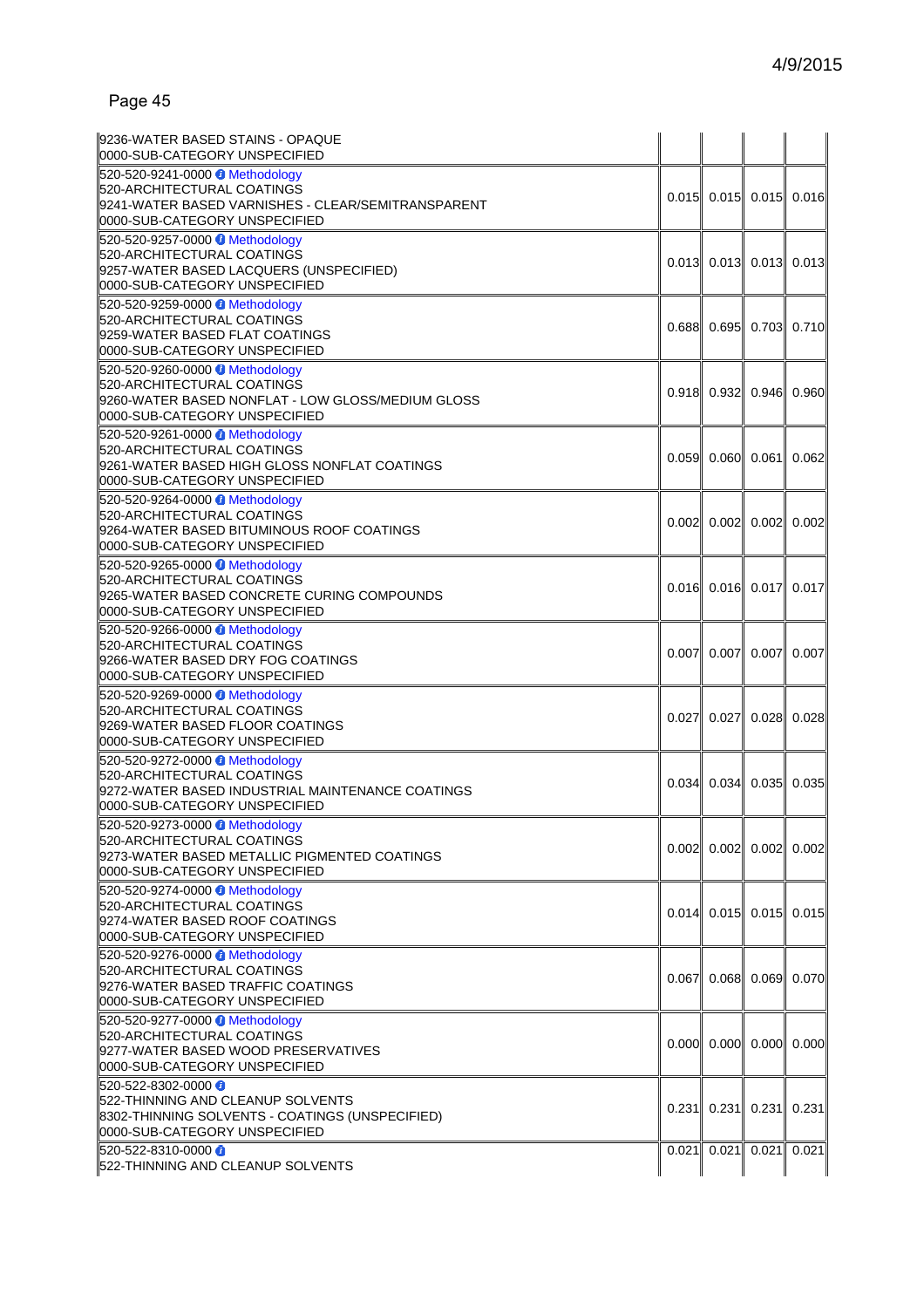| 8310-ADDITIVES<br>0000-SUB-CATEGORY UNSPECIFIED                                                                                                         |                                   |  |
|---------------------------------------------------------------------------------------------------------------------------------------------------------|-----------------------------------|--|
| 520-522-8350-0000 <del>0</del><br>522-THINNING AND CLEANUP SOLVENTS<br>8350-CLEANUP SOLVENTS - COATINGS (UNSPECIFIED)<br>10000-SUB-CATEGORY UNSPECIFIED | $0.519$ 0.519 $0.519$ 0.519 0.519 |  |
| GRAND TOTAL FOR SACRAMENTO METROPOLITAN AQMD                                                                                                            | 5.570 5.639 5.707 5.774           |  |

\* Emissions from natural sources are excluded.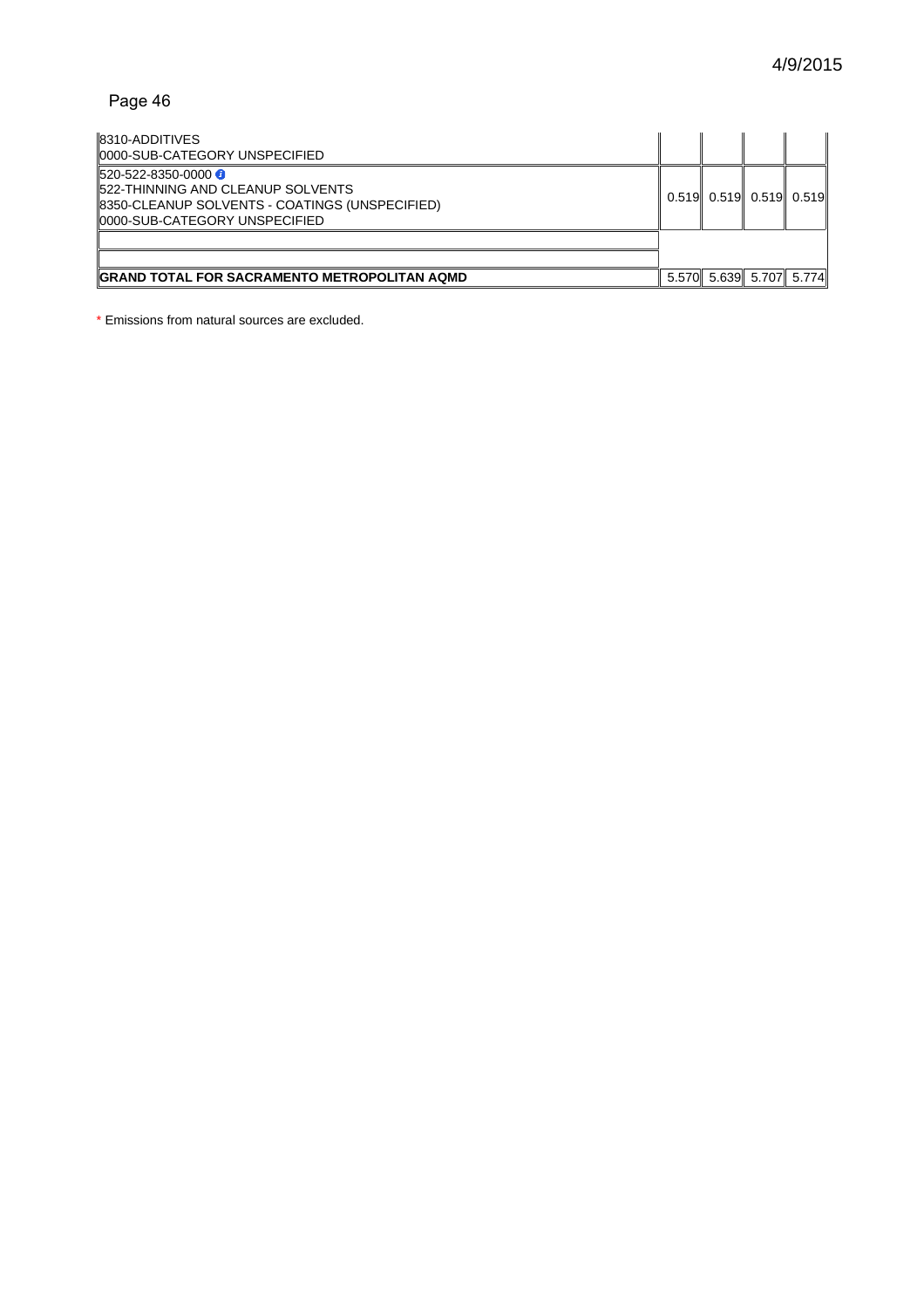# **APPENDIX D COMMENTS AND RESPONSES**

**Public Workshop for Rule 442**

August 5, 2015, 1:30 PM

Attendees:

Andrew Vue, Unison Comfort Tech Heather Farr, SCAQMD Anitra Brosseau, Aerojet **Kuper Kuper Williamson, Jerry's Paint** Barry Marcks, Caltrans Marchines (State of Marc Connerly, ARCNC Brad Gacke, SMUD **Brad Gacke, SMUD Moira Camblin, VSP** Chelsea Ritchie, Roof Coatings Manufacturers Association Pete Williams, Sacramento County David Darling, American Coatings Association (ACA) Robert Wendoll, Dunn Edwards Harlan Gerber, VSP Tim Serie, ACA

#### **Oral Comments from the Public Workshop**

Comment #1: Is there a chart showing which specialty coating categories are capturing products that were previously covered by the eliminated specialty coating categories?

Response: Please see Table A-1: Categories that Have Been Removed from the VOC Limits Table, in Appendix A of the Statement of Reasons.

Three other attendees provided additional oral comments at the public workshop and subsequently provided them in writing. Responses to these comments are discussed below, by Robert Wendoll, Dunn Edwards, (comments 9, 10, and 11) and David Darling and Timothy Serie, ACA, (comment 17).

# **Written Comments from CARB (July 29, 2015)**

- Comment #2: Please revise the faux finish definition to indicate that clear topcoats must be sold and used as part of a system.
- Response: Staff has revised the faux finish definition consistent with the comment by changing the word "or" to "and."
- Comment #3: As the word "intumescent" is used in the definition of fire-resistive coating you may wish to define intumescent as was done in San Diego Air Pollution Control District (SDAPCD) Rule 67.0.1.
- Response: Staff does not recommend making the requested change because this definition in SDAPCD Rule 67.0.1 is similar to the dictionary definition and is unnecessary.
- Comment #4: Please modify the definition of quick dry primer, sealer, and undercoater to cite section 502.4.f and correct the section references in section 307.
- Response: Staff has corrected the citation and section references.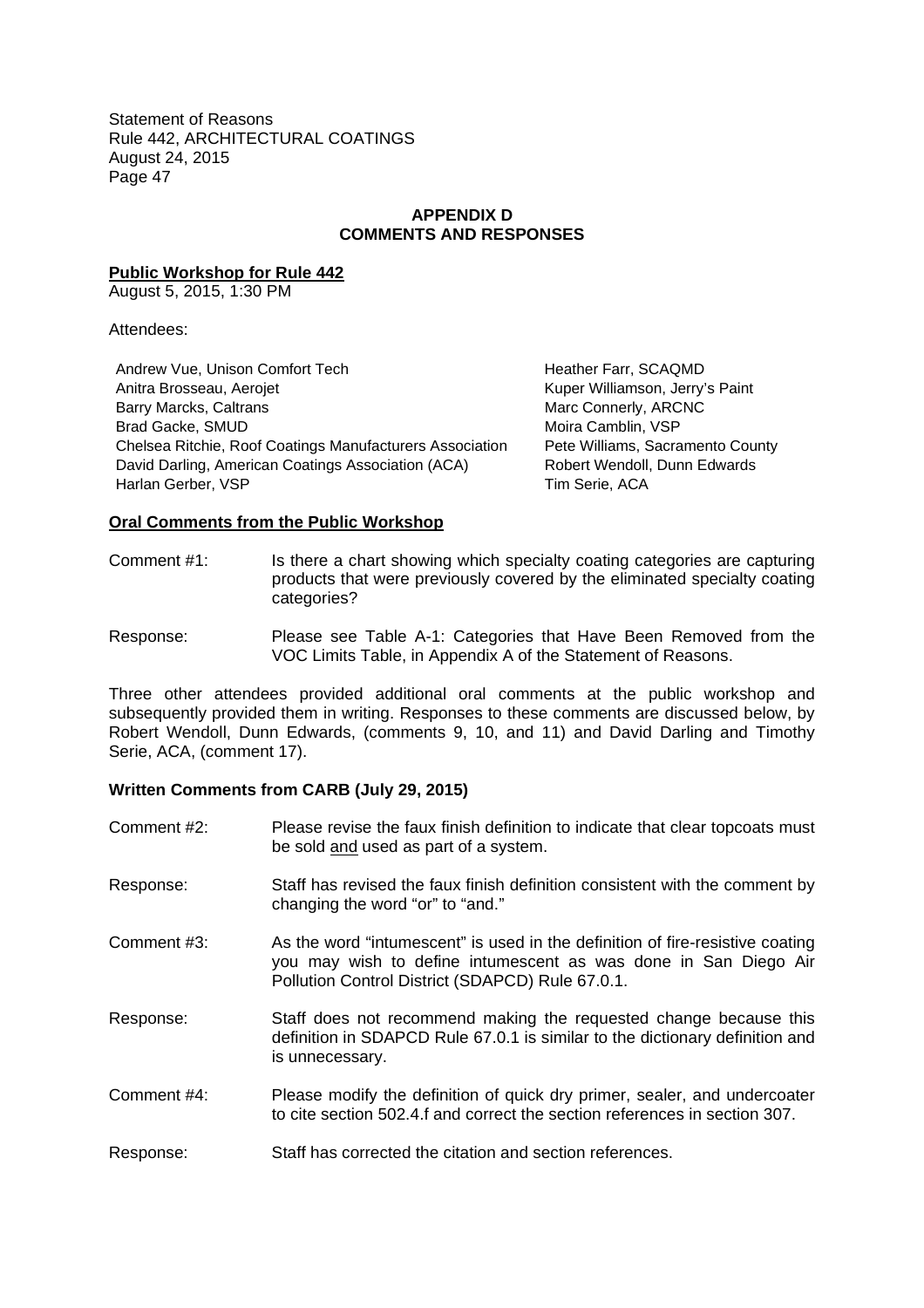- Comment #5: The definition for waterproofing sealer is not in alphabetical order.
- Response: Staff reordered the definitions to be in alphabetical order.
- Comment #6: Insert the words "clear topcoat" in the labeling requirements for faux finish coatings (section 401.10). This wording was inadvertently left out of the 2007 SCM.
- Response: Staff has added the requested language. This labeling requirement will only apply to clear topcoats that are sold and used as part of a faux finishing system.
- Comment #7: Change the labeling requirements for industrial maintenance coatings and zinc-rich primers to match the SCM.
- Response: Staff does not recommend making the requested change. These sections are consistent with the labeling requirements adopted in the other districts that have adopted the SCM. It is important for labeling requirements to be consistent to avoid manufacturers having to make district specific labels.

#### **Written Comments from Barry Marcks, Caltrans (July 15, 2015 and August 5, 2015)**

Comment #8: I noticed in the proposed changes to SMAQMD Rule 442- Architectural Coatings, a definition was added for "Reactive Penetrating Sealers". It looks as though the wording was cut and pasted directly from the CARB 2007 SCM, which is fine. The only problem is in section (250.2), the 2% criteria for water vapor transmission. This is an arbitrary number made up by CARB in the original 2007 SCM to make the category more restrictive. No studies were ever done to verify it. I have not read or heard of a study anywhere that supports it. It is not a criterion or recommendation in ASTM E96/E96M or the National Cooperative Highway Research Report 244 (1981). Nowhere does it mention a 2% water vapor transmission criterion. In a recent Caltrans laboratory study, "Report on Evaluation of Reactive Penetrating Sealers for Concrete," six products were tested to see if they could meet the criteria for "Reactive Penetrating Sealers" as stated in the CARB definition for that category. None met the 2% criterion listed for the water vapor transmission. Four of the six products met the other criteria for VOCs, water repellency and chloride screening. They were found acceptable by Caltrans and placed on a qualified products list for "Reactive Penetrating Sealers."

> Caltrans does not test all new products that come out and feel it is not our responsibility to track them down. We do not depend upon or wholly believe every word of a manufacturer's data sheet.

> Caltrans proposes the language be changed as follows: *250.2 The Reactive Penetrating Sealer must provide a breathable waterproof barrier for concrete or masonry surfaces that does not prevent or substantially retard water vapor transmission. This performance must*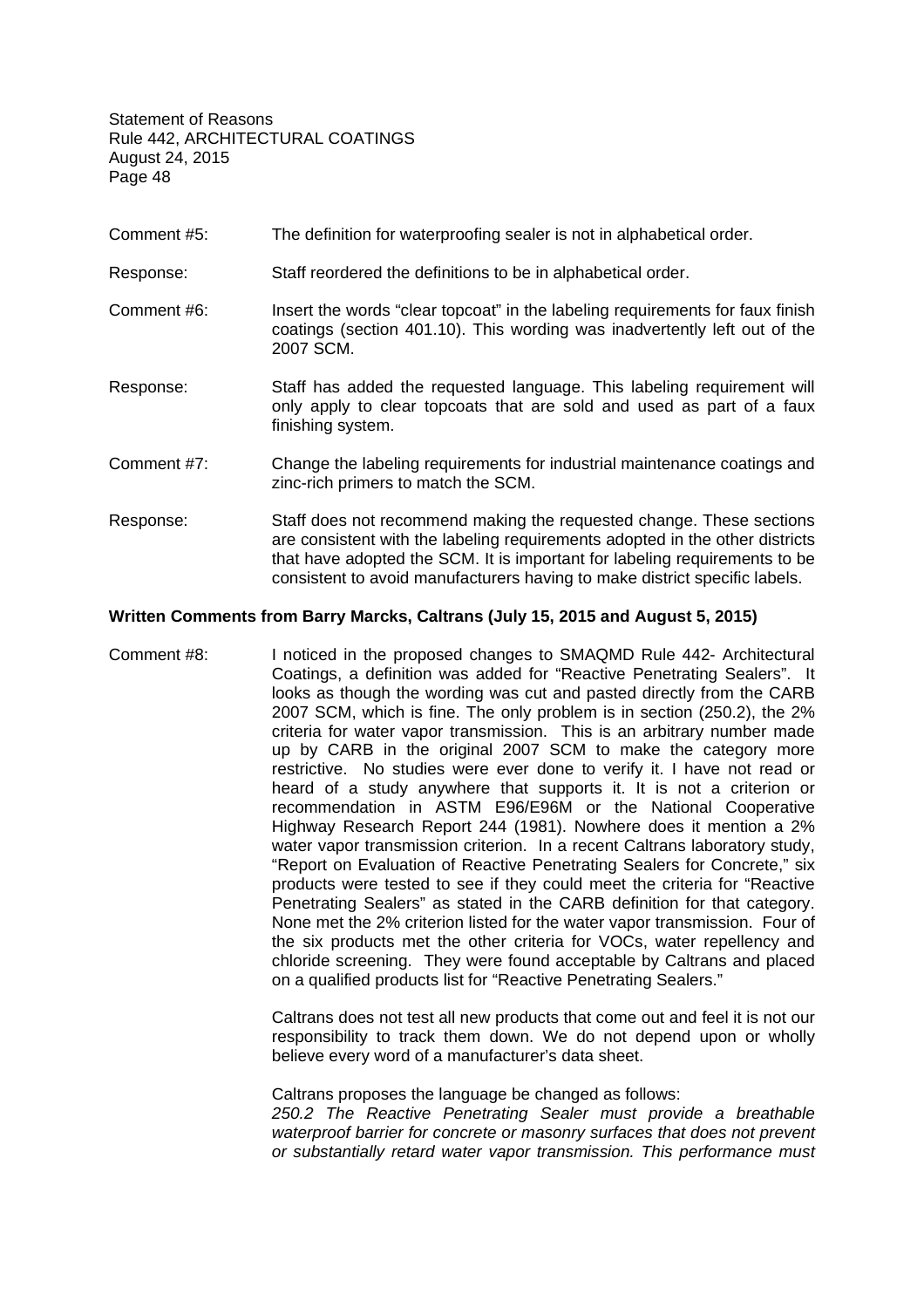> *be verified on standardized test specimens, in accordance with ASTM E96/E96M-12 or ASTM D6490, incorporated by reference in Section 502.4.v.*

Response: Thank you for providing suggested language and responding to our follow-up questions. Staff had identified two reactive penetrating sealers whose technical data sheets indicate they meet the 2% water vapor transmission rate. These products were not tested by Caltrans. Without test results for these products, Staff cannot conclude that there are no compliant reactive penetrating sealers available.

> Staff inquired about what Caltrans has been using in SCAQMD since the limit was established in June 2011. The commenter indicated that no sealers were being used. Caltrans has not received a notice of violation for using non-compliant sealers from SCAQMD nor requested or received a variance in the following districts within the last five years (BAAQMD, PCAPCD, SCAQMD, and SJVUAPCD).

> The commenter provided substantive technical materials regarding reactive penetrating sealer coatings and concrete performance issues. The purpose of CARB's SCM development process is to obtain necessary technical expertise to evaluate coating performance issues. The information provided by Caltrans is still being evaluated by CARB. CARB has not recommended deviating from the SCM by making the suggested language change. In the absence of a recommendation from CARB to change the definition, Staff does not recommend the suggested language change.

> Staff's recommendation will maintain consistency with the rules in the other twelve districts that have adopted the SCM. San Diego APCD Board of Directors considered a similar Caltrans request in June 2015 and declined to make the requested change because it is inconsistent with the SCM. Although SCAQMD staff is currently conducting public workshops that will include the requested definition change in their rule, Reactive Penetrating Sealers are prohibited<sup>48</sup> in SCAQMD inland valley areas similar to Sacramento.

# **Written Comments from Robert Wendoll, Dunn Edwards (August 5, 2015)**

Comment #9: In the definitions of categories to be eliminated, the statement that "this definition will sunset on (six months after date of adoption)" is

<sup>&</sup>lt;sup>48</sup>SCAQMD Rule 1113 only allows Reactive Penetrating Sealers to be used on transportation projects that are within 5 miles of the coast or above 4,000 feet elevation. The VOC limit for sealers used in SCAQMD's inland valley areas is 100 g/L under the specialty coating category 'Concrete/Masonry Sealer.' Sacramento County does not have any area within 5 miles of the coast or above 4,000 feet.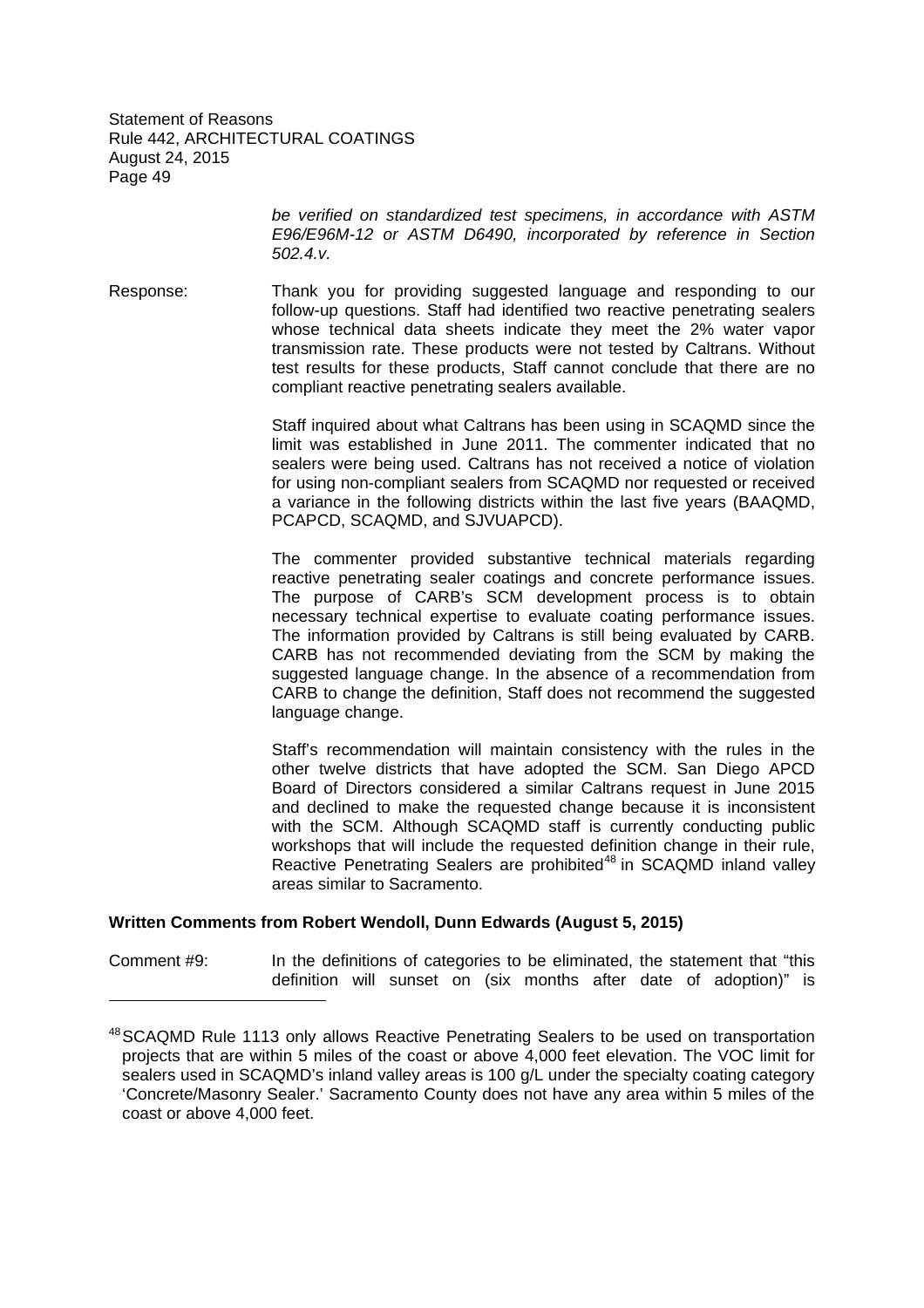> problematic, because it implies that the category will still exist, but not be defined. The definition needs to remain (at least in the archived version of the rule) because it will be applicable to coatings that may be covered under the sell-through provision. Alternate wording similar to that used by other local districts that have adopted the SCM would be: "Effective (six months after date of adoption) this category is eliminated and any coating meeting this definition will be subject to the VOC limit of the applicable category in Table 1, except as provided in Section 302."

- Response: Thank you for providing suggested language. Staff made changes to the sunset language that are consistent with the suggested language with minor editorial changes. The effect of the proposed language is the same as the suggested language. Staff agrees the coating categories will continue to be used under the sell-through provision and will maintain the 2001 version of Rule 442 on the District web site.
- Comment #10: Simplifying the sell-through provision will make it easier to read and comprehend. Again, this is language similar to that used by other local districts: "A coating manufactured prior to (six months after date of adoption) may be sold, supplied, or offered for sale for up to (three years and six months after date of adoption), provided that the coating complied with all applicable provisions of Rule 442 (effective January 1, 2004; incorporated by reference) at the time of manufacture. Such coating may also be applied at any time, both before and after (six month from date of adoption). This section does not apply to any coating supplied in a container that does not display the date or date code required by Section 401.1."
- Response: Thank you for providing suggested language. Staff made changes to the sell-through provision that are consistent with the suggested language but with minor changes. The wording "at time of manufacture" was not included because it is redundant and unnecessary. The section requires coatings manufactured prior to six months after the date of adoption to meet the applicable provisions of Rule 442 that were in effect on January 1, 2004.
- Comment #11: Thanks for proposing to add an early compliance provision. Suggested language: "Prior to (six months after date of adoption), any coating that meets a definition in Section 200 for a coating category listed in Table 1, and complies with the applicable VOC limit in Table 1 and with Sections 302 and 401 shall be considered to be in compliance with this rule."
- Response: Thank you for providing suggested language. Staff is proposing an early compliance provision that allows any coating that meets all of the requirements of the rule that will be in effect on the six months after date of adoption date to be considered in compliance with the rule.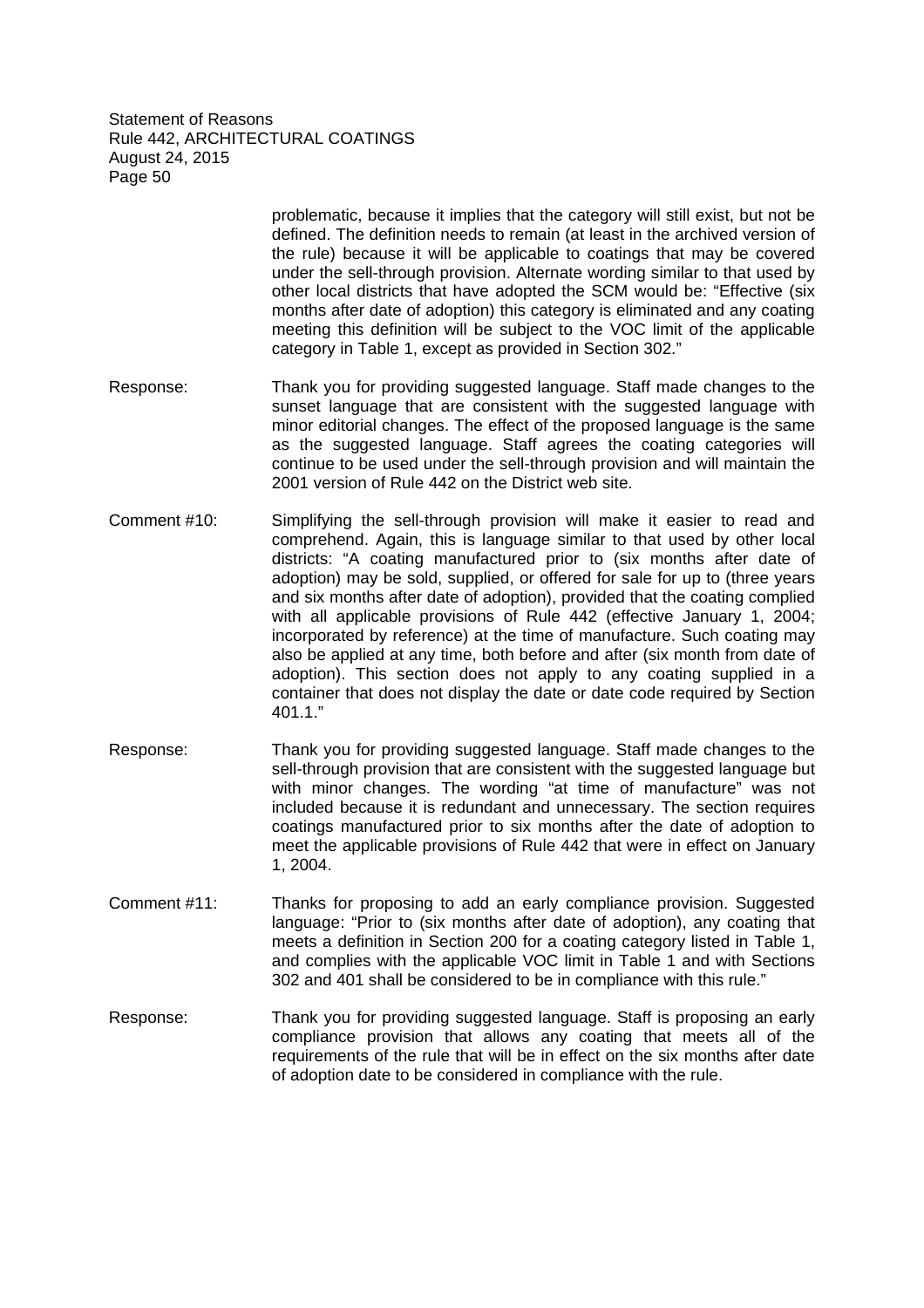# **Written Comments from David Darling and Timothy Serie, American Coatings Association (August 7, 2015)**

- Comment #12: ACA requests a one-year compliance period after the adoption date of the regulation to give manufacturers adequate time to develop and launch compliant products, as well as set up product "lock-out" programs and inform distribution networks and customers of impending changes to the regulations. Other air districts in California such as the South Coast Air Quality Management District allow three years for compliance.
- Response: The six-month compliance period is appropriate and will achieve a level playing field in a relatively short period of time; however, it is not expected to be burdensome because many of the coatings already sold are compliant with the proposed amendments (as CARB found during surveys in preparing the SCM). Three surrounding air districts have fully implemented architectural rules based on the 2007 SCM: Placer County APCD (January 1, 2011), SJVUAPCD (January 1, 2011), and Feather River AQMD (January 1, 2015). In addition, manufacturers have already developed compliant products and brought those products to market in all major urban areas in California and the SCM has been adopted by air districts covering approximately 90% of the population of California.
- Comment #13 ACA urges the District to retain the existing Rule 442 to maintain continuity and clarity in the rule. The District should keep the existing Rule 442 on the SMAQMD web site to assist the regulated community in understanding and referencing the existing architectural coatings rule details – such as the VOC limits, definitions for coating categories that have been eliminated, and sell-through products. The SMAQMD should, however, include a short description before each rule letting the user know that regulated entities must comply with the updated Rule 442, and the 5-24-01 version of Rule 442 is included solely for reference.
- Response: Staff plans to keep the 2001 rule on the District's web site for reference with an appropriate description of the two rules.
- Comment #14: In the definitions of categories to be eliminated, the statement that "this definition will sunset on (six months after date of adoption)" is problematic, because it implies that the category will still exist, but not be defined. The definition needs to remain (at least in the archived version of the rule) because it will be applicable to coatings that may be covered under the Sell-Through provision. Alternative wording similar to that used by other local air districts that have adopted the SCM would be: "Effective (six months after date of adoption) this category is eliminated and any coating meeting this definition will be subject to the VOC limit for the applicable category in Table 1, except as provided in Section 302.
- Response: See response to comment #9.
- Comment #15: Simplifying the sell-through provision will make it easier to read and comprehend. Again, this is language similar to that used by other local